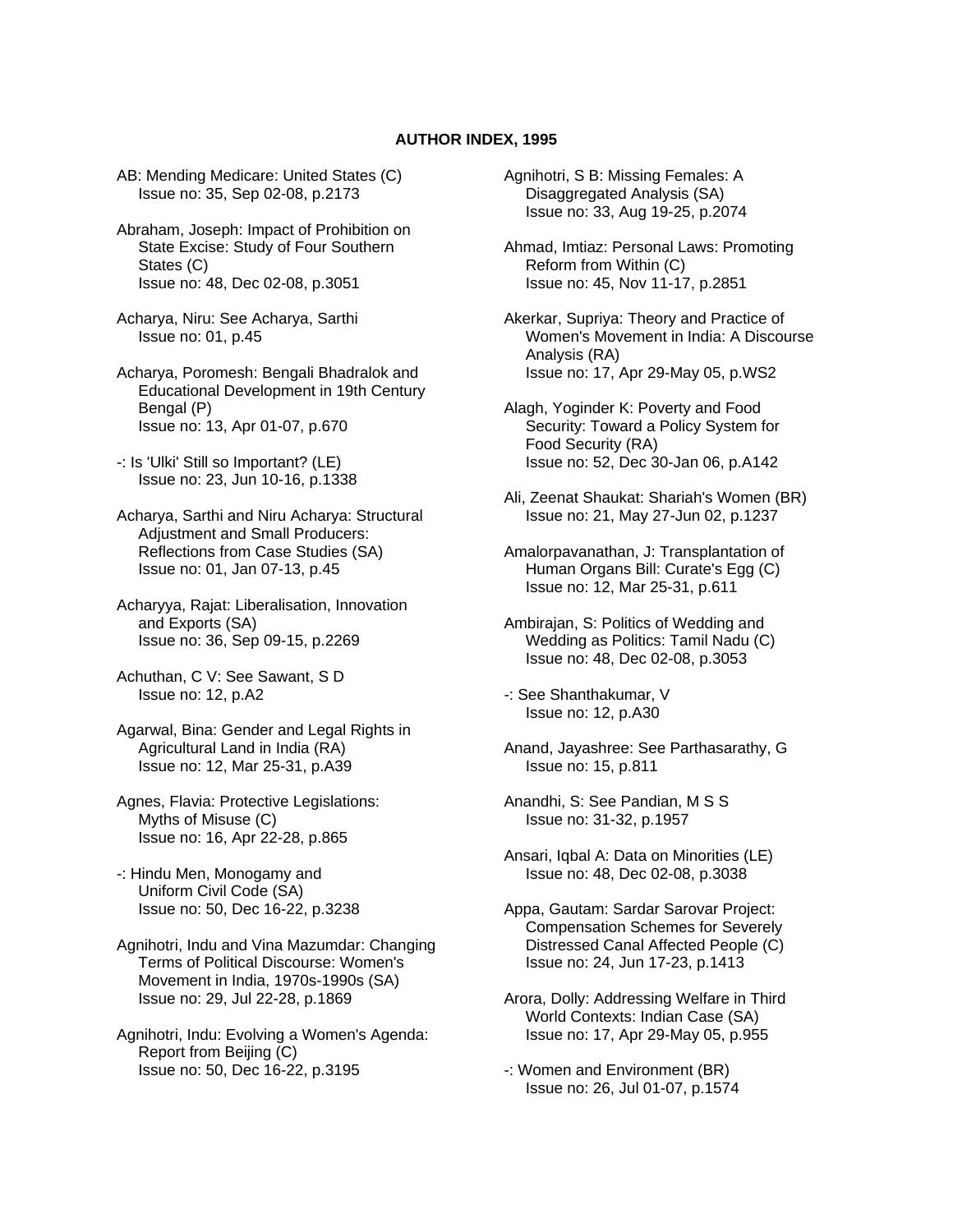Arun Kumar: Reinterpreting Retreat of the State in a Second Best Environment (SA) Issue no: 18-19, May 06-19, p.1050

Arun Kumar, A V: Does Development Bid Help? (BR) Issue no: 16, Apr 22-28, p.874

Arun Kumar, A V; B P Vani and Vinod Vyasulu: Structure of Employment as Seen from 1981 and 1991 Censuses: A Preliminary Look (SA) Issue no: 38, Sep 23-29, p.2375

Assadi, Muzaffar: Karnataka's New Agricultural Policy: Making Way for Corporate Landlordism (C) Issue no: 52, Dec 30-Jan 06, p.3340

Athawale, Dev: Dalit Patriarchy (LE) Issue no: 46, Nov 18-24, p.2898

Athukorala, Premachandra and Kunal Sen: Economic Reforms and Rate of Saving in India (SA) Issue no: 35, Sep 02-08, p.2184

Bagchi, Amaresh: Tenets of Tenth Finance Commission: A Critique (SA) Issue no: 31-32, Aug 05-18, p.1985

Bagchi, Amiya Kumar and Uttam Kumar Bhattacharya: Indian Patents as Competitive Instruments: Dream and Reality (SA) Issue no: 25, Jun 24-30, p.1501

Bagchi, Amresh: Strengthening Direct Taxes: Some Suggestions (SA) Issue no: 07-08, Feb 18- Mar 03, p.380

Bahl, Vinay: Cultural Imperialism and Women's Movements: Sheila Rowbotham: Builder of Bridges (RA) Issue no: 43, Oct 28-Nov 03, p.WS50

Bajaj, J L and Rita Sharma: Improving Government Delivery Systems: Some Issues and Prospects (RA) Issue no: 21, May 27-Jun 02, p.M73

Bajpai, Nirupam: Economic Reforms in Developing Countries: Theory and Evidence (SA) Issue no: 02, Jan 14-20, p.113

-: East Asian Models of Development (BR) Issue no: 23, Jun 10-16, p.1369

Balagopal, K: Democracy and the Fight against Communalism (D) Issue no: 01, Jan 07-13, p.57

-: Andhra Elections: What Happened and What Did Not Happen (C) Issue no: 03, Jan 21-27, p.136

- -: Politics as Property: Andhra Pradesh (C) Issue no: 40, Oct 07-13, p.2482
- Balakrishna, P and K Pushpangadan: Total Factor Productivity Growth in Manufacturing Industry (D) Issue no: 09, Mar 04-10, p.462

Balakrishnan, Pulapre: What are the Fundamentals? (SA) Issue no: 18-19, May 06-19, p.1067

Balakrishnan, Rajiv: India on the Eve of Copenhagen Summit: Issues in Social Development (C) Issue no: 11, Mar 18-24, p.548

Balasubramaniam, Vejai: Vote for Unity: Malaysia's Ninth General Elections (C) Issue no: 23, Jun 10-16, p.1362

Bandyopadhyay, Jayanta: Sustainability of Big Dams in Himalayas (P) Issue no: 38, Sep 23-29, p.2367

Banerjee, Debdas: Market and Non-Market Configurations in Rural West Bengal: Local Organisations and Silk Weaving (RA) Issue no: 47, Nov 25-Dec 01, p.M135

Banerjee, Rangan and Vinayak Shanbhag: Sectoral Variations in Electricity Pricing: Indian Trends and International Comparison (RA) Issue no: 21, May 27-Jun 02, p.M55

Banerjee, Sumanta: In Memory of Gobinda Mukhoty (C) Issue no: 43, Oct 28-Nov 03, p.2725

Banerji, Arun: Painful Transition (BR) Issue no: 10, Mar 11-17, p.502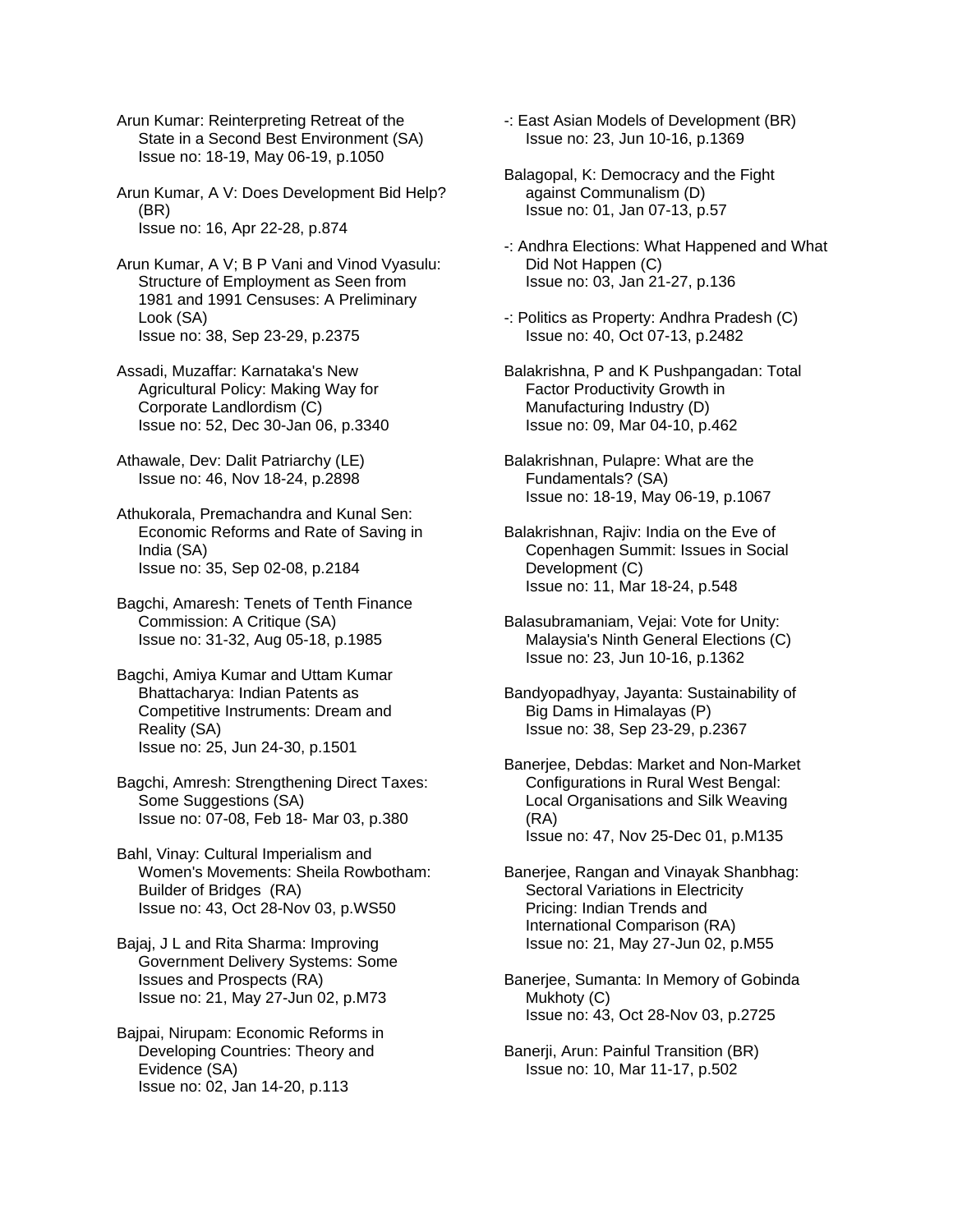Bannerjee, Ashok: See Singh, Joginder Issue no: 28, p.1732

Bannerji, Sumanta: Pakistan-India Relations: Changing Perceptions (C) Issue no: 16, Apr 22-28, p.859

Bano, Sabeeha: Muslim Women's Voices: Expanding Gender Justice under Muslim Law (C) Issue no: 47, Nov 25-Dec 01, p.2981

Baruah, Sanjib: Gandhi's Inclusivism (BR) Issue no: 04, Jan 28-Feb 03, p.212

-: Western Cultural Boundary of Assam (C) Issue no: 44, Nov 04-10, p.2783

Baviskar, Amita: Rhetoric of Participation (BR) Issue no: 25, Jun 24-30, p.1500

Beaudet, Pierre and Hein Marais: ANC Wins Municipal Elections, but Hurdles Remain: South Africa (C) Issue no: 49, Dec 09-15, p.3137

Beck, Tony and Tirthankar Bose: Dispossession, Degradation and Empowerment of Peasantry and the Poor in Bengali Fiction (SA) Issue no: 09, Mar 04-10, p.441

Berman, Jan: Labour, Get Lost: A Late-Capitalist Manifesto (C) Issue no: 37, Sep 16-22, p.2294

Beteille, Andre: Universities as Institutions (SA) Issue no: 11, Mar 18-24, p.563

Bhagavan, M R: Technological Implications of Structural Adjustment: Case of India (RA) Issue no: 07-08, Feb 18- Mar 03, p.M2

Bhagwat, Vidyut: Marathi Literature as a Source of Contemporary Feminism (RA) Issue no: 17, Apr 29-May 05, p.WS24

Bhalla, A S: Collapse of Barings Bank: Case of Market Failure (C) Issue no: 13, Apr 01-07, p.658

Bhalla, Sheila: Development, Poverty and Policy: The Haryana Experience (SA) Issue no: 41-42, Oct 14-27, p.2619

Bhanu, V: Liberalisation and Performance of Cement Industry (RA) Issue no: 34, Aug 26-Sep 01, p.M111

Bhargava, P M: Biotechnology's Decade of Stagnation (C) Issue no: 48, Dec 02-08, p.3049

Bhargava, Pradeep: See Vyas, V S Issue no: 41-42, p.2559

Bhargava, Sandeep: Industrial Liberalisation: Policy Issues at State Level (RA) Issue no: 34, Aug 26-Sep 01, p.M117

Bharucha, Rustom: Utopia in Bollywood: Hum Aapke Hain Koun (P) Issue no: 15, Apr 15-21, p.801

-: Dismantling Men: Crisis of Male Identity in 'Father, Son and Holy War' (SA) Issue no: 26, Jul 01-07, p.1610

Bhat, G K and Aromar Revi: Water Crisis in Earthquake-Affected Areas of Marathwada  $(C)$ Issue no: 29, Jul 22-28, p.1826

Bhat, P N Mari: End of Demographic Transition by 2003 AD? (D) Issue no: 05, Feb 04-10, p.279

Bhatt, Anil: Voluntary Action in India: Role, Trends and Challenges (P) Issue no: 16, Apr 22-28, p.870

Bhattacharjea, Aditya: Protection and Exports (D) Issue no: 35, Sep 02-08, p.2208

Bhattacharya, Rinki: Silent Cry (BR) Issue no: 01, Jan 07-13, p.38

Bhattacharya, Uttam Kumar: See Bagchi, Amiya Kumar Issue no: 25, p.1501

Bhattacharyya, S C: Need for Vigilance (LE) Issue no: 39, Sep 30-Oct 06, p.2402

Bhide, Shashanka: See Gulati, Ashok Issue no: 18-19, p.1089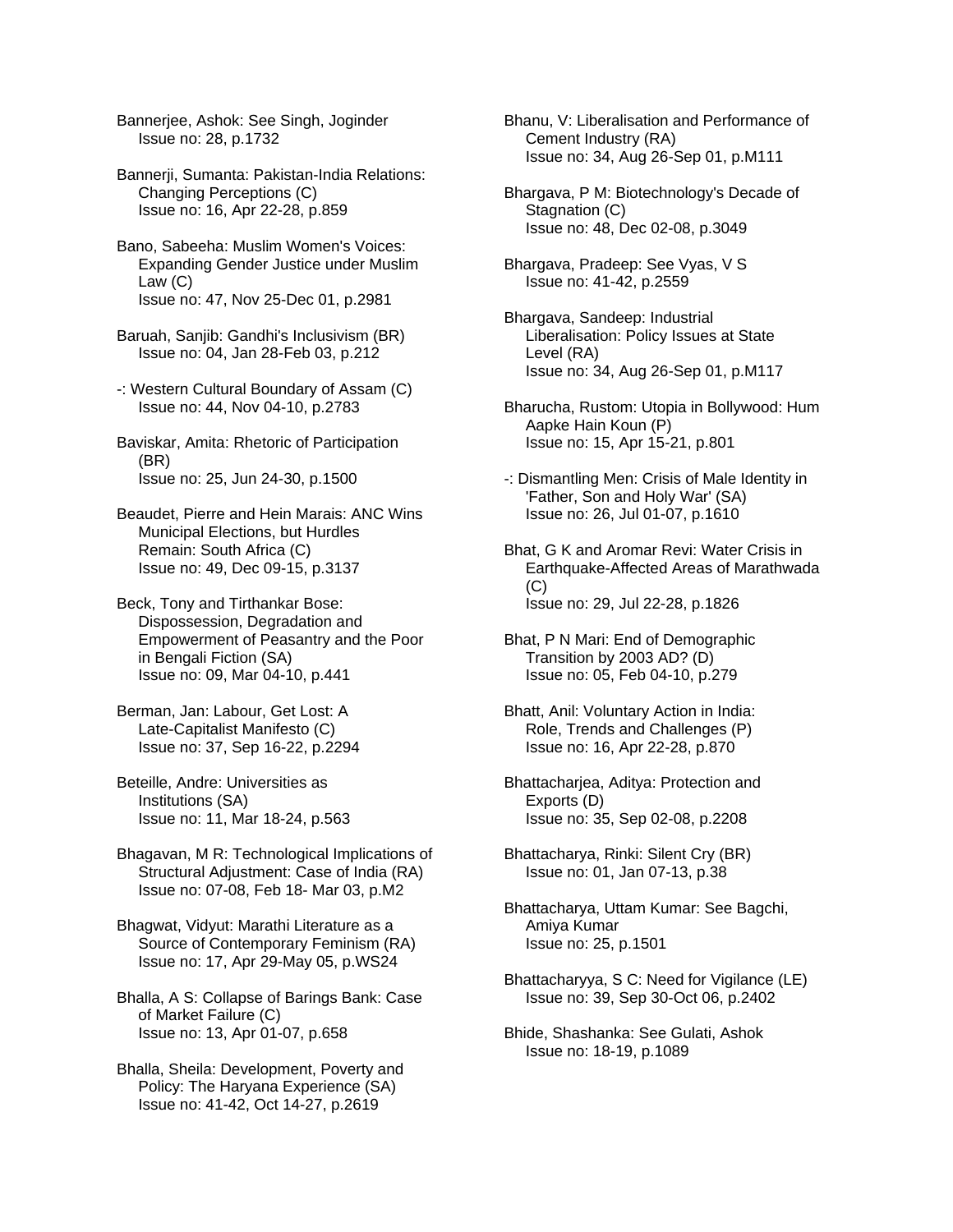Bhowmik, Sharit K: Social Clause: Is Its Opposition Justified? (C) Issue no: 50, Dec 16-22, p.3199

Bhowmik, Sharit Kumar: Takeovers by Employees: A Response to Privatisation in Pakistan (C) Issue no: 17, Apr 29-May 05, p.931

-: Coping With New Technologies (BR) Issue no: 18-19, May 06-19, p.990

Bhushan, M Bharat: See Rao, B Janardhan: Issue no: 01, p.24

Biju, M R: LDF's Repeat Performance: Kerala's Local Body Elections (C) Issue no: 41-42, Oct 14-27, p.2550

BM: Opening More Doors: New Delhi (C) Issue no: 06, Feb 11-17, p.305

-: Inflation: Finance Minister's Forgotten Promises: New Delhi (C) Issue no: 09, Mar 04-10, p.424

-: Selling Shoddy Goods: New Delhi (C) Issue no: 12, Mar 25-31, p.601

-: Economic Reform amidst Political Turmoil: New Delhi (C) Issue no: 14, Apr 08-14, p.732

-: High Cost of Foreign Capital: New Delhi (C) Issue no: 17, Apr 29-May 05, p.929

-: Popular Disillusionment at Root of Congress Split: New Delhi (C) Issue no: 21, May 27-Jun 02, p.1221

-: Enron and the High Cost of MNCs: New Delhi (C) Issue no: 31-32, Aug 05-18, p.1953

-: Using Planning Commission as a Political Pawn: New Delhi (C) Issue no: 35, Sep 02-08, p.2160

-: Compendium of Failures: New Delhi (C) Issue no: 39, Sep 30-Oct 06, p.2414

-: Liberalisation Chicken Coming Home to Roost: New Delhi (C) Issue no: 45, Nov 11-17, p.2847

Bose, Sugata: See Rogaly, Ben Issue no: 29, p.1862

Bose, Sumantra: War and Peace in Sri Lanka: Government's Reform Proposals and Beyond (C) Issue no: 39, Sep 30-Oct 06, p.2423

Bose, Tapan K: Destruction of Chrar-e-Sharief (LE) Issue no: 20, May 20-26, p.1134

Bose, Tirthankar: See Beck, Tony Issue no: 09, p.441

Brass, Paul R: American Political Science and South Asian Studies: Virtue Unrewarded (SA) Issue no: 36, Sep 09-15, p.2257

Brass, Tom: Unfree Labour and Agrarian Change: A Different View (D) Issue no: 13, Apr 01-07, p.697

Byres, Terence: Political Economy, Agrarian Question and Comparative Method (SA) Issue no: 10, Mar 11-17, p.507

Cameron, Ahmad: See Karki, Rajnish Issue no: 34, p.M94

Cartier, Cynthia M: See Ruitenbeek, H Jack Issue no: 34, p.2138

Casinader, Rex: Making Kerala Model More Intelligible: Comparisons with Sri Lankan Experience (SA) Issue no: 48, Dec 02-08, p.3085

Cavaluzzi, Todd: See Petras, James Issue no: 01, p.26

Chakrabarty, Dipesh: Radical Histories and Question of Enlightenment Rationalism: Some Recent Critiques of Subaltern Studies (SA) Issue no: 14, Apr 08-14, p.751

-: Modernity and Ethnicity in India: A History for the Present (SA) Issue no: 52, Dec 30-Jan 06, p.3373

Chakravarti, Anand: Selective Readings of Feminist Scholarship (D) Issue no: 27, Jul 08-14, p.1706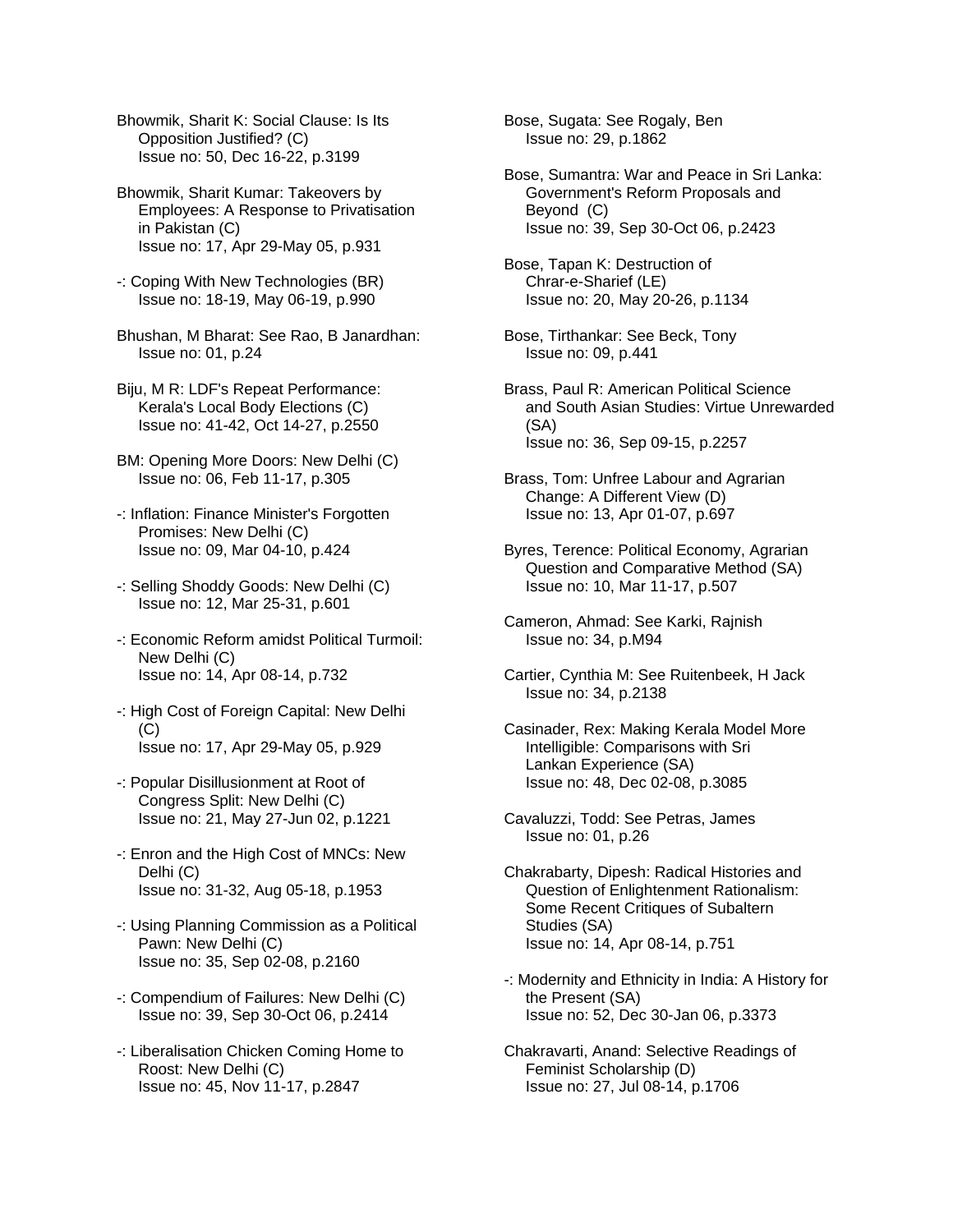- Chakravarti, Uma: Gender, Caste and Labour: Ideological and Material Structure of Widowhood (SA) Issue no: 36, Sep 09-15, p.2248
- Chakravarty, Anita: Writing History (D) Issue no: 51, Dec 23-29, p.3320
- Chakravorti, Robi: Free Press and Realpolitik (C) Issue no: 29, Jul 22-28, p.1838
- -: Black Politics in US: Shift in Political Mood  $(C)$ Issue no: 46, Nov 18-24, p.2919
- Chand, Ramesh: See Mishra, S N Issue no: 25, p.A64
- Chand, Sarvar V Sherry: Whose Feminism Is It Anyway? (LE) Issue no: 24, Jun 17-23, p.1402
- Chandra, Nirmal Kumar: China's Tryst with Globalisation (RA) Issue no: 04, Jan 28-Feb 03, p.PE2
- Chandra, Satish: India's Loss of Freedom (LE) Issue no: 38, Sep 23-29, p.2342
- Chandrasekhar, C P: See Ghosh, Jayati Issue no: 33, p.2038
- -: See Ghosh, Jayati Issue no: 38, p.2351
- -: See Patnaik, Prabhat Issue no: 47, p.3001
- Chandrashekar, S: Technology Priorities for India's Development: Need for Restructuring (SA) Issue no: 43, Oct 28-Nov 03, p.2739
- Chathukulam, Jos and V K Kurien: Jawahar Rozgar Yojana: An Assessment? (D) Issue no: 06, Feb 11-17, p.343
- Chatterji, Roma: Communalism and Violence (BR) Issue no: 40, Oct 07-13, p.2500
- Chaube, S K: State, Society and Religion (BR) Issue no: 36, Sep 09-15, p.2244
- Chaudhari, Dipayan Datta : Technological Capability in Indian Electronics Industry Under Economic Liberalisation (RA) Issue no: 07-08, Feb 18- Mar 03, p.M13
- Chaudhry, Mahinder: Global Population Growth, Economic Development and Environmental Impact: Case-Study of India, 1991-2100 (SA) Issue no: 49, Dec 09-15, p.3163
- Chaudhuri, Sudip: Public Enterprises and Bureaucracy (LE) Issue no: 01, Jan 07-13, p.02
- -: Public Enterprises and Bureaucracy (LE) Issue no: 17, Apr 29-May 05, p.910
- -: Government and Transnationals: New Economic Policies Since 1991 (SA) Issue no: 18-19, May 06-19, p.999
- -: Public Enterprises and Bureaucracy (LE) Issue no: 35, Sep 02-08, p.2150
- Chen, Marty and Jean Dreze: Recent Research on Widows in India: Workshop and Conference Report (SA) Issue no: 39, Sep 30-Oct 06, p.2435
- Chenoy, Anuradha M: Russia: Change with Continuity (BR) Issue no: 11, Mar 18-24, p.561
- Chopra, Kanchan: Forest and Other Sectors: Critical Role of Government Policy (C) Issue no: 25, Jun 24-30, p.1480
- Chopra, Radhika: Maps of Experience: Narratives of Migration in an Indian Village (SA) Issue no: 49, Dec 09-15, p.3156
- Chossudovsky, Michel: 'Effective Global Surveillance': IMF's New Role (C) Issue no: 23, Jun 10-16, p.1364
- Choudhary, N K: Development or Destruction? (LE) Issue no: 26, Jul 01-07, p.1538
- Chousalkar, Ashok: Poor Attempt at Understanding BJP (BR) Issue no: 35, Sep 02-08, p.2180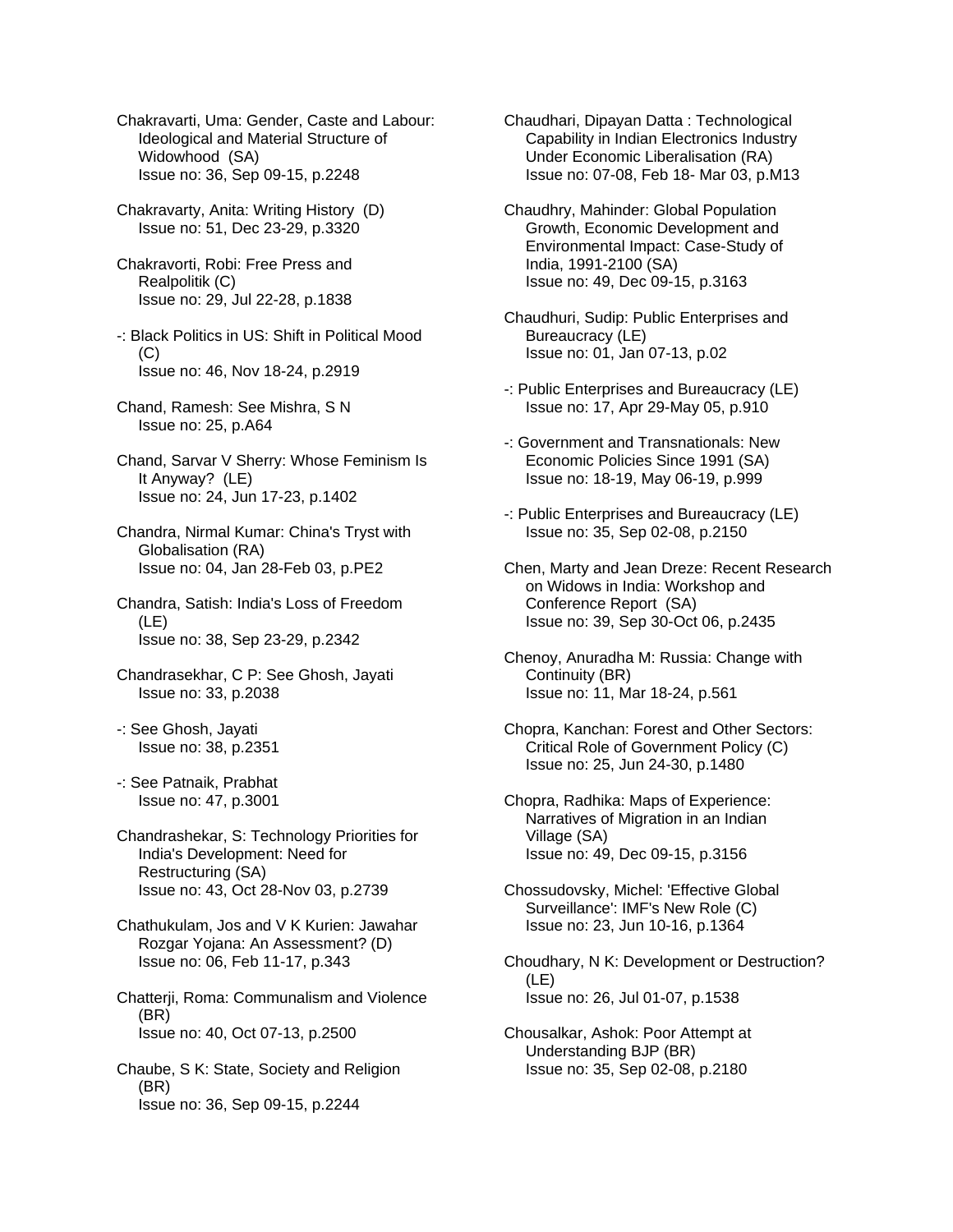Chowdhary, Rekha: Political Upsurge in Kashmir: Then and Now (C) Issue no: 39, Sep 30-Oct 06, p.2420

Chugan, P K: Foreign Collaborations and Industrial R and D in Developing Countries: Case of Indian Automobile Ancillary Industry (RA) Issue no: 34, Aug 26-Sep 01, p.M98

Chung, kimberly: See Haddad, Lawrence Issue no: 07-08, p.392

Clairmont, Frederic: Dollar Empire: Logic of Decay (C) Issue no: 11, Mar 18-24, p.554

- Clairmont, Frederic: Presidential Monarchy and Class Struggles in France (C) Issue no: 16, Apr 22-28, p.868
- -: Against the Common Enemy: Nazidom and German Corporate Capital (C) Issue no: 17, Apr 29-May 05, p.934
- -: Chirac: Resurrection for Whom? (C) Issue no: 21, May 27-Jun 02, p.1225

-: Cuba: The Renewal (C) Issue no: 40, Oct 07-13, p.2487

- -: Triumphs of the Media Behemoth: United States (C) Issue no: 52, Dec 30-Jan 06, p.3352
- Cohen, Gary and Satinath Sarangi: People's Struggle against DuPont in Goa (C) Issue no: 13, Apr 01-07, p.663
- Cohen, Gary: See Sarangi, Satinath Issue no: 24, p.1419
- Coornaert, M: New Trends in Sociology in France (P) Issue no: 09, Mar 04-10, p.433
- Custers, Peter: The Race between Ford and Toyota: Struggle for World Dominance (RA) Issue no: 47, Nov 25-Dec 01, p.M151
- D'Cunha, Jean: Should Women be Ordained: Debate in Roman Catholic Church (C) Issue no: 02, Jan 14-20, p.85
- D'Mello, Bernard: Management of Technology (BR) Issue no: 17, Apr 29-May 05, p.937
- : Exaggerated FDI (LE) Issue no: 52, Dec 30-Jan 06, p.3330
- D'Sa, Antoinette: See Reddy, Amulya K N Issue no: 24, p.1441
- D'Souza, Errol: TheBudget Tax Reforms and Public Policy (SA) Issue no: 18-19, May 06-19, p.1079
- -: Structuralism Fights Back (BR) Issue no: 36, Sep 09-15, p.2242
- D'souza, Radha: Labour,Law, Liberalisation (BR) Issue no: 09, Mar 04-10, p.439
- Dahiwale, S M: Consolidation of Maratha Dominance in Maharashtra (SA) Issue no: 06, Feb 11-17, p.336
- Dalvi, M Q: Should Indian Railways be Privatised? (SA) Issue no: 02, Jan 14-20, p.103
- Dandekar, V M: From External Recovery to Internal Bankruptcy (P) Issue no: 18-19, May 06-19, p.987
- Dantwala, M L: Gandhiji and Ruskin's Unto This Last (P) Issue no: 44, Nov 04-10, p.2793
- Das Gupta, Malabika: Illusory Gains of Liberalisation: Tripura (C) Issue no: 12, Mar 25-31, p.604
- Das, Keshabananda: Small But Not Alone (BR) Issue no: 01, Jan 07-13, p.37

Das, P K: See Singh, Gurbir Issue no: 40, p.2477

- Das, S K: Disempowerment of Indian Bureaucracy: A Class Analysis (SA) Issue no: 02, Jan 14-20, p.119
- Das, Vidhya: Development or Destruction?: New Mining Projects in Orissa (C) Issue no: 22, Jun 03-09, p.1281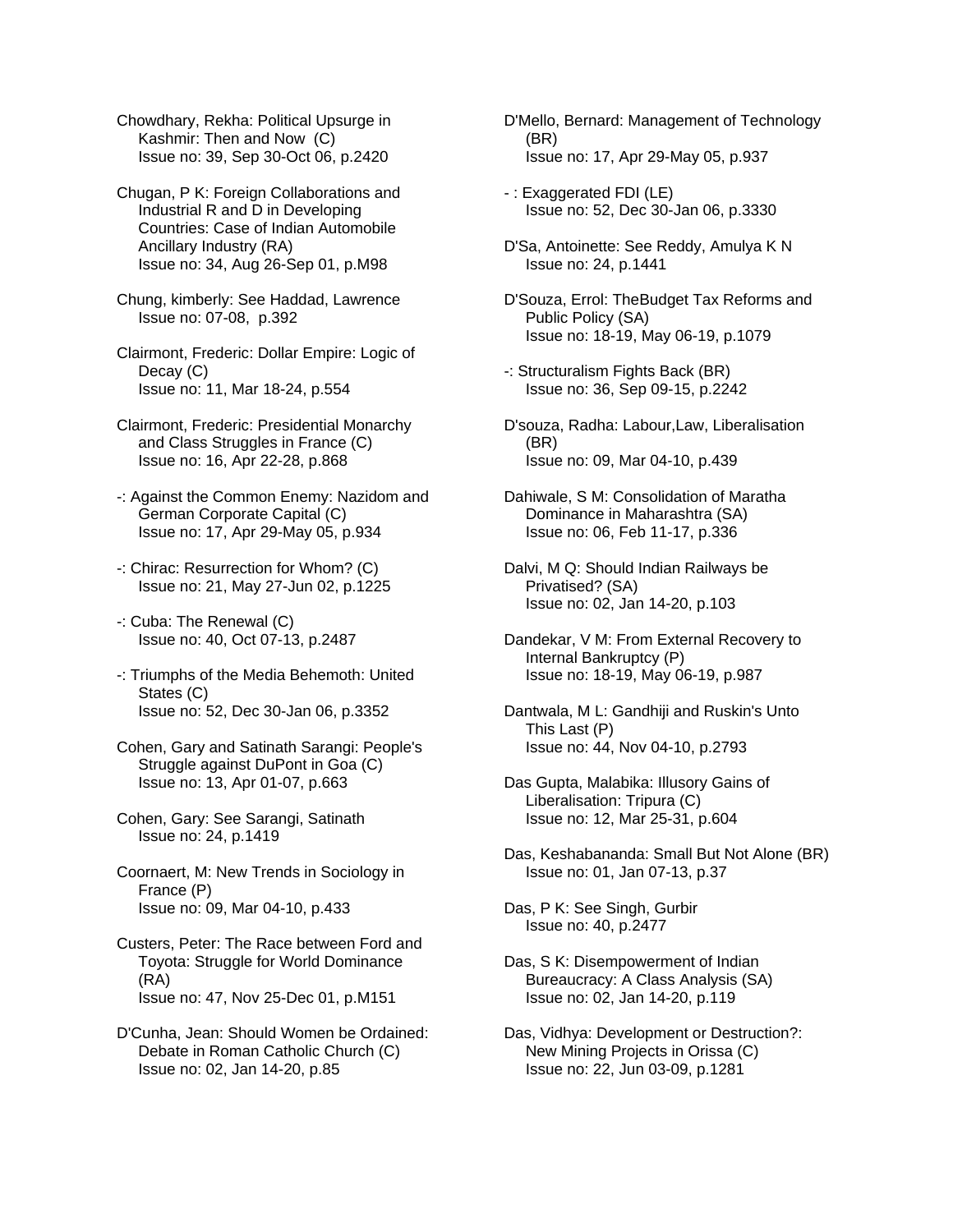Dasgupta, Atis: Jute Research in Jeopardy (LE) Issue no: 13, Apr 01-07, p.646

Dasgupta, Biplab: Institutional Reforms and Poverty Alleviation in West Bengal (SA) Issue no: 41-42, Oct 14-27, p.2691

- Dasgupta, Susmita: Redeployment of the 'Feminine' (D) Issue no: 25, Jun 24-30, p.1529
- Dash, P L: Russia's War of Attrition in Chechnya (C) Issue no: 07-08, Feb 18- Mar 03, p.369
- Datta, Abhijit: Municipal Reform in India: Comparative Models and Processes (SA) Issue no: 38, Sep 23-29, p.2395
- Datta, Prabhat: See Lieten, G K Issue no: 15, p.828
- Davar, Bhargavi V: Mental Illness among Indian Women (SA) Issue no: 45, Nov 11-17, p.2879
- Desai, Bhupat M: Growth with Social Justice: Sweet Slumber or Big Leap? (D) Issue no: 47, Nov 25-Dec 01, p.3019
- Desai, Firan and Rasik Parmar: Kadi: Signs of Dalit Assertion (C) Issue no: 26, Jul 01-07, p.1558
- Deshpande, Ashwini: Rethinking Strategy for Global Debt Crisis (SA) Issue no: 21, May 27-Jun 02, p.1241
- Deshpande, Ashwini and Prabirjit Sarkar: Structural Adjustment in India: A Critical Assessment (SA) Issue no: 49, Dec 09-15, p.3151
- Deshpande, Guppy: Socialism or New Democracy? (LE) Issue no: 04, Jan 28-Feb 03, p.186
- Deshpande, J V: Misplaced Priorities (Ed) Issue no: 36, Sep 09-15, p.2220
- -: For a Better After-Life: Politics (Ed) Issue no: 52, Dec 30-Jan 06, p.3333
- Deshpande, Satish: Communalising the Nation-Space: Notes on Spatial Strategies of Hindutva (SA) Issue no: 50, Dec 16-22, p.3220
- Devi, P Yasoda: See Haddad, Lawrence Issue no: 07-08, p.392
- Dewan, Ritu: Gender in Neoclassical Economics: Conceptual Overview (RA) Issue no: 17, Apr 29-May 05, p.WS46
- Dhar, Biswajit: Abandoned Agenda (BR) Issue no: 25, Jun 24-30, p.1498
- -: Technology Development in Fertiliser Industry (LE) Issue no: 34, Aug 26-Sep 01, p.2090
- -: Few Universal Solutions (BR) Issue no: 37, Sep 16-22, p.2312
- Dhareshwar, Vivek: Our time: History, Sovereignty and Politics (SA) Issue no: 06, Feb 11-17, p.317
- -: Postcolonial in the Postmodern: Or, the Political after Modernity (RA) Issue no: 30, Jul 29-Aug 04, p.PE104
- Dharmalingam, A: Conditions of Brick Workers in South Indian Village (SA) Issue no: 47, Nov 25-Dec 01, p.3014
- Dhawan, B D: Magnitude of Groundwater Exploitation (SA) Issue no: 14, Apr 08-14, p.769
- Dhawan, B D and S S Yadav: Private Fixed Capital Formation in Agriculture: Some Aspects of Indian Farmers' Investment Behaviour (RA) Issue no: 39, Sep 30-Oct 06, p.A103
- Dholakia, Bakul H: See Dholakia, Ravindra H Issue no: 28, p.1786
- Dholakia, Ravindra H and Bakul H Dholakia: Total Factor Productivity Growth in Indian Industry (D) Issue no: 28, Jul 15-21, p.1786
- Dietrich, Gabriele: Women's Struggle for Production of Life: Public Hearings of Women Workers in Informal Sector (C) Issue no: 26, Jul 01-07, p.1551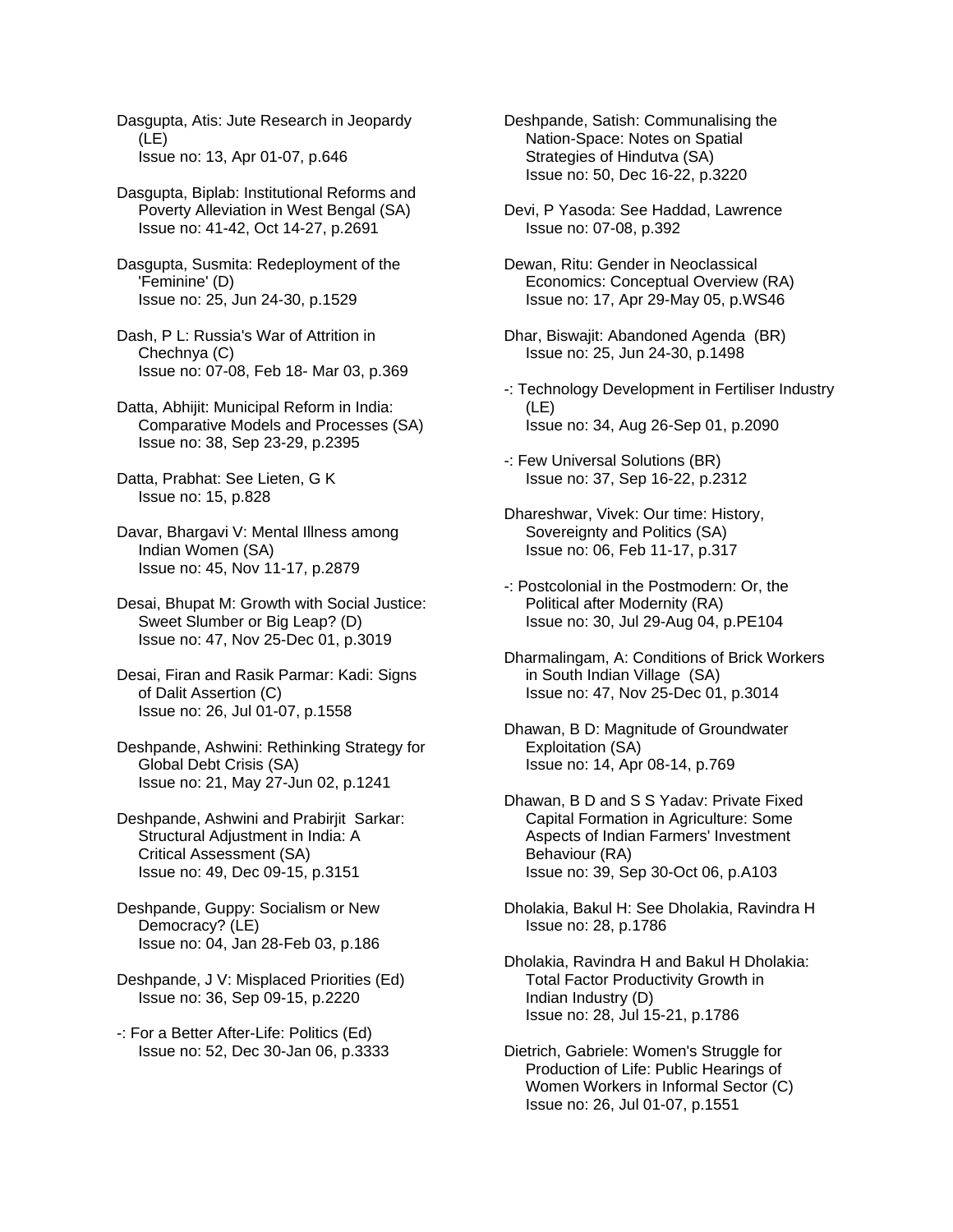- -: Unfreezing Mira (BR) Issue no: 43, Oct 28-Nov 03, p.2735
- Dighe, Anita: Deconstructing Literacy Primers (C) Issue no: 26, Jul 01-07, p.1559
- Dinesh Mohan: Science Dynamics, De-Globalisation and Social Developments (P) Issue no: 21, May 27-Jun 02, p.1229
- Divan, Shyam: Cleaning the Ganga (C) Issue no: 26, Jul 01-07, p.1557
- Diwan, Romesh: Is there Hope for the Indian Economy? (D) Issue no: 10, Mar 11-17, p.527
- -: Economic Reforms as Ideology (RA) Issue no: 30, Jul 29-Aug 04, p.PE73
- Dixit, Shantanu: See Sant, Girish Issue no: 24, p.1449
- DN: Emerging Alternatives in China (C) Issue no: 09, Mar 04-10, p.431
- Dreze, Jean and Jackie Loh: Literacy in India and China (SA) Issue no: 45, Nov 11-17, p.2868
- -: See Chen, Marty Issue no: 39, p.2435
- Duggal, Ravi; Sunil Nandraj and Asha Vadair: Health Expenditure Across States- Part I (SS) Issue no: 15, Apr 15-21, p.834
- -:Health Expenditure across States: Part II- Regional Disparity in Expenditure (SS) Issue no: 16, Apr 22-28, p.901
- Eapen, Mridul: Rural Non-Agricultural Employment in Kerala: Inter-District Variations (SA) Issue no: 12, Mar 25-31, p.634
- Ekka, Alexius: Negotiating Tribal Identity (BR) Issue no: 22, Jun 03-09, p.1294
- Engineer, Asghar Ali: Communalism and Communal Violence 1994 (C) Issue no: 05, Feb 04-10, p.249
- -: Aligarh Riots: Unplanned Outburst (C) Issue no: 13, Apr 01-07, p.665
- -: On 'Bombay' (C) Issue no: 26, Jul 01-07, p.1556
- -: Bhagalpur Riot Inquiry Commission Report (C) Issue no: 28, Jul 15-21, p.1729
- -: Kashmir: Autonomy Only Solution (C) Issue no: 35, Sep 02-08, p.2167
- -: Let Indian Muslims Not Repeat the Mistake  $(C)$ Issue no: 49, Dec 09-15, p.3129
- -: Communalism and Communal Violence in 1995 (C) Issue no: 51, Dec 23-29, p.3267
- Engineer, Irfan: Politics of Muslim Vote Bank (C) Issue no: 04, Jan 28-Feb 03, p.197
- -: Religion, State and Secularism (C) Issue no: 43, Oct 28-Nov 03, p.2726
- EPW Research Foundation: Money Market Rates of Interest (S) Issue no: 01, Jan 07-13, p.07
- -: Myth of Inflation Control: Essential Commodities Worst Affected (C) Issue no: 01, Jan 07-13, p.15
- -: Foreign Trade (S) Issue no: 02, Jan 14-20, p.67
- -: RBI's About Turn (MMR) Issue no: 02, Jan 14-20, p.73
- -: Capital Market (S) Issue no: 03, Jan 21-27, p.131
- -: External Sector (S) Issue no: 04, Jan 28-Feb 03, p.193
- -: Money Market Rates Of Interest (S) Issue no: 05, Feb 04-10, p.235
- -: Foreign Trade (S) Issue no: 06, Feb 11-17, p.287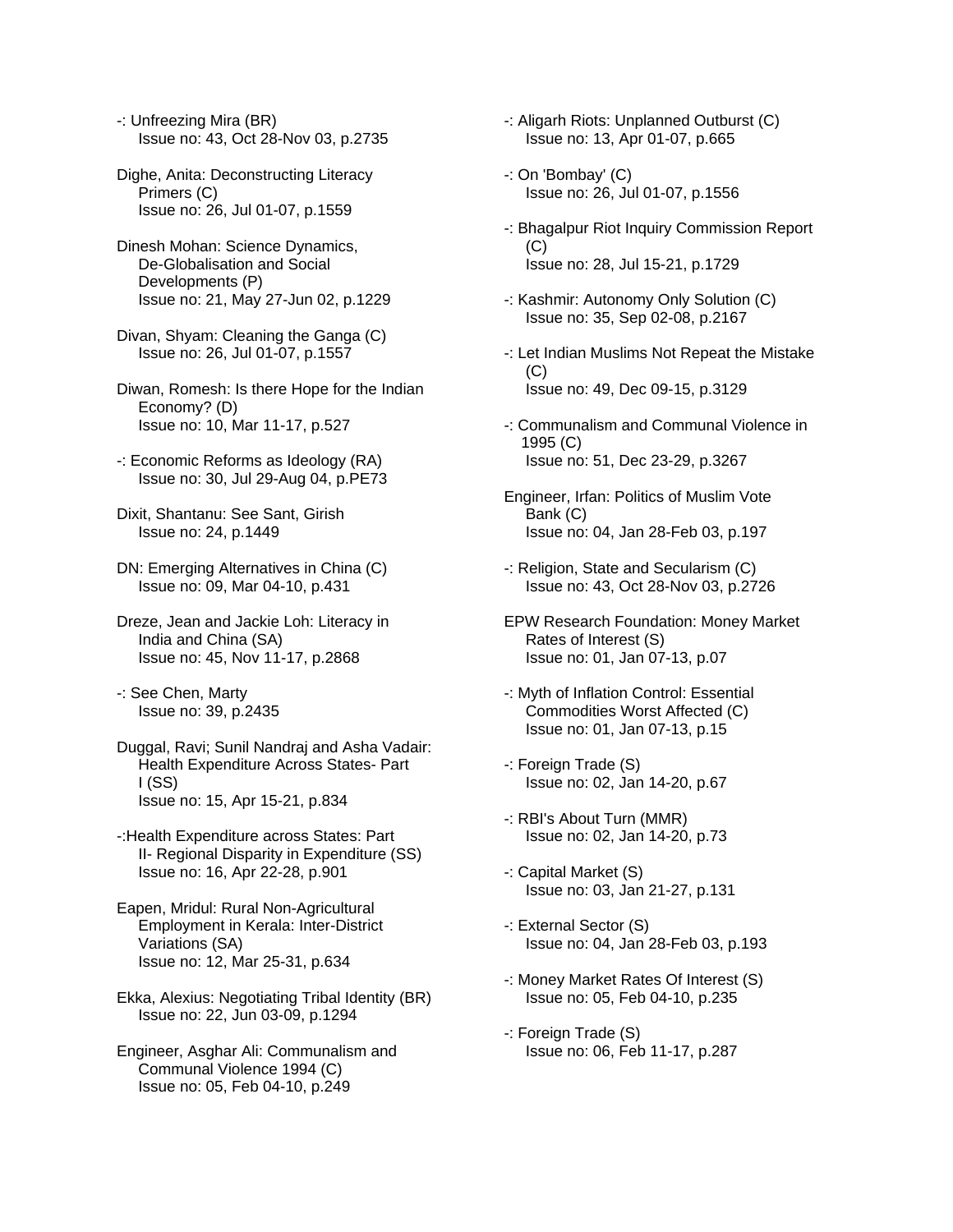- -: Inflation Anxiety Cause Liquidity Strain (MMR) Issue no: 06, Feb 11-17, p.293
- -: Money and Banking (S) Issue no: 07-08, Feb 18- Mar 03, p.351
- -: Money Market Rates of Interest (S) Issue no: 09, Mar 04-10, p.415
- -: Foreign Investment Approvals (S) Issue no: 10, Mar 11-17, p.475
- -: Pangs of Readjustment (MMR) Issue no: 10, Mar 11-17, p.476
- -: Industrial Entrepreneurs Memoranda (S) Issue no: 11, Mar 18-24, p.537
- -: Foreign Trade (S) Issue no: 12, Mar 25-31, p.597
- -: Money Market Rates of Interest (S) Issue no: 13, Apr 01-07, p.653
- -: Structure of World Economy (SS) Issue no: 13, Apr 01-07, p.701
- -: Industrial Production (S) Issue no: 14, Apr 08-14, p.723
- -: Saving Shortage: Omnious Portent (MMR) Issue no: 14, Apr 08-14, p.725
- -: External Sector (S) Issue no: 15, Apr 15-21, p.785
- -: Capital Market (S) Issue no: 16, Apr 22-28, p.853
- -: Money and Banking (S) Issue no: 17, Apr 29-May 05, p.915
- -: Interest Rates (S) Issue no: 18-19, May 06-19, p.975
- -: Money Market Rates of Interest (S) Issue no: 18-19, May 06-19, p.976
- -: Economic Reform and Rate of Saving (SA) Issue no: 18-19, May 06-19, p.1021
- -: Finances of Government of India (SS) Issue no: 18-19, May 06-19, p.1125
- -: Industrial Production (S) Issue no: 20, May 20-28, p.1140
- -: Interest Rates: Reversal of Policy (MMR) Issue no: 20, May 20-26, p.1144
- -: Foreign Trade (S) Issue no: 21, May 27-Jun 02, p.1212
- -: Money Market Rates of Interest (S) Issue no: 22, Jun 03-09, p.1273
- -: Industrial Production (S) Issue no: 23, Jun 10-16, p.1347
- -: Need for Review of Monetary and Fiscal Policies (MMR) Issue no: 23, Jun 10-16, p.1348
- -: External Sector Issue no: 24, Jun 17-23, p.1409
- -: Foreign Trade (S) Issue no: 25, Jun 24-30, p.1473
- -: Price Situation Still Brittle (C) Issue no: 25, Jun 24-30, p.1483
- -: Money Market Rates of Interest (S) Issue no: 26, Jul 01-07, p.1545
- -: Capital Market (S) Issue no: 27, Jul 08-14, p.1635
- -: A Dearth of Ideas (MMR) Issue no: 27, Jul 08-14, p.1636
- -: Industrial Production (S) Issue no: 28, Jul 15-21, p.1723
- -: Employment (S) Issue no: 29, Jul 22-28, p.1823
- -: Social Indicators (S) Issue no: 30, Jul 29-Aug 04, p.1895
- -: Money Market Rates of Interest (S) Issue no: 31-32, Aug 05-18, p.1951
- -: Industrial Production (S) Issue no: 33, Aug 19-25, p.2027
- -: Fiscal Deficit: Return to Original Sin (MMR) Issue no: 33, Aug 19-25, p.2031
- -: Macroeconomic Indicators (S) Issue no: 34, Aug 26-Sep 01, p.2098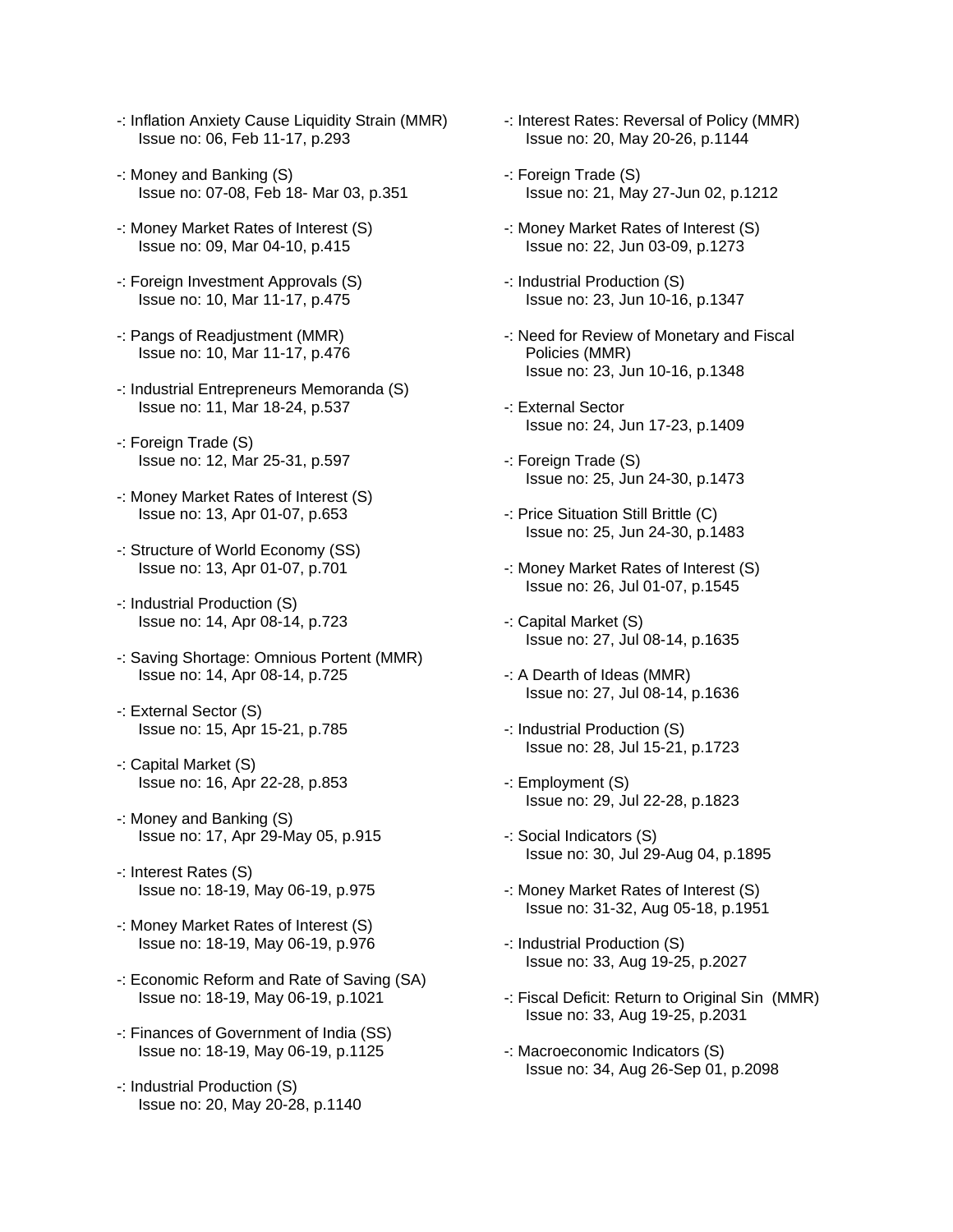- -: Money Market Rates of Interest (S) Issue no: 35, Sep 02-08, p.2159
- -: Foreign Investment Approvals (S) Issue no: 36, Sep 09-15, p.2227
- -: Foreign Trade (S) Issue no: 37, Sep 16-22, p.2284
- -: RBI to Government's Rescue (MMR) Issue no: 37, Sep 16-22, p.2287
- -: External Sector (Ed) Issue no: 38, Sep 23-29, p.2347
- -: Capital Market (S) Issue no: 39, Sep 30-Oct 06, p.2408
- -: Money Market Rates of Interest (S) Issue no: 40, Oct 07-13, p.2471
- -: Agriculture (S) Issue no: 41-42, Oct 14-27, p.2532
- -: Gap in Busy Season Credit Policy (MMR) Issue no: 41-42, Oct 14-27, p.2535
- -: Money and Banking (S) Issue no: 43, Oct 28-Nov 03, p.2718
- -: Money Market Rates of Interest (S) Issue no: 44, Nov 04-10, p.2776
- -: Industrial Production (S) Issue no: 45, Nov 11-17, p.2835
- -: Liquidity Strain to the Fore (MMR) Issue no: 45, Nov 11-17, p.2839
- -: Exchange Rates (S) Issue no: 46, Nov 18-24, p.2906
- -: National Accounts Statistics of India-1: Macro-Aggregates (SS) Issue no: 46, Nov 18-24, p.2955
- -: Capital Market (S) Issue no: 47, Nov 25-Dec 01, p.2972
- -: Special Statistics-13: National Accounts Statistics of India-2: Domestic Saving and Capital Formation (SS) Issue no: 47, Nov 25-Dec 01, p.3021
- -: Money Market Rates of Interest (S) Issue no: 48, Dec 02-08, p.3046
- -: National Accounts Statistics of India-3: Private Final Consumption Expenditure, Public Sector Transactions and Divergences in Estimates (SS) Issue no: 48, Dec 02-08, p.3095
- -: Foreign Trade (S) Issue no: 49, Dec 09-15, p.3116
- -: Linked Markets, Unlinked Policies (MMR) Issue no: 49, Dec 09-15, p.3120
- -: National Accounts Statistics of India 4: Value Added to Output Relationship by Economic Activity (SS) Issue no: 49, Dec 09-15, p.3170
- -: External Sector (S) Issue no: 50, Dec 16-22, p.3190
- -: National Accounts Statistics of India-5: Capital Stock, Capital-Output Ratios and Factor Incomes (SS) Issue no: 50, Dec 16-22, p.3245
- -: Banking Data (S) Issue no: 51, Dec 23-29, p.3263
- -: National Accounts Statistics of India-6: Net State Domestic Product (SS) Issue no: 51, Dec 23-29, p.3321
- -: Statistics on Cheques Clearances (S) Issue no: 52, Dec 30-Jan 06, p.3335
- Eswara Prasad, K V: Social Security for Destitute Widows in Tamil Nadu (C) Issue no: 15, Apr 15-21, p.794
- Fernandes, Walter: Displacement and Rehabilitation (D) Issue no: 39, Sep 30-Oct 06, p.2460
- Gadgil, Madhav: See Rao, P R Seshagiri Issue no: 40, p.2501
- Galhardi, Regina M A A: Flexible Specialisation, Technology and Employment: Networks in Developing Countries (RA) Issue no: 34, Aug 26-Sep 01, p.M124
- Gandhi, Anuradha: Mahars as Landholders (LE) Issue no: 29, Jul 22-28, p.1814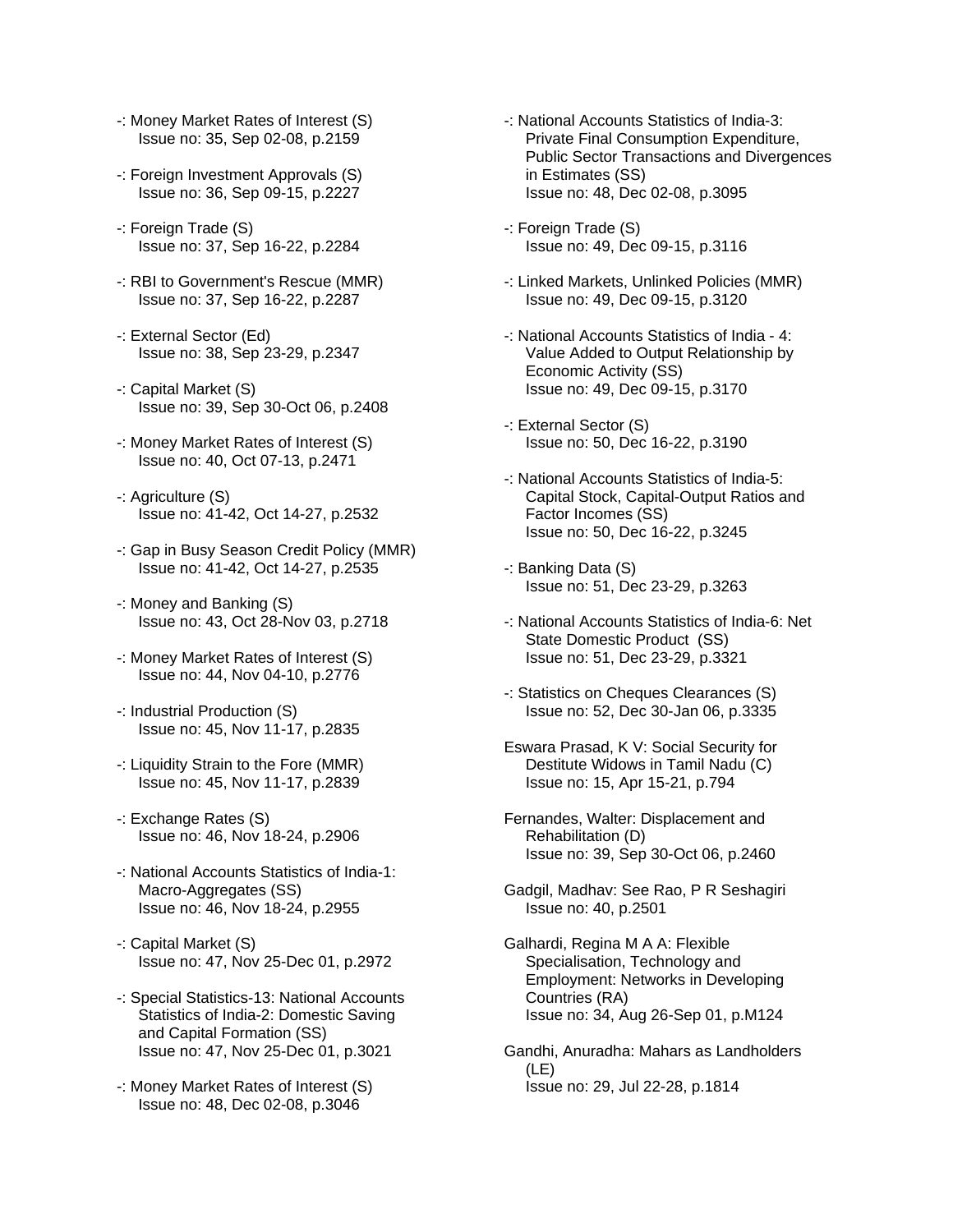Ganesh, Kamala: Feminism at the Margins of Anthropology (D) Issue no: 34, Aug 26-Sep 01, p.2146

Ganguli, Soutrik: Intervention for Environment Protection (BR) Issue no: 46, Nov 18-24, p.2932

Gavaskar, Mahesh: Subaltern identities and Struggles: Agenda for Transformation (C) Issue no: 07-08, Feb 18- Mar 03, p.363

Geetha, V and S V Rajadurai: Eigth World Tamil Conference: Of Cardboard History and Discursive Space (C) Issue no: 04, Jan 28-Feb 03, p.201

-: One Hundred Years of Brahminitude: Arrival of Annie Besant (SA) Issue no: 28, Jul 15-21, p.1768

George, Jose: Towards Genuine Local Government (BR) Issue no: 49, Dec 09-15, p.3148

Ghanapragasam, T M: Rebel in Saffron (LE) Issue no: 39, Sep 30-Oct 06, p.2402

Ghosh, Anjan: Practice of Pedagogy in Non-Formal Education (C) Issue no: 37, Sep 16-22, p.2303

Ghosh, Arun: Who's Afraid of Liberalisation? (F) Issue no: 01, Jan 07-13, p.12

-: Development Paradigms: China and India Since 1949 (F) Issue no: 07-08, Feb 18- Mar 03, p.355

-: Planning Versus Market in Developing Economies: Discussions in Honour of Late Amiya Dasgupta (F) Issue no: 17, Apr 29-May 05, p.919

-: Economy and the Budget (SA) Issue no: 18-19, May 06-19, p.1073

-: Chasing the FDI Rainbow (BR) Issue no: 21, May 27-Jun 02, p.1235

-: Monetarism to the Fore: Reflections on Rise of Rentier Incomes (F) Issue no: 29, Jul 22-28, p.1824

-: Science, Technology, Intellectual Property Rights and Development (F) Issue no: 34, Aug 26-Sep 01, p.2100

-: The Saga of the Babus of Nayanjore (F) Issue no: 39, Sep 30-Oct 06, p.2412

-: UNSNA 1993 and Indian National Income Accounting Procedures: Some Emerging Issues (SA) Issue no: 43, Oct 28-Nov 03, p.2749

-: Capitalism, Markets, Market Socialism and Democracy (F) Issue no: 50, Dec 16-22, p.3191

Ghosh, Jayati: Superpower in Decay: Decline of US Economy (C) Issue no: 21, May 27-Jun 02, p.1216

Ghosh, Jayati; Abhijit Sen and C P Chandrasekhar: Life after Enron (P) Issue no: 33, Aug 19-25, p.2038

-: Privatising Natural Resources (P) Issue no: 38, Sep 23-29, p.2351

Ghosh, Partha S: Sinhala-Tamil Ethnic Conflict and India (C) Issue no: 25, Jun 24-30, p.1486

Gidadhubli, R G: Russian Economy: Turning the Corner? (C) Issue no: 21, May 27-Jun 02, p.1226

-: Russia's Economic Relations with Asia (C) Issue no: 24, Jun 17-23, p.1424

-: India's Exports to Russia: Complexities and Contradictions (C) Issue no: 44, Nov 04-10, p.2780

Gilani, S Zulfiqar: Unveiling Bhutto (BR) Issue no: 07-08, Feb 18- Mar 03, p.376

Girish Kumar: Postponement of Tamil Nadu Panchayat Election: Centre's Role (C) Issue no: 36, Sep 09-15, p.2235

-: Elections in Latin America: Near Collapse of Party Rule (C) Issue no: 48, Dec 02-08, p.3059

GN: World Archeology Congress: Unravelling Deceit (C) Issue no: 10, Mar 11-17, p.488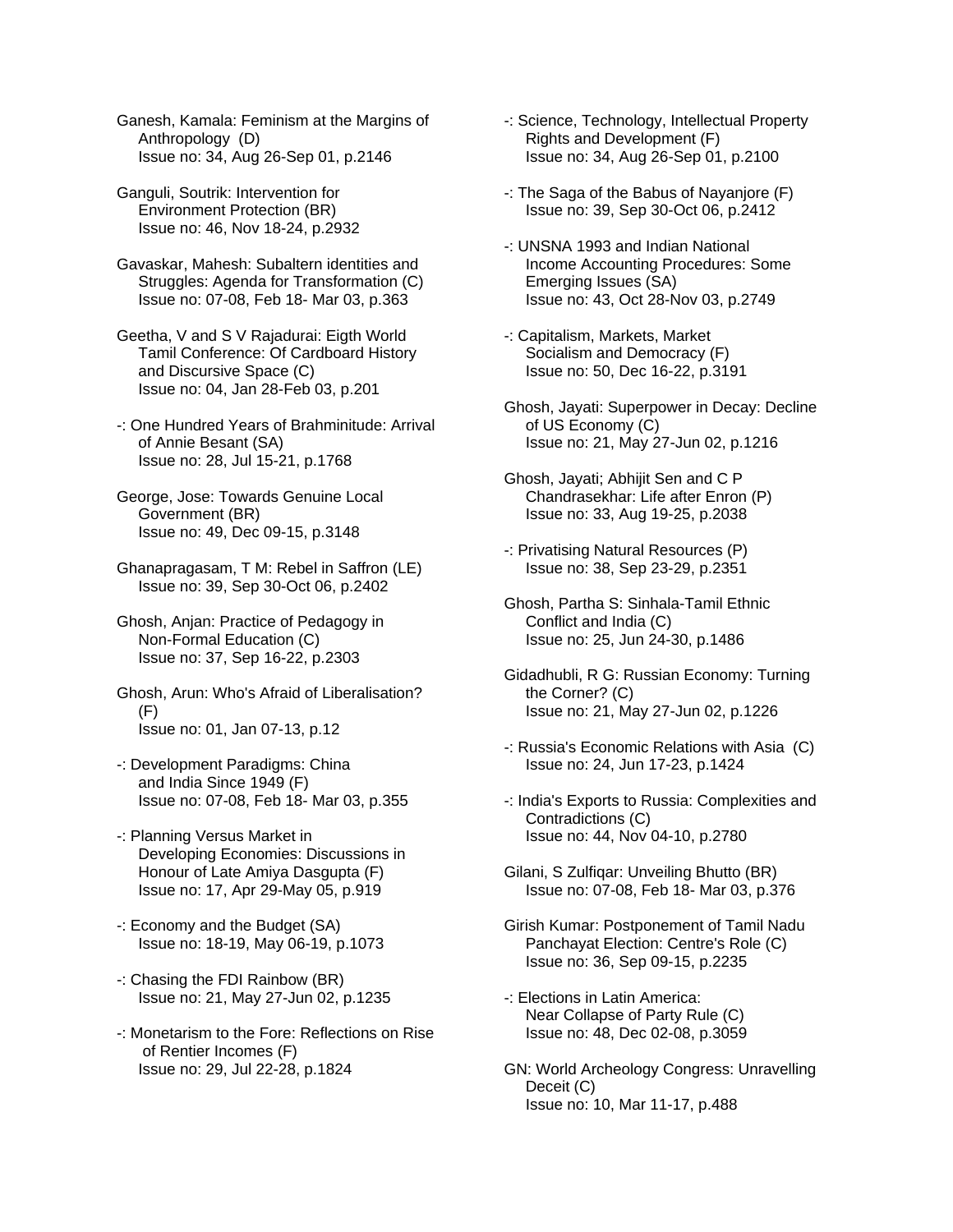- Gnanapragasam, T M: Press in India (LE) Issue no: 03, Jan 21-27, p.126
- -: Masters and Servants (LE) Issue no: 14, Apr 08-14, p.714
- -: Mission Schools and Evangelisation (LE) Issue no: 46, Nov 18-24, p.2898
- Gopalan, C: Towards Food and Nutrition Security (RA) Issue no: 52, Dec 30-Jan 06, p.A134
- Goyal, Arun et al: Raw Material Price Rise (LE) Issue no: 02, Jan 14-20, p.62
- Goyal, Ashima: Putting Structure on Structural Adjustment (SA) Issue no: 18-19, May 06-19, p.1013
- -: Macroeconomics in India (BR) Issue no: 31-32, Aug 05-18, p.1982
- -: Equality versus Incentives (BR) Issue no: 51, Dec 23-29, p.3284
- GPD: Marx is Dead, Long Live McCarthy (F) Issue no: 06, Feb 11-17, p.292
- -: Amusing Times for Once? (F) Issue no: 11, Mar 18-24, p.541
- -: Victory on a Platter (F) Issue no: 13, Apr 01-07, p.657
- -: Lonely Hunter? (F) Issue no: 25, Jun 24-30, p.1477
- -: American Civilisation-Mongers (F) Issue no: 28, Jul 15-21, p.1724
- -: Rabindric Fundamentalism (F) Issue no: 31-32, Aug 05-18, p.1952
- Guha, Arunoday: Will Mariamma's Grandson Catch up with Maramma's Grandson? (C) Issue no: 50, Dec 16-22, p.3201
- Guha, Ramachandra: Practice of Sociology in India (BR) Issue no: 12, Mar 25-31, p.621
- -: Subaltern and Bhadralok Studies (RA) Issue no: 33, Aug 19-25, p.2056
- -: Subaltern and Bhadralok Studies (RA) Issue no: 33, Aug 19-25, p.2056
- Guhan, S: Indo-Sri Lanka Discord (BR) Issue no: 01, Jan 07-13, p.35
- -: Report of Tenth Finance Commission (SA) Issue no: 16, Apr 22-28, p.877
- -: Social Expenditures in the Union Budget: 1991-96 (SA) Issue no: 18-19, May 06-19, p.1095
- -: Fiscal Transfers to States (LE) Issue no: 36, Sep 09-15, p.2218
- Gulati, Ashok and Shashanka Bhide: What do the Reformers Have for Agriculture? (SA) Issue no: 18-19, May 06-19, p.1089
- Gulati, Ashok and Anil Sharma: Subsidy Syndrome in Indian Agriculture (RA) Issue no: 39, Sep 30-Oct 06, p.A93
- Gulati, I S: Calculating the Fiscal Deficit (D) Issue no: 02, Jan 14-20, p.123
- -: Pooling of Central Taxes for Devolution (P) Issue no: 20, May 20-26, p.1163
- Gulati, I S and Leela Gulati: Social Security for Widows: Experience in Kerala (SA) Issue no: 39, Sep 30-Oct 06, p.2451
- Gulati, Leela: See Gulati, I S Issue no: 39, p.2451
- Gupta, Amit: Security of the South in Emerging International System (C) Issue no: 03, Jan 21-27, p.143
- Gupta, Amit Kumar: Sahajanand and Khet Mazdoors (BR) Issue no: 06, Feb 11-17, p.314
- Gupta, Anirudh: Grozny and Return to Big Powerism? (C) Issue no: 12, Mar 25-31, p.613
- Gupta, Dipankar: Feminification of Theory (P) Issue no: 12, Mar 25-31, p.617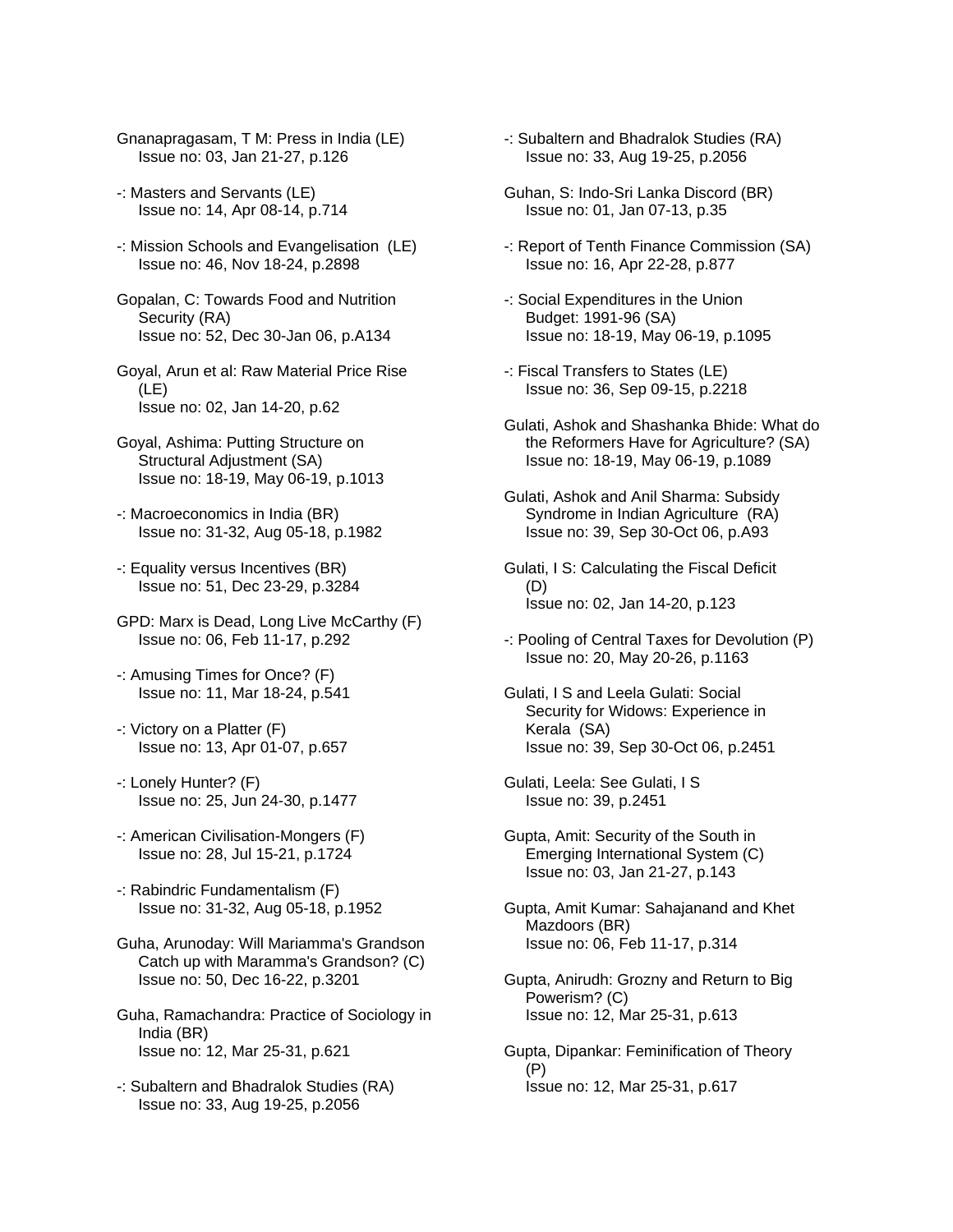- -: Secularisation and Minoritisation: Limits of Heroic Thought (SA) Issue no: 35, Sep 02-08, p.2203
- Gupta, Rajesh: Death Sentence on Peasant Activists (LE) Issue no: 50, Dec 16-22, p.3182
- Gupta, Ranjit Das: Industrial Development Policy: A Critical View: West Bengal (C) Issue no: 30, Jul 29-Aug 04, p.1896
- Gupta, S P: Economic Reform and Its Impact on Poor (SA) Issue no: 22, Jun 03-09, p.1295
- Gupta, Tilak D: Elections with a Difference: Bihar (C) Issue no: 15, Apr 15-21, p.789
- Guru, Gopal: One-Dimensional View of Dalit Movement (BR) Issue no: 02, Jan 14-20, p.98
- -: Gowari Tragedy: Crisis of Maratha Hegemony  $(C)$ Issue no: 06, Feb 11-17, p.303
- : Assembly Elections in Maharashtra: Realignment of Forces (C) Issue no: 14, Apr 08-14, p.733
- -: Dalit Women Talk Differently (C) Issue no: 41-42, Oct 14-27, p.2548
- -: Old and New in Maharashtra Politics (BR) Issue no: 47, Nov 25-Dec 01, p.2989
- Gurucharan: Rights Violations in Chattisgarh (LE) Issue no: 46, Nov 18-24, p.2898
- Haddad, Lawrence; kimberly Chung and P Yasoda Devi: Alternative Approaches to Locating the Food and Nutrition Insecure: Work in Progress in South India (SA) Issue no: 07-08, Feb 18- Mar 03, p.392

Haider, Saraswati: Once More to Feminification of Theory (D) Issue no: 36, Sep 09-15, p.2272

Haque, T: See Maji, C C Issue no: 38, p.2399

- Hardgrove, Anne: South Asian Women's Communal Identities (P) Issue no: 39, Sep 30-Oct 06, p.2427
- Harris, Nigel: Privatisation in East Europe (BR) Issue no: 40, Oct 07-13, p.2496
- -: Structural Adjustment on the Baltic (P) Issue no: 48, Dec 02-08, p.3062
- Harriss-White, Barbara: See Rogaly, Ben Issue no: 29, p.1862
- Hasan, Mushirul : Muslim Intellectuals, Institutions, and the Post-Colonial Predicament (SA) Issue no: 47, Nov 25-Dec 01, p.2995
- Heeks, Richard: Import Liberalisation and Development of Indian Computer Industry (RA) Issue no: 34, Aug 26-Sep 01, p.M82
- Hensman, Rohini P: Fascism, Democratic Rights and the State (D) Issue no: 21, May 27-Jun 02, p.1260
- Heredia, Rudolf C: Tribal Education for Development: Need for a Liberative Pedagogy for Social Transformation (SA) Issue no: 16, Apr 22-28, p.891
- -: Education and Mission: School as Agent of Evangelisation (SA) Issue no: 37, Sep 16-22, p.2332
- Hiro, Dilip: The Tajik Conflict: A Running Score for Russia (C) Issue no: 18-19, May 06-19, p.986
- -: Iran, America and Other Major Powers (C) Issue no: 27, Jul 08-14, p.1662
- Hiway, Indira: Selective Development and Widening Disparities in Gujarat (SA) Issue no: 41-42, Oct 14-27, p.2603
- Hussain, Monirul: Ethnicity, Communalism and State: Barpeta Massacre (C) Issue no: 20, May 20-26, p.1154
- Ilaiah, Kancha: Beware of Bureaucratic Doras  $(C)$ Issue no: 01, Jan 07-13, p.22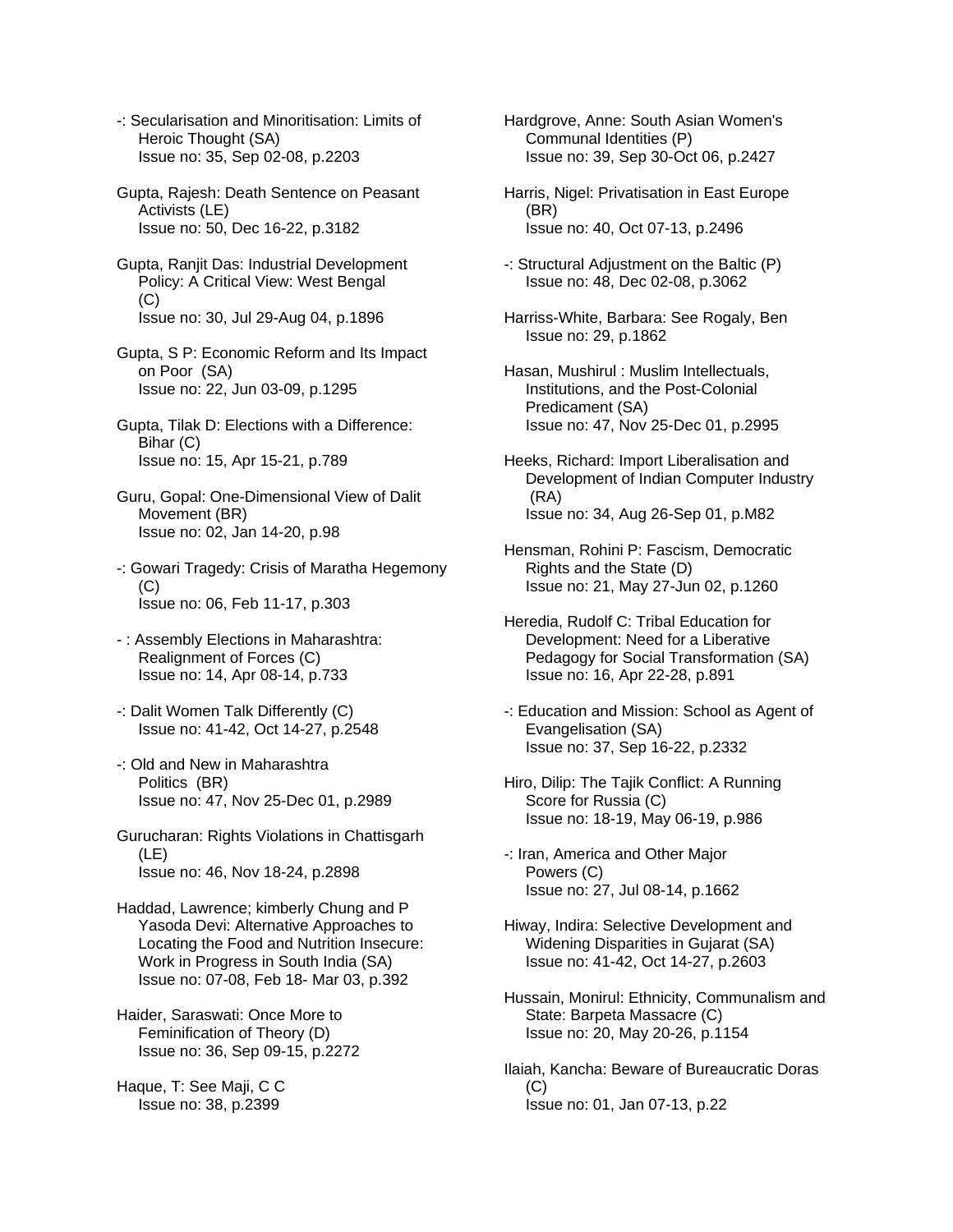- -: Dalitbahujan Intellectual Forum (LE) Issue no: 31-32, Aug 05-18, p.1942
- Iyer, Ramaswamy R: Public Enterprises and Private Purposes (LE) Issue no: 25, Jun 24-30, p.1466
- -: The NEP: The Dangers Ahead (P) Issue no: 30, Jul 29-Aug 04, p.1913
- -: Uncertain Future of Public Enterprises (BR) Issue no: 34, Aug 26-Sep 01, p.2121
- -: Technology Development in Fertiliser Industry (LE) Issue no: 51, Dec 23-29, p.3258
- Jaamdar, Shiva: Bringing Justice to Juveniles: Extension of Poverty Alleviation Programmes (C) Issue no: 29, Jul 22-28, p.1833
- Jagathpathi, G: Victim of Trivialisation (BR) Issue no: 27, Jul 08-14, p.1670
- Jain, L C et al: Dissolution of Orissa Local Bodies (LE) Issue no: 35, Sep 02-08, p.2150
- -: See Tendulkar, Suresh D Issue no: 23, p.1373
- James, K S: Demographic Transition and Education in Kerala (C) Issue no: 51, Dec 23-29, p.3274
- Jha, A K: Conserving Biodiversity: Need for Statutory Support (C) Issue no: 10, Mar 11-17, p.492
- Jha, Abhas Kumar: Redressing Water Scarcity: Limitations of Governmental Approach (C) Issue no: 36, Sep 09-15, p.2231
- Jha, Arvind Kumar : Medicinal Plants: Poor Regulation Blocks Conservation (C) Issue no: 51, Dec 23-29, p.3270
- Jha, Raghbendra: True Cost of Public Expenditure (SA) Issue no: 46, Nov 18-24, p.2933
- Jhabvala, Renana: 'Invisible' Workers Reach International Heights (C) Issue no: 49, Dec 09-15, p.3133
- Jodha, N S: Studying Common Property Resources: Biography of a Research Project (P) Issue no: 11, Mar 18-24, p.556
- -: Common Property Resources and the Environmental Context: Role of Biophysical versus Social Stresses (P) Issue no: 51, Dec 23-29, p.3278
- Jodhka, Surinder S: Bureaucratisation, Corruption and Depoliticisation: Changing Profile of Credit Co-operatives in Rural Haryana (SA) Issue no: 01, Jan 07-13, p.53
- Jodhka, Surinder S: Land Reforms and Agrarian Change in Karnataka (BR) Issue no: 29, Jul 22-28, p.1852
- -: Agrarian Changes, Unfreedom and Attached Labour (D) Issue no: 31-32, Aug 05-18, p.2011
- -: Who Borrows? Who Lends?: Changing Structure of Informal Credit in Rural Haryana (RA) Issue no: 39, Sep 30-Oct 06, p.A123
- John, Mary E: 'Indisciplined Outpourings': Myth and Bathos of Male Exclusion (D) Issue no: 22, Jun 03-09, p.1333
- Joseph, K P: Selecting the Next CAG (C) Issue no: 21, May 27-Jun 02, p.1222
- Kabra, Kamal Nayan: Indian Industrialisation: Wide-Angle View (BR) Issue no: 14, Apr 08-14, p.747
- Kaliranjan, K P: See Rao, M Govinda Issue no: 37, p.2317
- Kalpagam, U: Cartography in Colonial India (RA) Issue no: 30, Jul 29-Aug 04, p.PE87
- Kannabiran, Kalpana: Judiciary, Social Reform and Debate on 'Religious Prostitution' in Colonial India (RA) Issue no: 43, Oct 28-Nov 03, p.WS59
- Kannan, K P: Declining Incidence of Rural Poverty in Kerala (SA) Issue no: 41-42, Oct 14-27, p.2651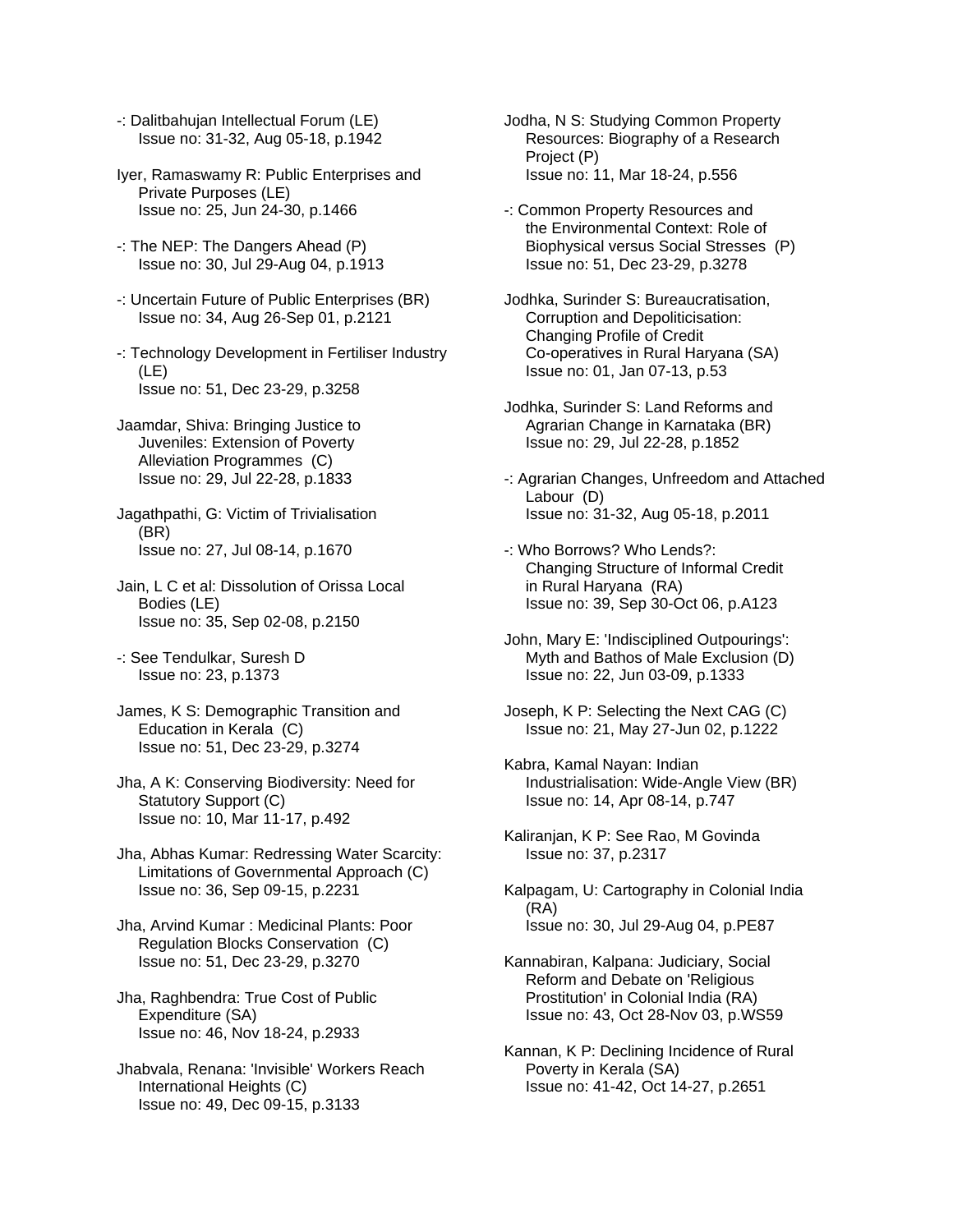Karat, Prakash: Nripen Chakravorty (LE) Issue no: 07-08, Feb 18- Mar 03, p.346

Karkal, Malini: Politics of Population at Cairo (C) Issue no: 02, Jan 14-20, p.88

Karki, Rajnish and Ahmad Cameron: Designing Policy Initiatives in Emerging Economic Environment: Case of Indian Computer Hardware Industry (RA) Issue no: 34, Aug 26-Sep 01, p.M94

Karlekar, Malavika: Search for Women's Voices: Reflections on Fieldwork, 1968-93 (RA) Issue no: 17, Apr 29-May 05, p.WS30

-: Feminification of Theory (D) Issue no: 24, Jun 17-23, p.1464

Kaul, Sunil: New Malaria Action Plan: Panic Response (C) Issue no: 35, Sep 02-08, p.2172

KC: Pleasing the Master (LE) Issue no: 04, Jan 28-Feb 03, p.186

Kelkar, Govind: See Kusakabe, Kyoko Issue no: 43, p.WS87

Kelley, T G and P Parthasarathy Rao: Marginal Environments and the Poor: Evidence from India (P) Issue no: 40, Oct 07-13, p.2494

Khan, Mohammad Mohabbat: Decentralisation In Bangladesh (BR) Issue no: 17, Apr 29-May 05, p.939

Khan, Monirul I: Land and Peasantry under Late British Colonialism (BR) Issue no: 45, Nov 11-17, p.2865

Khandekar, Shubha: Codifying Hindu Law (LE) Issue no: 06, Feb 11-17, p.282

-: Women's Right to Property (LE) Issue no: 24, Jun 17-23, p.1402

Khatkhate, Deena: Preconceived Notions (LE) Issue no: 09, Mar 04-10, p.406

-: Always a Borrower Be (BR) Issue no: 52, Dec 30-Jan 06, p.3361 Khawar, Ekram: On 'Bombay' (LE) Issue no: 30, Jul 29-Aug 04, p.1886

Kimijima, Akihiko: See Kuznick, Peter J Issue no: 15, p.799

Kiran, S: Seminar on Marxism-Leninism (LE) Issue no: 21, May 27-Jun 02, p.1206

Kocherry, Thomas: Fishermen Against Joint Venture (LE) Issue no: 15, Apr 15-21, p.778

Kolavalli, Shashi: Joint Forest Management: Superior Property Rights? (SA) Issue no: 30, Jul 29-Aug 04, p.1933

Kooiman, Dick: Communalism and Indian Princely States: A Comparison with British India (SA) Issue no: 34, Aug 26-Sep 01, p.2123

Koshy, Ninan: Crossing the Century Without the New Helmsman (C) Issue no: 20, May 20-26, p.1161

-: New US Policy on Jerusalem (C) Issue no: 22, Jun 03-09, p.1288

-: Climbing down the Golan Heights: Advantage to Syria (C) Issue no: 26, Jul 01-07, p.1562

-: Egypt's Troubles at Home and Signals Abroad (C) Issue no: 31-32, Aug 05-18, p.1960

-: Social Development Summit: Abdication by UN (C) Issue no: 37, Sep 16-22, p.2304

-: Sudan: Opposition's Agenda (C) Issue no: 44, Nov 04-10, p.2791

-: Continuing Sanctions against Iraq (C) Issue no: 47, Nov 25-Dec 01, p.2985

Kothari, Ashish: Environment and New Economic Policies (C) Issue no: 17, Apr 29-May 05, p.924

Kothari, Ashish; Saloni Suri and Neena Singh: Conservation in India: A New Direction (SA) Issue no: 43, Oct 28-Nov 03, p.2755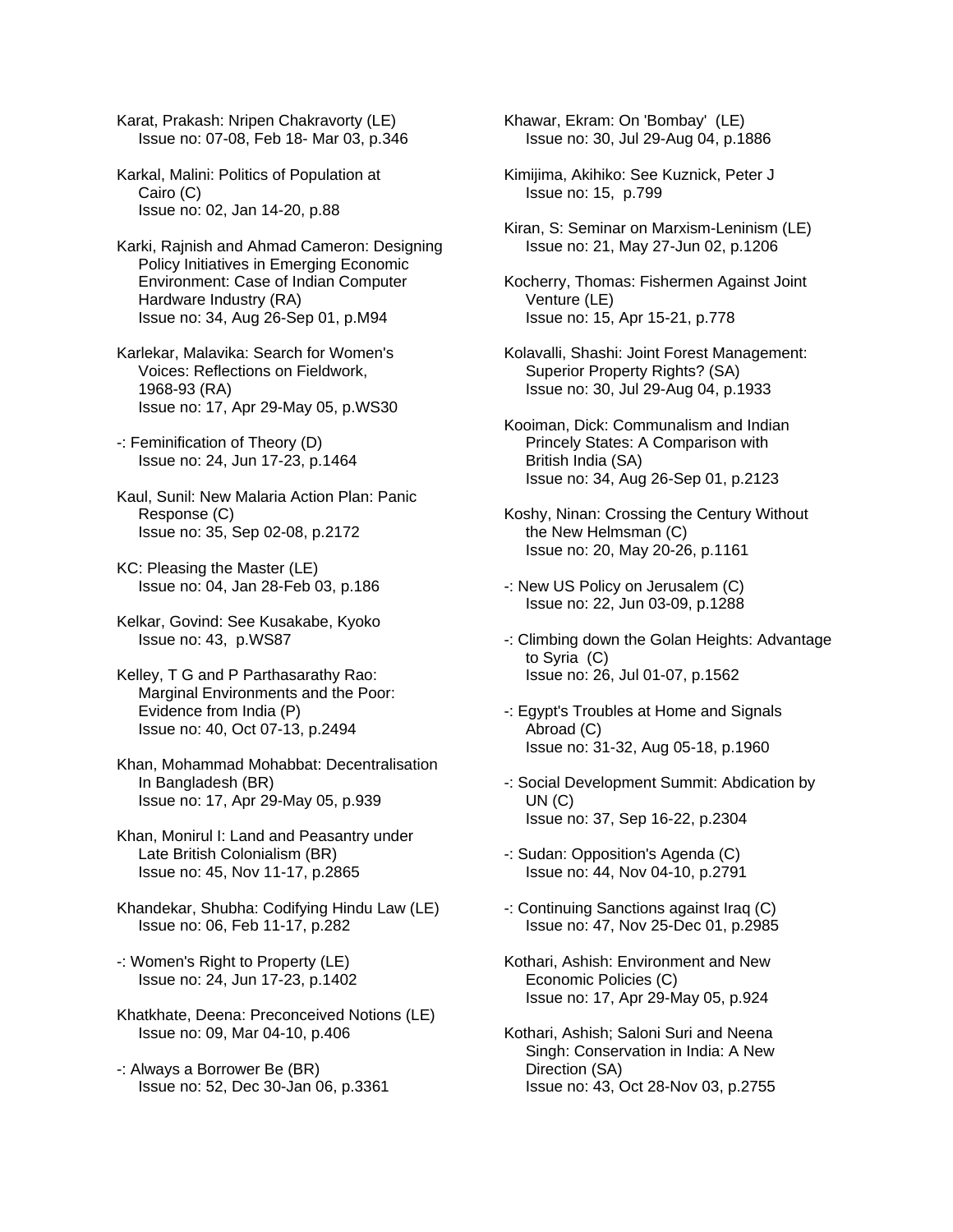- Kothari, Rajni: Globalisation and Revival of Tradition: Dual Attack on Model of Democratic Nation Building (SA) Issue no: 12, Mar 25-31, p.625
- -: Under Globalisation: Will Nation State Hold? (SA) Issue no: 26, Jul 01-07, p.1593
- -: Globalisation and 'New World Order': What Future for the United Nations? (SA) Issue no: 40, Oct 07-13, p.2513
- Kripa Shankar: Sorry State of UP's Economy  $(C)$ Issue no: 12, Mar 25-31, p.609
- -: ICSSR (LE) Issue no: 45, Nov 11-17, p.2830
- -: In a Debt Trap: Uttar Pradesh (C) Issue no: 46, Nov 18-24, p.2915
- Kripa, A P: Raitha Sangha's Political Dilemma: Karnataka (C) Issue no: 03, Jan 21-27, p.140
- Krishna Kumar: Importance of the Family (BR) Issue no: 17, Apr 29-May 05, p.938
- -: Learning and Money: Children as Pawns in Dependency Game (C) Issue no: 43, Oct 28-Nov 03, p.2719
- Krishna Kumar, T and Ashok Mittal: On Liberalising Agricultural Trade: A Note of Caution from India's Experience with Tea Trade (SA) Issue no: 48, Dec 02-08, p.3069
- Krishna, Daya: New World Order and Indian Intellectuals (P) Issue no: 02, Jan 14-20, p.93
- Krishnaji, N: Family Planning and Fertility (BR) Issue no: 38, Sep 23-29, p.2371
- -: Working Mothers and Child Survival in Rural India: Insights from Spatial Patterns (SA) Issue no: 44, Nov 04-10, p.2803
- Krishnamurty, K: See Pandit, V Issue no: 18-19, p.1043
- Krishnan, Raghu: Journey through America's Backyard (C) Issue no: 28, Jul 15-21, p.1734
- Kulkarni, Ashwini: See Murugkar, Milind Issue no: 06, p.282
- Kulkarni, Manu N: Designing Participatory Training (BR) Issue no: 16, Apr 22-28, p.875
- -: Designing Participatory Training (BR) Issue no: 16, Apr 22-28, p.875
- -: Global Political and Economic Security: Wishes and Horses (C) Issue no: 52, Dec 30-Jan 06, p.3343
- Kundu, Amitabh: State and Social Security (C) Issue no: 31-32, Aug 05-18, p.1955
- Kurien, John: Impact of Joint Ventures on Fish Economy (C) Issue no: 06, Feb 11-17, p.300
- Kurien, John and A J Vijayan: Income Spreading Mechanisms in Common Property Resource: Karanila System in Kerala's Fishery (SA) Issue no: 28, Jul 15-21, p.1780
- Kurien, V K: See Chathukulam, Jos Issue no: 06, p.343
- Kurup, N P: Restructuring Bank's Capital: Need for an Integrated Approach (C) Issue no: 09, Mar 04-10, p.421
- Kusakabe, Kyoko; Wang Yunxian and Govind Kelkar: Women and Land Rights in Cambodia (RA) Issue no: 43, Oct 28-Nov 03, p.WS87
- Kuznick, Peter J; Uday Mohan and Akihiko Kimijima: Facing Our Histories: United States (C) Issue no: 15, Apr 15-21, p.799
- Lakshmi, C S: Seduction, Speeches and Lullaby: Gender and Cultural Identity in a Tamil Film (P) Issue no: 06, Feb 11-17, p.309
- -: Not Karunanidhi (LE) Issue no: 07-08, Feb 18- Mar 03, p.346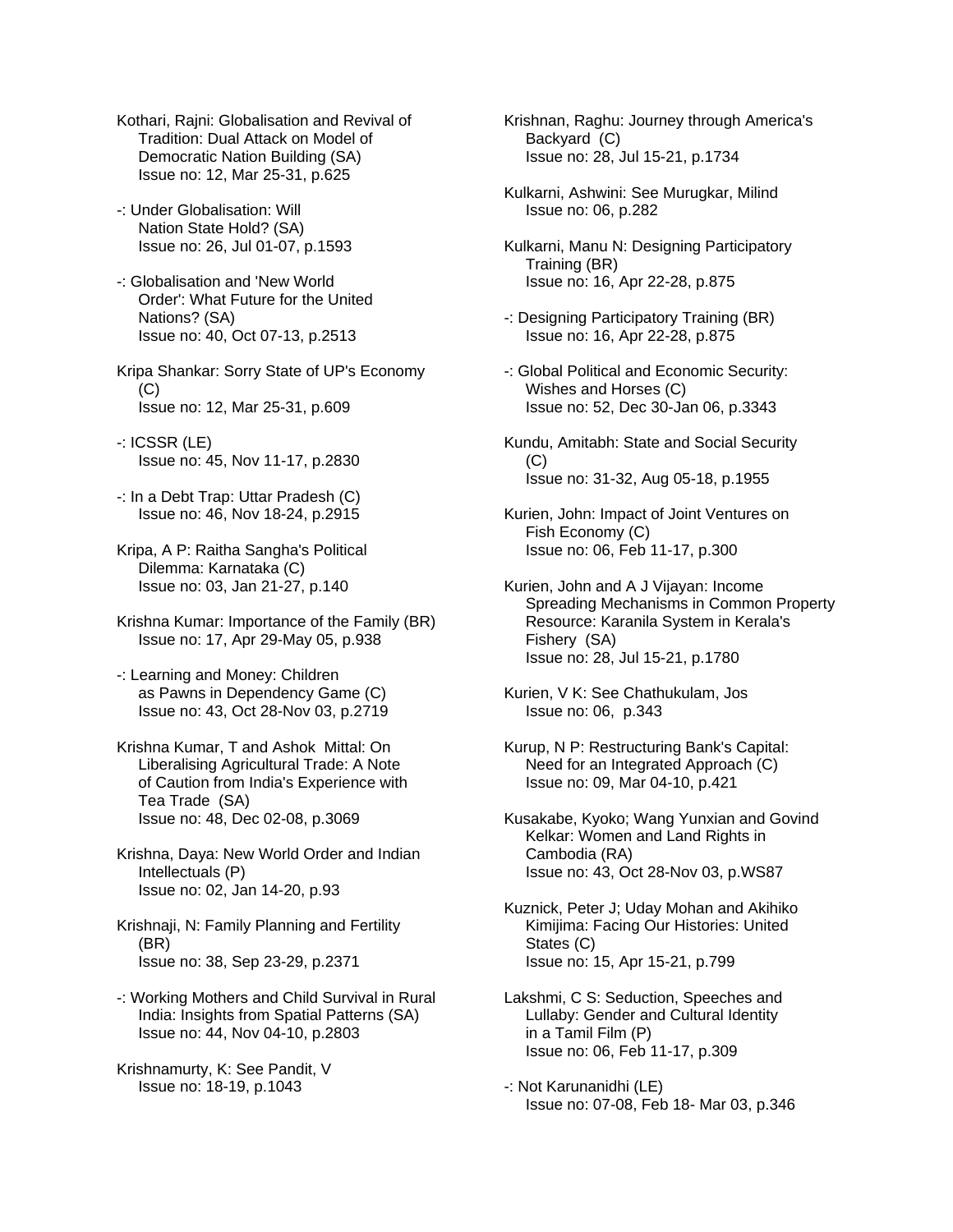- Lal, Vinay: Beyond Alterity (BR) Issue no: 05, Feb 04-10, p.254
- -: Little Merchants of War: Land Mines as Sentinels of Death (C) Issue no: 14, Apr 08-14, p.739
- Lalitha, N: Public Issues by Private Corporate Sector (RA) Issue no: 21, May 27-Jun 02, p.M63
- Laltu: Chandigarh: Planned Urbanisation? (C) Issue no: 27, Jul 08-14, p.1655
- Leekas, Berin: See Pinto, Ambrose Issue no: 04, p.204
- Lele, Jayant: Saffronisation of Shiv Sena: Political Economy of City, State and Nation (SA) Issue no: 25, Jun 24-30, p.1520
- Lieten, G K and Prabhat Datta: Panchayats in Dealing With Natural Disasters: 1993 Floods in Jalpaiguri (SA) Issue no: 15, Apr 15-21, p.828
- Lin, Sharat G: Geopolitics of Communicable Diseases: Plague in Surat, 1994 (C) Issue no: 46, Nov 18-24, p.2912
- Lobo, Lancy: Strategy of Containment: Dangi Darbar Drama (C) Issue no: 38, Sep 23-29, p.2360
- Loh, Jackie: See Dreze, Jean Issue no: 45, p.2868
- Madan, Taruni: Medical Community's Civil War: Plague in Retrospect (D) Issue no: 12, Mar 25-31, p.643
- Madhav Prasad: Ideology as Contagion (D) Issue no: 11, Mar 18-24, p.587
- Mahajan, Gurpreet: Reconsidering Postmodernism: What is New in the Old Lamp (RA) Issue no: 04, Jan 28-Feb 03, p.PE45
- -: After an Elusive Quarry (BR) Issue no: 22, Jun 03-09, p.1293
- Mahendra Dev, S: Economic Reforms and the Rural Poor (D) Issue no: 33, Aug 19-25, p.2085
- -: Alleviating Poverty: Maharashtra Employment Guarantee Scheme (SA) Issue no: 41-42, Oct 14-27, p.2663
- Maiti, Pradip and R Kavita Rao: Demand Side Factors and India's Industrial Growth (SA) Issue no: 33, Aug 19-25, p.2070
- Maitra, Priyatosh: Undoing of Green Revolution (D) Issue no: 27, Jul 08-14, p.1706
- Maji, C C and T Haque: Productivity and Source of Growth for Rice in India: A Few Comments (D) Issue no: 38, Sep 23-29, p.2399
- Majumdar, N A: New Banking Culture and Small Borrower (C) Issue no: 35, Sep 02-08, p.2169
- Majumdar, Sumit K: Public, Joint and Private Sectors in Indian Industry: Evaluating Relative Performance Differences (RA) Issue no: 07-08, Feb 18- Mar 03, p.M25
- Mani, Mohan: New Attempt at Workers' Resistance: National Centre for Labour (C) Issue no: 40, Oct 07-13, p.2485
- Mani, Sunil: Economic Liberalisation and the Industrial Sector (RA) Issue no: 21, May 27-Jun 02, p.M38
- Mankand, Dhruv: See Singh Arora, Sukhwinder Issue no: 14, p.737
- Manorama, Ruth: See Raghuram, Shobha Issue no: 35, p.2162
- Marais, Hein: See Beaudet, Pierre Issue no: 49, p.3137
- Marjit, Sugata and Abhirup Sarkar: Protection and Exports: A Theoretical Note (SA) Issue no: 15, Apr 15-21, p.809
- Marjit, Sugata: Transferring Personalised Knowledge: Guru's Dilemma (P) Issue no: 27, Jul 08-14, p.1663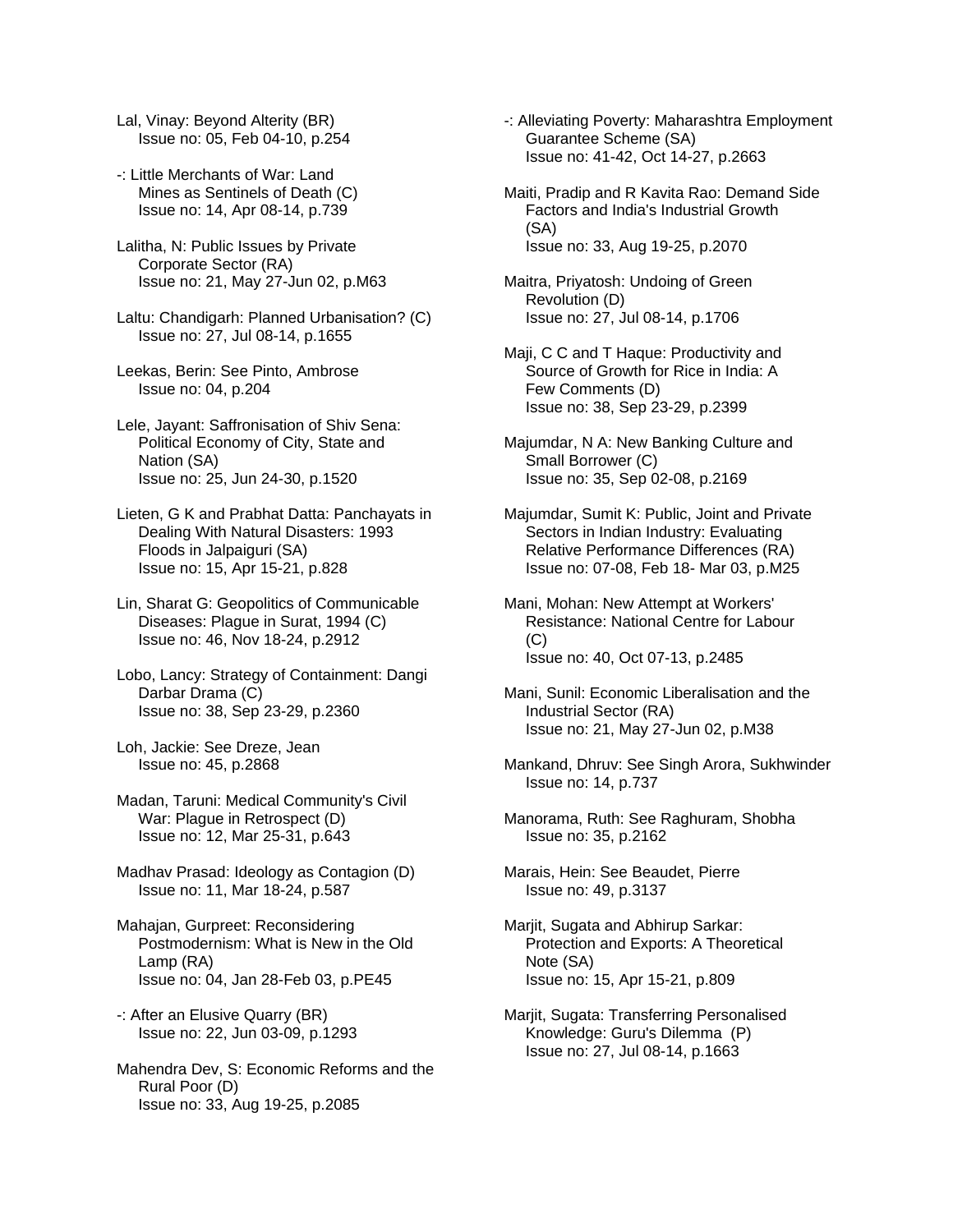Marjit, Sugata and Abhirup Sarkar: Protection and Exports (D) Issue no: 37, Sep 16-22, p.2340

Mathew, E T: Educated Unemployment in Kerala: Some Socio-Economic Aspects (SA) Issue no: 06, Feb 11-17, p.325

- -: Unemployed and Self-Employed: Job Preferences and Employment Perspectives (SA) Issue no: 44, Nov 04-10, p.2815
- -: Features of Kerala's Economy (BR) Issue no: 49, Dec 09-15, p.3146

Mathur, Kuldeep: Politics and Implementation of Integrated Rural Development Programme (SA) Issue no: 41-42, Oct 14-27, p.2703

Maxwell, Naville: Sino-British Confrontation over Hong Kong (SA) Issue no: 23, Jun 10-16, p.1384

Mazumdar, Vina: See Agnihotri, Indu Issue no: 29, p.1869

McNay, Kirsty : Fertility and Frailty: Demographic Change and Health and Status of Indian Women (RA) Issue no: 43, Oct 28-Nov 03, p.WS81

Mehra, Parshotam: Limited Concerns (BR) Issue no: 24, Jun 17-23, p.1439

-: Man behind the Mission (BR) Issue no: 39, Sep 30-Oct 06, p.2433

Mehta, Ambrish: Tribals Protest (LE) Issue no: 05, Feb 04-20, p.230

Mehta, Ankit: Gujarat and Development (LE) Issue no: 11, Mar 18-24, p.530

Melkote, Rama S: M Shatrugna: Obituary (C) Issue no: 06, Feb 11-17, p.306

Menon, Ajit: Constructing the 'Local': Decentralising Forest Management (C) Issue no: 34, Aug 26-Sep 01, p.2110

-: American Scholars and South Asian Studies (D) Issue no: 48, Dec 02-08, p.3094

Menon, Meena: Kurds in Turkey: Fighting for Survival (C) Issue no: 13, Apr 01-07, p.668

Messer, Ellen: Hunger, Scarcity and Policy (LE) Issue no: 03, Jan 21-27, p.126

Michael, S M: Sociology of Religion in New Social Movements (BR) Issue no: 44, Nov 04-10, p.2800

Minocha, A C: Globalisation of Indian Agriculture (D) Issue no: 15, Apr 15-21, p.833

Mishra, Amaresh: Cracks in the Alliance: Uttar Pradesh (C) Issue no: 18-19, May 06-19, p.983

-: After Mathura: BJP's Emerging Strategy: Uttar Pradesh (C) Issue no: 38, Sep 23-29, p.2358

-: UP: Opportunity for the Left (C) Issue no: 46, Nov 18-24, p.2910

Mishra, Pramod K: Is Rainfall Insurance a New Idea?: Pioneering Work Revisited (RA) Issue no: 25, Jun 24-30, p.A84

Mishra, S N and Ramesh Chand: Public and Private Capital Formation in Indian Agriculture: Comments on Complementarity Hypothesis and Others (RA) Issue no: 25, Jun 24-30, p.A64

Misra, Amaresh: Fresh Life for Uttarakhand Movement: Uttar Pradesh (C) Issue no: 02, Jan 14-20, p.82

-: Limits of OBC-Dalit Politics: Uttar Pradesh (C) Issue no: 23, Jun 10-16, p.1355

-: BJP's Moves under Cover of BSP Government: Uttar Pradesh (C) Issue no: 27, Jul 08-14, p.1643

-: Towards an SP-Left Alliance?: Uttar Pradesh (C) Issue no: 52, Dec 30-Jan 06, p.3338

Misra, Udayon: Army Killings in Assam (C) Issue no: 15, Apr 15-21, p.793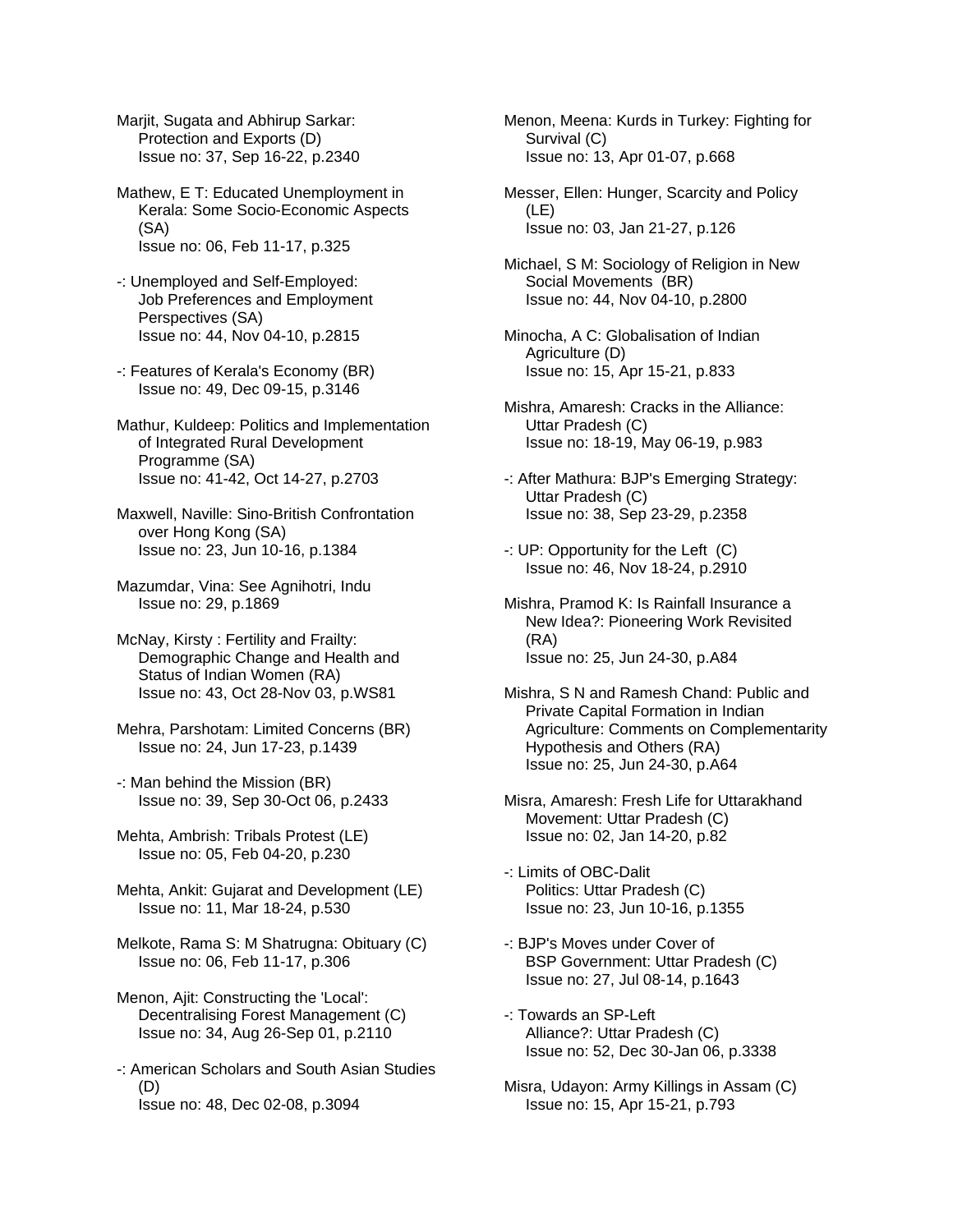Mittal, Ashok: See Krishna Kumar, T Issue no: 48, p.3069

Mohanti, K K and Sakti Padhi: Employment Situation of Tribal Population in Orissa: 1981 Census Data (SA) Issue no: 29, Jul 22-28, p.1879

Mohanty, Bidyut: Panchayati Raj, 73rd Constitutional Amendment and Women (C) Issue no: 52, Dec 30-Jan 06, p.3346

Mohanty, Manoranjan: On the Concept of 'Empowerment' (P) Issue no: 24, Jun 17-23, p.1434

Mohanty, Rabindra K: Study of Unorganised Industry (BR) Issue no: 43, Oct 28-Nov 03, p.2738

Moses, Brindavan C: Struggle for Panchama Lands: Dalit Assertion in Tamil Nadu (C) Issue no: 05, Feb 04-10, p.247

Mosse, David: Authority, Gender and Knowledge: Theoretical Reflections on Participatory Rural Appraisal (SA) Issue no: 11, Mar 18-24, p.569

Mukarji, Nirmal: Road to Peace Between Pakistan and India (C) Issue no: 10, Mar 11-17, p.483

-: Resolving Centre-State Conflicts (P) Issue no: 35, Sep 02-08, p.2175

Mukherjee, Neela: Forest Management and Survival Needs: Community Experience in West Bengal (C) Issue no: 49, Dec 09-15, p.3130

Mukherjee, Tushar: Total Literacy Campaign in West Bengal: An Appraisal (C) Issue no: 43, Oct 28-Nov 03, p.2721

Mukherji, B: See Sundaram, K Issue no: 26, p.1581

Mukherji, Badal and Swapna Mukhopadhyay: Impact of Institutional Change on Productivity in a Small-Farm Economy: Case of Rural West Bengal (SA) Issue no: 34, Aug 26-Sep 01, p.2134

Mukhiya, Harbans: Communal Violence and Transmutation of Identities (P) Issue no: 23, Jun 10-16, p.1365

Mukhopadhyay, Ashim: Kultikri: West Bengal's Only All-Women Gram Panchayat (C) Issue no: 22, Jun 03-09, p.1283

Mukhopadhyay, Swapna: See Mukherji, Badal Issue no: 34, p.2134

Mukul: To Organise the Unorganised (C) Issue no: 24, Jun 17-23, p.1422

-: Destruction of Mining and Miners: United Kingdom (C) Issue no: 38, Sep 23-29, p.2365

Mukund, Kanakalatha: India as a Regional World Economy (BR) Issue no: 26, Jul 01-07, p.1573

Murarka, Dev: Russian Elections: No Exit from the Labyrinth (C) Issue no: 45, Nov 11-17, p.2853

Murty, M N: Value Added Tax in a Federation: Commodity Tax Reforms in India (SA) Issue no: 11, Mar 18-24, p.579

Murugkar, Milind and Ashwini Kulkarni: Forest Bill Seminar (LE) Issue no: 06, Feb 11-17, p.282

Mustafa, Seema: Destruction of Chrar-e-Sharief (LE) Issue no: 20, May 20-26, p.1134

Muzammil, Mohammed: Malcom Adiseshiah (LE) Issue no: 07-08, Feb 18- Mar 03, p.346

Nachane, D M: Intellectual Property Rights in the Uruguay Round: An Indian Perspective (SA) Issue no: 05, Feb 04-10, p.257

Nadkarni, Anand S: Vinayak Mahadeo Dandekar (C) Issue no: 34, Aug 26-Sep 01, p.2108

Nag, Sajal: Including North-East in Nation's History (C) Issue no: 05, Feb 04-10, p.256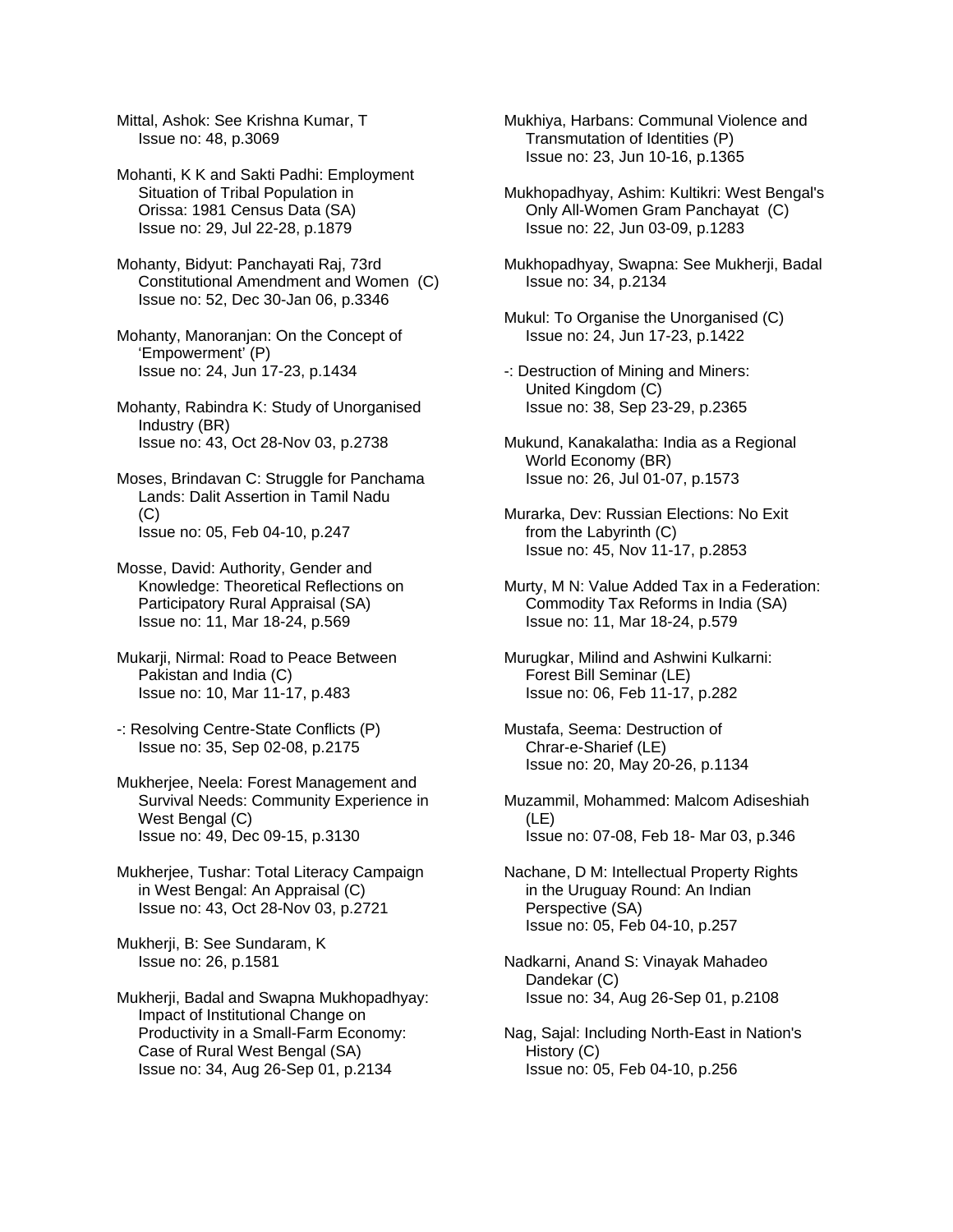Nag, Sajal and Tejimala Nag: Human Rights Violation in Naga Hills (C) Issue no: 14, Apr 08-14, p.738

Nag, Tejimala: See Nag, Sajal Issue no: 14, p.738

Naganathan, M; K Jothi Sivagnanam and C Rajendra: Blue Revolution in a Green Belt (C) Issue no: 12, Mar 25-31, p.607

Nagaraja, M G: Distorted Reforms (LE) Issue no: 45, Nov 11-17, p.2830

Nagesh Kumar: Industrialisation, Liberalisation and Two Way Flows of Foreign Direct Investments Case of India (SA) Issue no: 50, Dec 16-22, p.3228

Naim, C M: Popular Jokes and Political History: The Case of Akbar, Birbal and Mulla Do-Piyaza (SA) Issue no: 24, Jun 17-23, p.1456

Nair, Janaki: Diagnosing Communalism (BR) Issue no: 15, Apr 15-21, p.807

Nair, K R G: Reservation Policy for Small Industry (D) Issue no: 35, Sep 02-08, p.2210

Nanda, Meera: Transnationalisation of Third World State and Undoing of Green Revolution (RA) Issue no: 04, Jan 28-Feb 03, p.PE20

Nandraj, Sunil: See Duggal, Ravi Issue no: 15, p.834

-: See Duggal, Ravi Issue no: 16, p.901

Nanjundan, S: UN at 50 (P) Issue no: 43, Oct 28-Nov 03, p.2731

Narayanswamy, Ramnath: Managing India's Central Asian Policy (BR) Issue no: 04, Jan 28-Feb 03, p.213

Narendra Mohan, K: Caste and Politics in Andhra Pradesh (D) Issue no: 02, Jan 14-20, p.124

Nath, V: Planning for Delhi and National Capital Region: Review of Plan Formulation and Implementation (SA) Issue no: 35, Sep 02-08, p.2191

Natraj, V K: Karnataka: Elections and After  $(C)$ Issue no: 02, Jan 14-20, p.84

-: Kuvempu: End of an Era (C) Issue no: 05, Feb 04-10, p.245

Nauriya, Anil: Viceroy Reading's 'Offer': Barmecide's Feast (P) Issue no: 47, Nov 25-Dec 01, p.2991

Navlakha, Gautam: Politics of Silhouetted Anger (C) Issue no: 07-08, Feb 18- Mar 03, p.366

-: People's Initiative: An Idea Whose Time Has Come: Pakistan-India Relations (C) Issue no: 10, Mar 11-17, p.484

-: Destruction of Chrar-e-Sharief (LE) Issue no: 20, May 20-26, p.1134

-: Chrar-e-Sharief: Victory for Hardliners on Both Sides (C) Issue no: 20, May 20-26, p.1151

-: Arming the Nation, Disarming the Citizen (C) Issue no: 23, Jun 10-16, p.1361

-: Under the Guise of Women's Empowerment: Fate of Rajasthan's Sathins (C) Issue no: 27, Jul 08-14, p.1645

-: Caught between the Army and 'Guest' Militants: Kashmir (C) Issue no: 34, Aug 26-Sep 01, p.2105

-: Growing Indo-US Military Ties (C) Issue no: 36, Sep 09-15, p.2228

Nayar, Baldev Raj: Self-Reliance versus Marginalisation: Case of India's Overseas Shipping (SA) Issue no: 17, Apr 29-May 05, p.941

Nihila, Millie: Industrial Pollution and Workers' Health (C) Issue no: 25, Jun 24-30, p.1484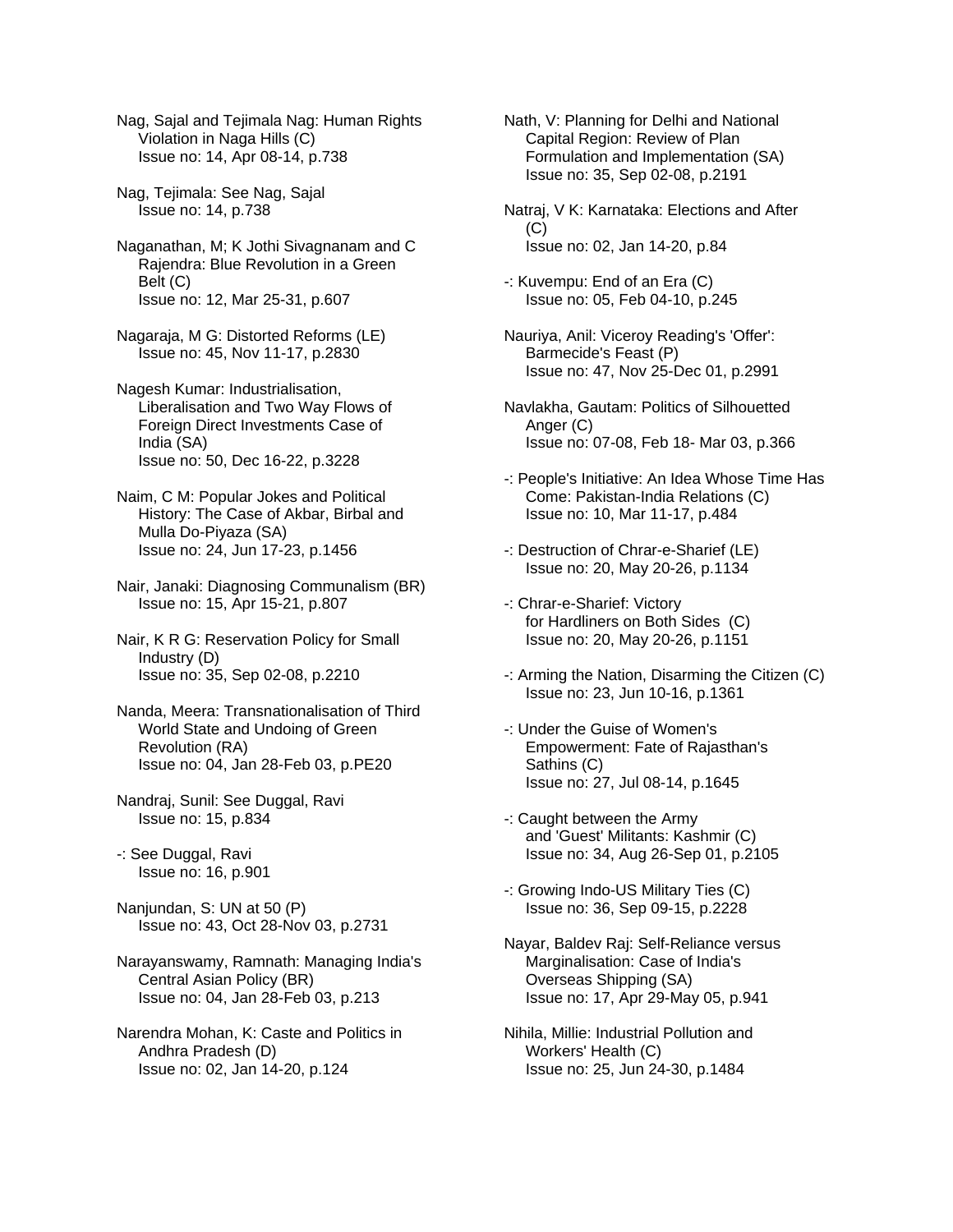Ninan, K N: Oilseeds Development and Policy: A Review (RA) Issue no: 12, Mar 25-31, p.A14

Niranjana, Tejaswini: Banning 'Bombayi': Nationalism, Communalism and Gender (P) Issue no: 22, Jun 03-09, p.1291

- Noorani, A G: Student's Rights (CL) Issue no: 02, Jan 14-20, p.72
- -: Police as Film Censors (CL) Issue no: 05, Feb 04-10, p.240
- -: No Right to Vote (CL) Issue no: 09, Mar 04-10, p.416
- -: Challenge of Power-Sharing in Sri Lanka (BR) Issue no: 12, Mar 25-31, p.622
- -: Governing Fractured Polities (BR) Issue no: 20, May 20-26, p.1170
- -: Governing Fractured Polities (BR) Issue no: 20, May 20-26, p.1170
- -: Governing Fractured Polities (BR) Issue no: 20, May 20-26, p.1170
- -: Governing Fractured Polities (BR) Issue no: 20, May 20-26, p.1170
- -: Police and Porn (CL) Issue no: 22, Jun 03-09, p.1277
- -: Right to Assembly (CL) Issue no: 26, Jul 01-07, p.1549
- -: A Sane Nuclear Policy (BR) Issue no: 29, Jul 22-28, p.1854
- -: Pakistan's Courts and Democracy (BR) Issue no: 31-32, Aug 05-18, p.1978
- -: Informal Censorship (CL) Issue no: 40, Oct 07-13, p.2472
- -: The Real Situation in Kashmir (BR) Issue no: 43, Oct 28-Nov 03, p.2737
- -: Landmines and Blinding Laser Weapons  $(CL)$ Issue no: 48, Dec 02-08, p.3047

Noronha, Ernesto: Status Quoist NGOs (LE) Issue no: 21, May 27-Jun 02, p.1206

- Oommen, John: Politics of Communalism in Kerala (C) Issue no: 11, Mar 18-24, p.544
- Oytan, Kudret: Kurds in Turkey (LE) Issue no: 16, Apr 22-28, p.846
- Padhi, Sakti: See Mohanti, K K Issue no: 29, p.1879
- Padmore, Will: Balkans in Transition (BR) Issue no: 48, Dec 02-08, p.3068
- Pai, Sudha: TADA and Indian Democracy (C) Issue no: 50, Dec 16-22, p.3203
- Palanivel, T: See Pandit, V Issue no: 18-19, , p.1043
- Palshikar, Suhas: Assessing Dalit Movement (BR) Issue no: 23, Jun 10-16, p.1371
- Pandey, Vikash N and Akhileshwar Pathak: Sociology of Law in India: Postscripts and Prospects (P) Issue no: 31-32, Aug 05-18, p.1974
- Pandian, M S S: Beyond Colonial Crumbs: Cambridge School, Identity Politics and Dravidian Movement[s] (SA) Issue no: 07-08, Feb 18- Mar 03, p.385
- -: Of Nations and Violence (BR) Issue no: 14, Apr 08-14, p.750
- Pandian, M S S and S Anandhi: A Rebel in Saffron (C) Issue no: 31-32, Aug 05-18, p.1957
- Pandit, V; K Krishnamurty and T Palanivel: Gazing the Crystal Ball: Indian Economy, Circa 1995 (SA) Issue no: 18-19, May 06-19, p.1043
- Pandit, V: See Sundaram, K Issue no: 26, p.1581
- Panikkar, K N: Culture and Globalisation: A Non-Issue at World Summit on Social Development (P) Issue no: 07-08, Feb 18- Mar 03, p.374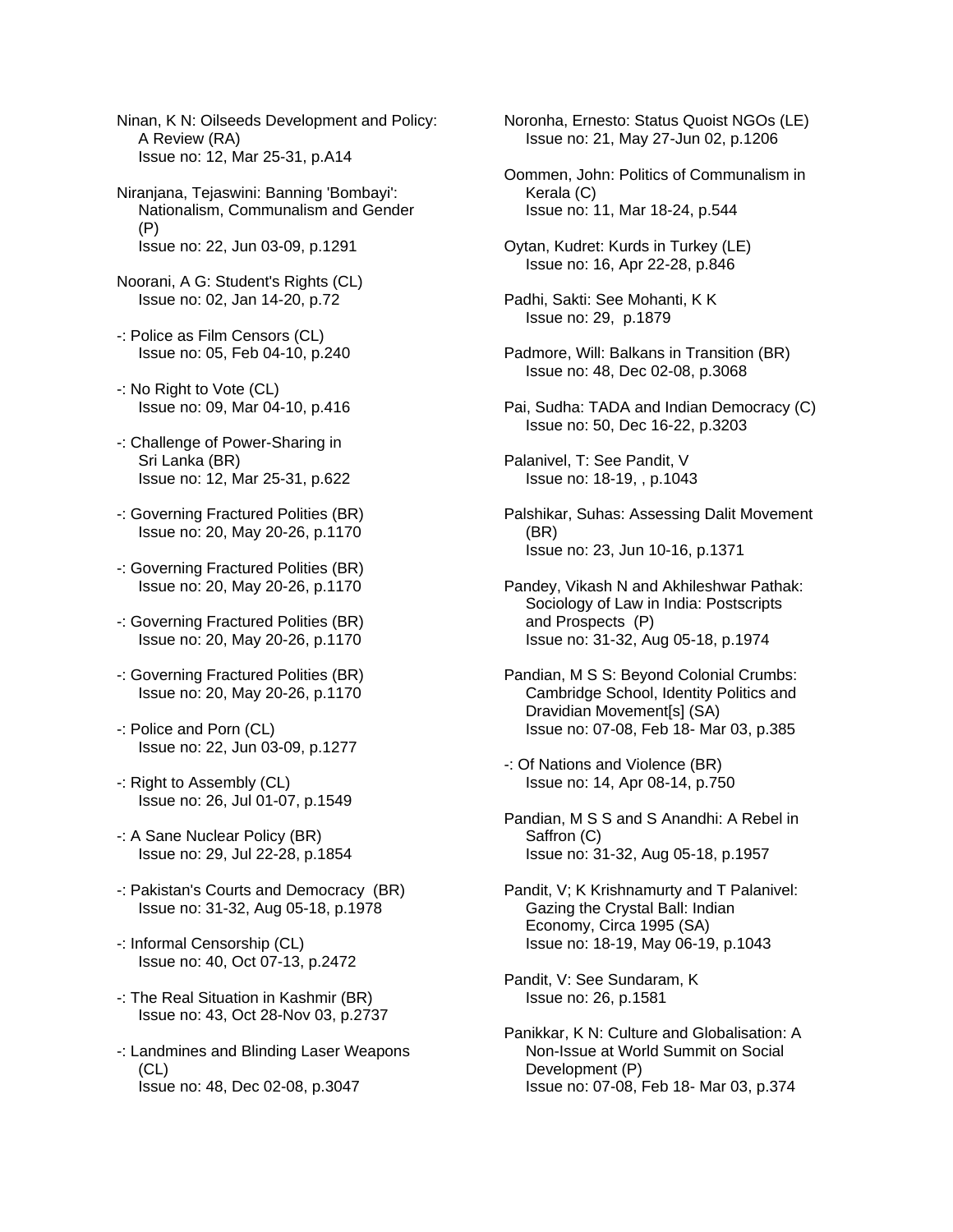Panjatan, Majaz: Communalising Trend (LE) Issue no: 13, Apr 01-07, p.646

- -: Consumerist India (LE) Issue no: 28, Jul 15-21, p.1714
- Pankaj: Plight of Child Labourers (C) Issue no: 47, Nov 25-Dec 01, p.2980
- Parasuraman, S: Relief Assistance and Rehabilitation: Lessons in Disaster Management (C) Issue no: 27, Jul 08-14, p.1654
- Parikh, Kirit S: Enron Episode: Lessons for Power Policy (C) Issue no: 41-42, Oct 14-27, p.2543
- -: Strategies for Agricultural Liberalisation: Consequences for Growth, Welfare and Distribution (RA) Issue no: 39, Sep 30-Oct 06, p.A90
- Parmar, Rasik: See Desai, Firan Issue no: 26, p.1558
- Parthasarathy, G and Jayashree Anand: Employment and Unemployment in Andhra Pradesh: Trends and Dimensions (SA) Issue no: 15, Apr 15-21, p.811
- Parthasarathy, G: Public Intervention and Rural Poverty: Case of Non-Sustainable Reduction in Andhra Pradesh (SA) Issue no: 41-42, Oct 14-27, p.2573
- Pat, A K: On the Beaten Path (BR) Issue no: 11, Mar 18-24, p.560
- Patel, Jasubhai: Vedic Mathematics (D) Issue no: 11, Mar 18-24, p.585
- Patel, Shirish B: Slum Rehabilitation: 40 Lakh Free Lunches? (C) Issue no: 40, Oct 07-13, p.2473
- Pathak, Akhileshwar: See Pandey, Vikash N Issue no: 31-32, p.1974
- Pathy, Jaganath: Colonial Ethnography of the Kandha: White Man's Burden or Political Expediency? (SA) Issue no: 04, Jan 28-Feb 03, p.220
- Pati, Biswamoy: Beyond the Elections: Orissa (C) Issue no: 16, Apr 22-28, p.867
- -: Of Devadasis, 'Tradition' and Politics (C) Issue no: 43, Oct 28-Nov 03, p.2728
- Patibandla, Murali: Import Protection and Exports (D) Issue no: 29, Jul 22-28, p.1883
- -: Indian Industry and Industrial Policy at the Crossroads (BR) Issue no: 44, Nov 04-10, p.2797
- Patil, Sharad : Burden and Burden-Bearers of Marx (D) Issue no: 49, Dec 09-15, p.3168
- Patnaik, Arun K: Burden of Marx and Morals (D) Issue no: 20, May 20-26, p.1202
- Patnaik, Prabhat: Plan Versus Market in the Contemporary World (SA) Issue no: 18-19, May 06-19, p.993
- -: Nation-State in the Era of 'Globalisation' (P) Issue no: 33, Aug 19-25, p.2049
- Patnaik, Prabhat and C P Chandrasekhar: Indian Economy under 'Structural Adjustment' (SA) Issue no: 47, Nov 25-Dec 01, p.3001
- Peggy Mohan: Once Upon a Language (C) Issue no: 09, Mar 04-10, p.423
- -: Market Forces and Language in Global India (SA) Issue no: 16, Apr 22-28, p.887
- People's Union for Democratic Rights: Gobinda Mukhoty (LE) Issue no: 43, Oct 28-Nov 03, p.2710
- Pethe, Abhay: Expectations, Macro-Foundations, Policy Ineffectiveness and Culture: A Methodological Detour (RA) Issue no: 04, Jan 28-Feb 03, p.PE31
- Petras, James and Todd Cavaluzzi: Latin American Liberalization and US Global Policy (C) Issue no: 01, Jan 07-13, p.26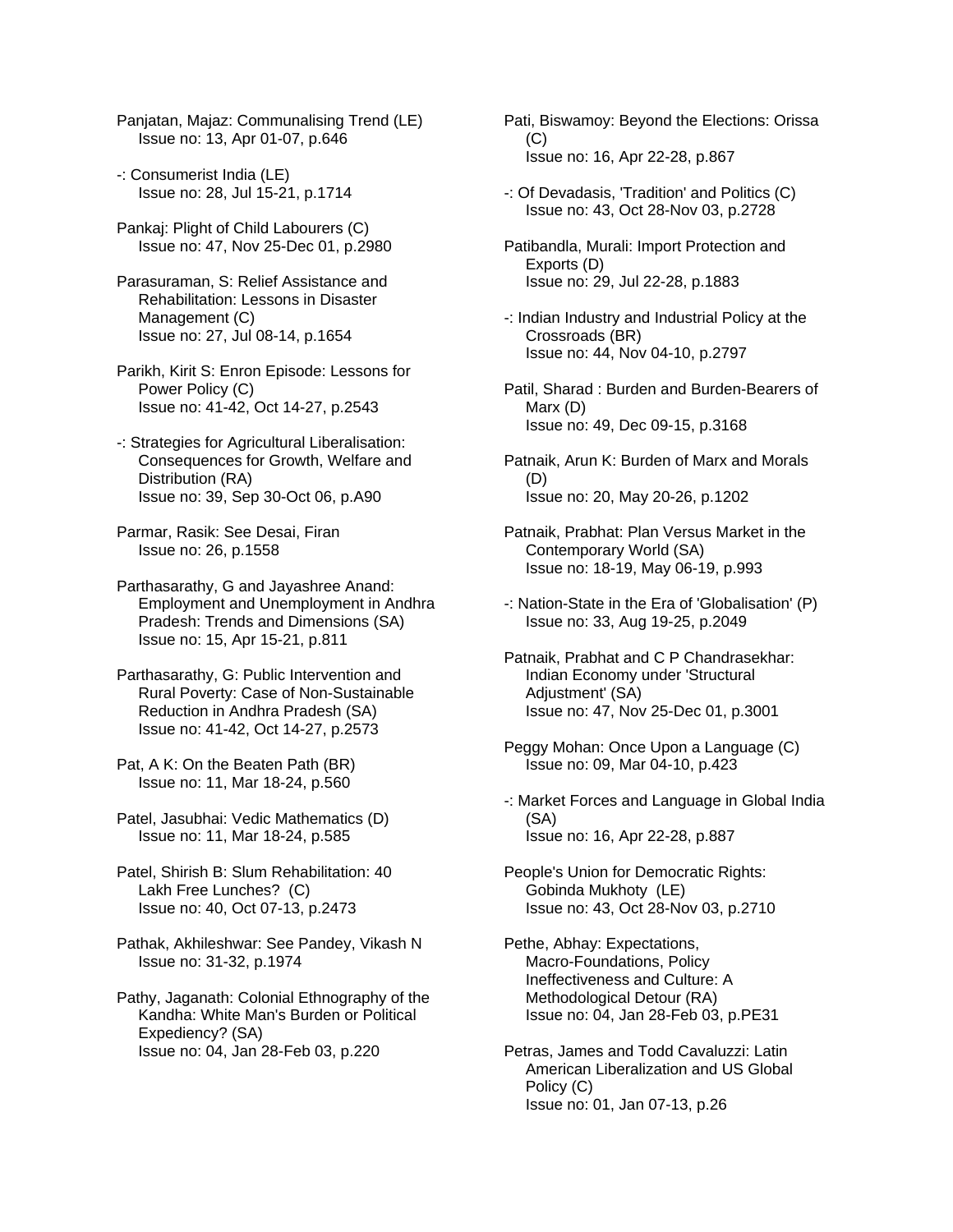Petras, James and Chronis Polychroniou: Nature of Capitalist Transformation: Continuing Relevance of Marxism (RA) Issue no: 04, Jan 28-Feb 03, p.PE38

Petras, James and Steve Vieux: From Little Rock to Wall Street: Clinton's Journey Beyond Reaganism (C) Issue no: 05, Feb 04-10, p.251

Phadke, Anant R: Need versus Supply of Drugs (SA) Issue no: 39, Sep 30-Oct 06, p.2454

Philip, David S: Dumont or Not Dumont: The Anthropological Follies (C) Issue no: 44, Nov 04-10, p.2785

- -: Canada Undone?: Signals from Quebec Referendum (C) Issue no: 52, Dec 30-Jan 06, p.3354
- Phukan, Niranjan: Political Intrigue (LE) Issue no: 48, Dec 02-08, p.3038
- Pillai, M G G: Singapore's Other Brain Drain  $(C)$ Issue no: 04, Jan 28-Feb 03, p.207
- -: India and South-East Asia: Search for a Role  $(C)$ Issue no: 30, Jul 29-Aug 04, p.1911
- Pinto, Ambrose; Berin Leekas and Latha Radhakrishnan: No Fish to Eat: Impact of Liberalisation (C) Issue no: 04, Jan 28-Feb 03, p.204
- -: Hoisting National Flag at Idgah Maidan: Karnataka (C) Issue no: 05, Feb 04-10, p.246
- -: Badanvalu: Emerging Dalit Paradigm: Karnataka (C) Issue no: 15, Apr 15-21, p.797
- Pinto, Stany: Communalisation of Tribals in South Gujarat (C) Issue no: 39, Sep 30-Oct 06, p.2416
- Polychroniou, Chronis: Rise and Fall of US Imperialism (RA) Issue no: 30, Jul 29-Aug 04, p.PE54
- -: See Petras, James Issue no: 04, p.PE38

Poonacha, Veena Ravi: Feminification of Theory (D) Issue no: 26, Jul 01-07, p.1617

Pouchepadass, Jacques: Colonialism and Environment in India: Comparative Perspective (SA) Issue no: 33, Aug 19-25, p.2059

Pradhan, H Prasad: Mass Struggle: The Only Option (P) Issue no: 04, Jan 28-Feb 03, p.208

- PSM: Muddled Thinking on Multilateralism (C) Issue no: 22, Jun 03-09, p.1278
- Puri, Balraj: A Fuller View of the Emergency (P) Issue no: 28, Jul 15-21, p.1736
- -: Post-Militancy Scenario in Kashmir (C) Issue no: 38, Sep 23-29, p.2354
- Purkayastha, P: The Enron Caper (C) Issue no: 16, Apr 22-28, p.857
- -: Enron: The Drama Continues (C) Issue no: 33, Aug 19-25, p.2042
- -: Infrastructure Sector and Withdrawal of the State (P) Issue no: 34, Aug 26-Sep 01, p.2114
- Purohit, Brijesh C and Tasleem A Siddiqui: Cost Recovery in Diagnostic Facilities (SA) Issue no: 27, Jul 08-14, p.1700
- Purohit, Mahesh C: Improving Sales Tax Management in India (SA) Issue no: 09, Mar 04-10, p.449
- -: Reform of Union Excise Duties (SA) Issue no: 21, May 27-Jun 02, p.1255
- -: Structural Changes and Tax Reforms (BR) Issue no: 41-42, Oct 14-27, p.2555
- Purohit, Vinayak: Journal to be Revived (LE) Issue no: 06, Feb 11-17, p.282
- Pushpangadan, K: See Balakrishna, P Issue no: 09, p.462
- Radhakrishnan, Latha: See Pinto, Ambrose Issue no: 04, p.204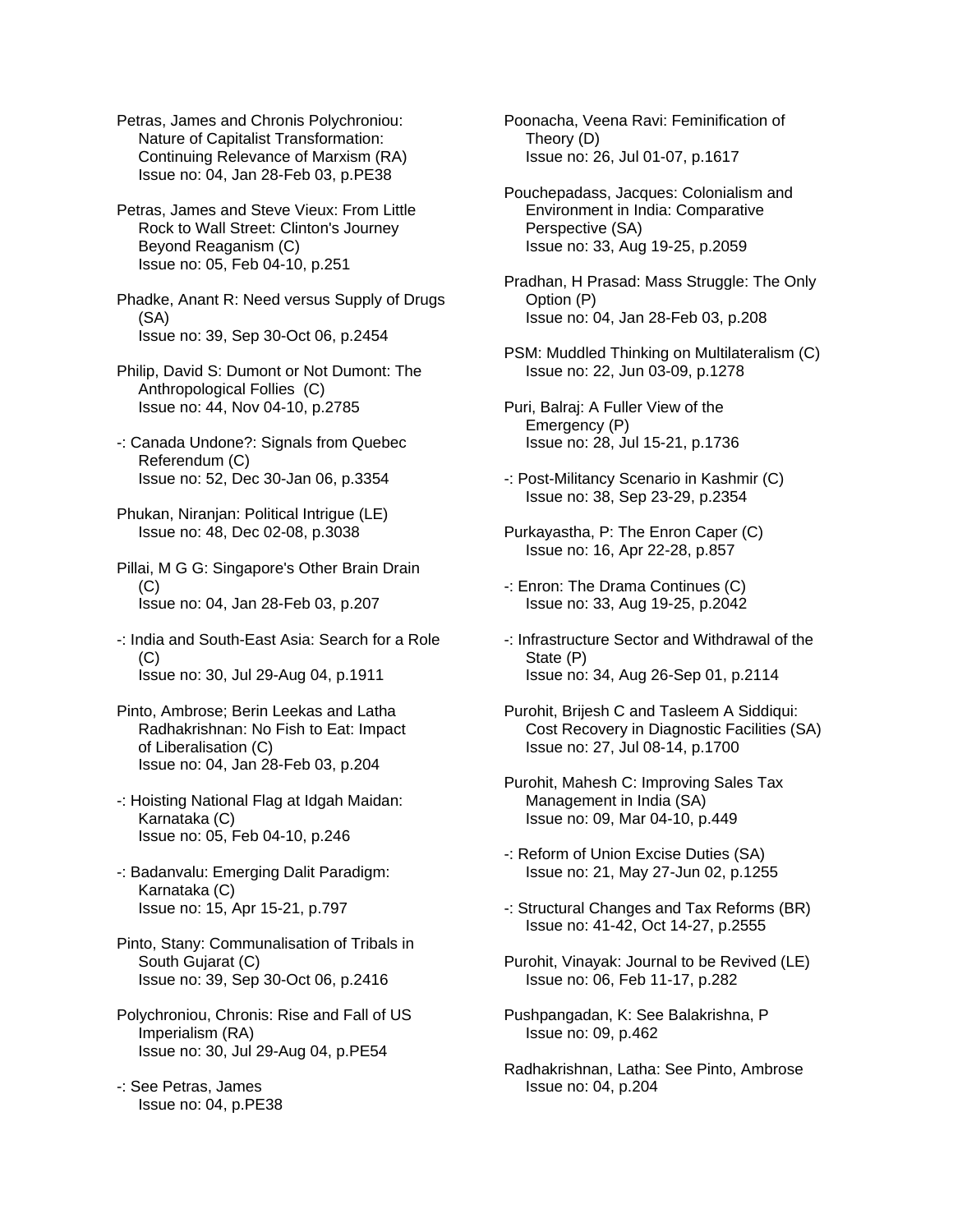Raghavan, M: Performance of Wheat Crop in India: 1952-53 to 1992-93 (RA) Issue no: 25, Jun 24-30, p.A58

Raghuram, Shobha and Ruth Manorama: Fourth World Conference on Women: 'Gendering' Development: Issues and Politics (C) Issue no: 35, Sep 02-08, p.2162

Raina, Dhruv: Homage to an Honorary Taoist (C) Issue no: 30, Jul 29-Aug 04, p.1904

Raipuria, Kalyan: Development Priorities: Practical Issues of Methodology and Modelling (SA) Issue no: 10, Mar 11-17, p.514

Rajadurai, S V: See Geetha, V Issue no: 04, p.201

-: See Geeyha, V Issue no: 28, p.1768

Rajagopalan, R: See Shanthakumar, V Issue no: 12, p.A30

Rajamani, Lavanya: Democratisation of the United Nations (P) Issue no: 49, Dec 09-15, p.3140

Rajaraman, Indira: Presumptive Direct Taxation: Lessons from Experience in Developing Countries (SA) Issue no: 18-19, May 06-19, p.1103

-: Understanding Capitalism (BR) Issue no: 34, Aug 26-Sep 01, p.2119

Rajendra, C: See Naganathan, M Issue no: 12, p.607

Rajesh Kumar: Water, Sanitation and People's Response (BR) Issue no: 38, Sep 23-29, p.2374

Rajivlochan: Doublespeak? (LE) Issue no: 50, Dec 16-22, p.3182

Raju, Vichitra: Images of the Body (LE) Issue no: 47, Nov 25-Dec 01, p.2966 Rajvanshi, Anil K: Energy Self-Sufficient Talukas: A Solution to National Energy Crisis (SA) Issue no: 51, Dec 23-29, p.3315

Rakshit, Mihir: Puzzles in Budgetary Policies (SA) Issue no: 18-19, May 06-19, p.1061

Ram Mohan, K T: 'Captains of the Sands': Metropolitan Hegemony in Mining in Tiruvitamkur, 1900-50 (SA) Issue no: 52, Dec 30-Jan 06, p.3365

Ram, P R: Twisted Perceptions (LE) Issue no: 16, Apr 22-28, p.846

Ramachandraiah, C: Revenue Village vs Real Village: Under-Enumeration and Non- Enumeration under Srisailam Project (C) Issue no: 37, Sep 16-22, p.2301

-: Colonialism and Geography (D) Issue no: 40, Oct 07-13, p.2524

Ramachandran, K N; Yateendra Kumar and Kanu Sanyal: Against Imperialist Offensive (LE) Issue no: 47, Nov 25-Dec 01, p.2966

Ramirez, Ronaldo: City and the Worker (BR) Issue no: 24, Jun 17-23, p.1437

Ramnarayan, T S: Reorganising Universities (LE) Issue no: 30, Jul 29-Aug 04, p.1886

-: German Model (LE) Issue no: 39, Sep 30-Oct 06, p.2402

Rampuniyani: See Vrijendra Issue no: 47, p.2966

Ranade, Sudhanshu: Candour about the Twice-Born (D) Issue no: 46, Nov 18-24, p.2953

Rane, Wishvas: Drug Prices: Sharp Rise after Decontrol (C) Issue no: 47, Nov 25-Dec 01, p.2977

Rao, Anupama: Television, Maharashtrian Social Reform and Literary Imagination: Bombay Doordarshan's Paulakhuna (SA) Issue no: 10, Mar 11-17, p.521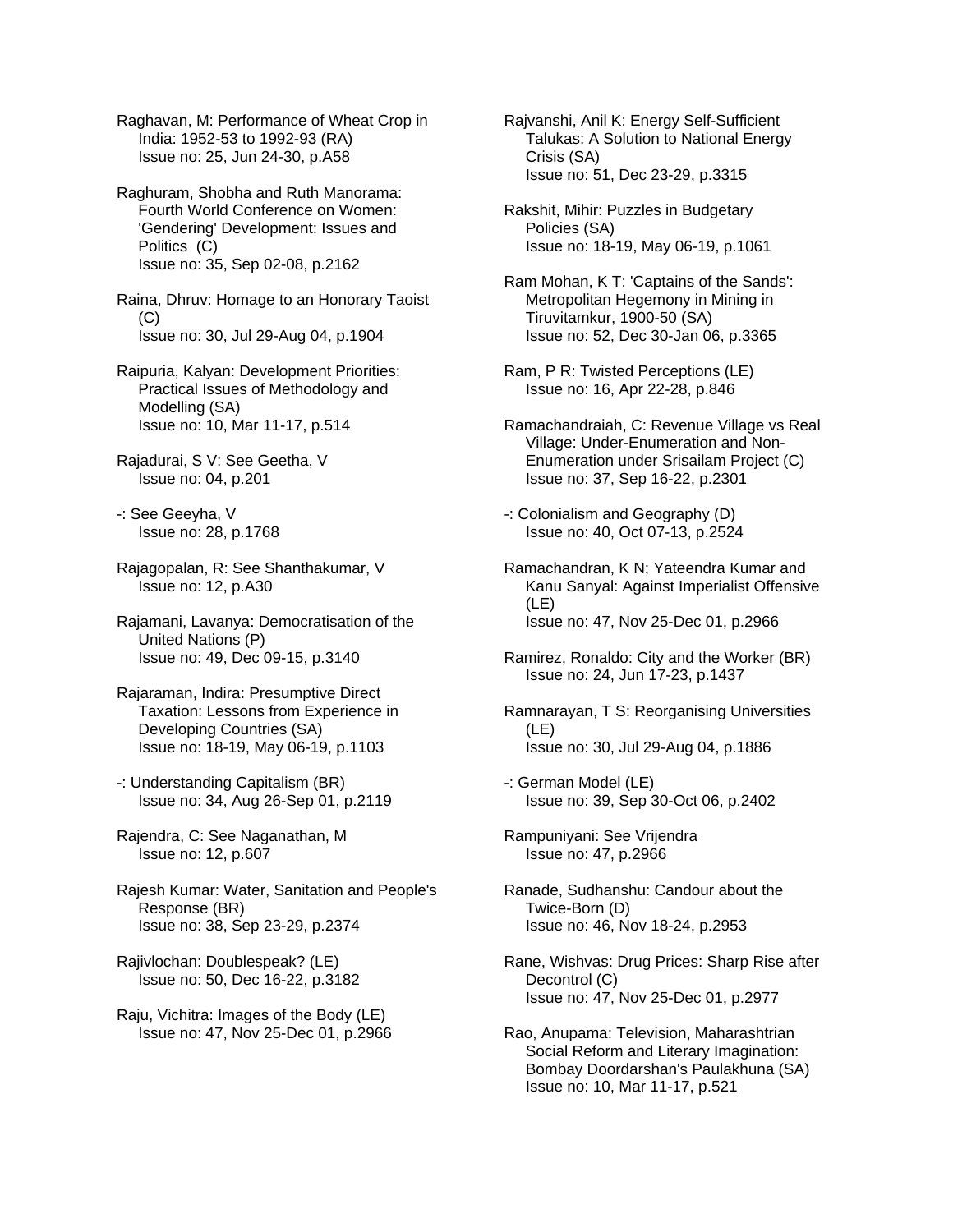Rao, B Janardhan and M Bharat Bhushan: Tribal forum Unite for Self Rule: Andhra Pradesh (C) Issue no: 01, Jan 07-13, p.24

Rao, D S K: Farmer Management of Public Tubewells in West Bengal (RA) Issue no: 39, Sep 30-Oct 06, p.A117

Rao, J Mohan: Whither India's Environment? (SA) Issue no: 13, Apr 01-07, p.677

-: Economic Reform and Ecological Refurbishment: A Strategy for India (SA) Issue no: 28, Jul 15-21, p.1749

-: Agrarian Forces and Relations in West Bengal (D) Issue no: 30, Jul 29-Aug 04, p.1939

Rao, M Govinda; R T Shand and K P Kaliranjan: World Bank on Fiscal Adjustment in India (SA) Issue no: 37, Sep 16-22, p.2317

Rao, Mohan et al: Health and Structural Adjustment: Major Shifts at Policy Level (C) Issue no: 20, May 20-26, p.1156

Rao, Nandini: Archeology Conference (LE) Issue no: 01, Jan 07-13, p.02

-: Ethics, Archaeology and World Archaeological Congress (C) Issue no: 28, Jul 15-21, p.1725

Rao, P Parthasarathy: See Kelley, T G Issue no: 40, p.2494

Rao, P R Seshagiri and Madhav Gadgil: People's Bill on Nature, Health and Education (SA) Issue no: 40, Oct 07-13, p.2501

Rao, P Srikrishna Deva: Encounter' Killings in Andhra Pradesh (C) Issue no: 44, Nov 04-10, p.2787

Rao, R Kavita: See Maiti, Pradip Issue no: 33, p.2070

Rao, S L: Refocusing India's Competitive Advantage in Borderless World: Challenges to Corporate Sector (RA) Issue no: 07-08, Feb 18- Mar 03, p.M33

Rao, S V N; V Venkatasubramanian and Jan De Wit: Consequences of Crossbreeding Programme in India (RA) Issue no: 39, Sep 30-Oct 06, p.A112

Rao, V M: Beyond Surpluses: Food Security in Changing Context (SA) Issue no: 04, Jan 28-Feb 03, p.215

-: Looking Ahead to the Past (BR) Issue no: 20, May 20-26, p.1165

-: Planning for Liberalisation: ACRP in Changing Context (C) Issue no: 25, Jun 24-30, p.1478

Rao, V V Bhanoji: On Raising Domestic Saving Rate (LE) Issue no: 22, Jun 03-09, p.1266

-: Mobilising Direct Foreign Investment: Lessons from East Asia (C) Issue no: 34, Aug 26-Sep 01, p.2112

Ray, Manashi: Economics of Population and Development (SA) Issue no: 36, Sep 09-15, p.2263

Ray, S Datta: Crop Growth in West Bengal (LE) Issue no: 40, Oct 07-13, p.2462

Ray, Sunil: Hand-Knotted Carpet Industry: Myths of Export Drive (C) Issue no: 07-08, Feb 18- Mar 03, p.360

-: In the Shadow of 'Kotris': An Analysis of Wool Markets of Rajasthan (RA) Issue no: 47, Nov 25-Dec 01, p.M143

Reddy, Amulya K N and Antonette D'Sa: Enron and Other Similar Deals vs New Energy Paradigm (SA) Issue no: 24, Jun 17-23, p.1441

Reddy, B Sudhakara: Transportation, Energy and Environment: A Case Study of Bangalore (SA) Issue no: 03, Jan 21-27, p.161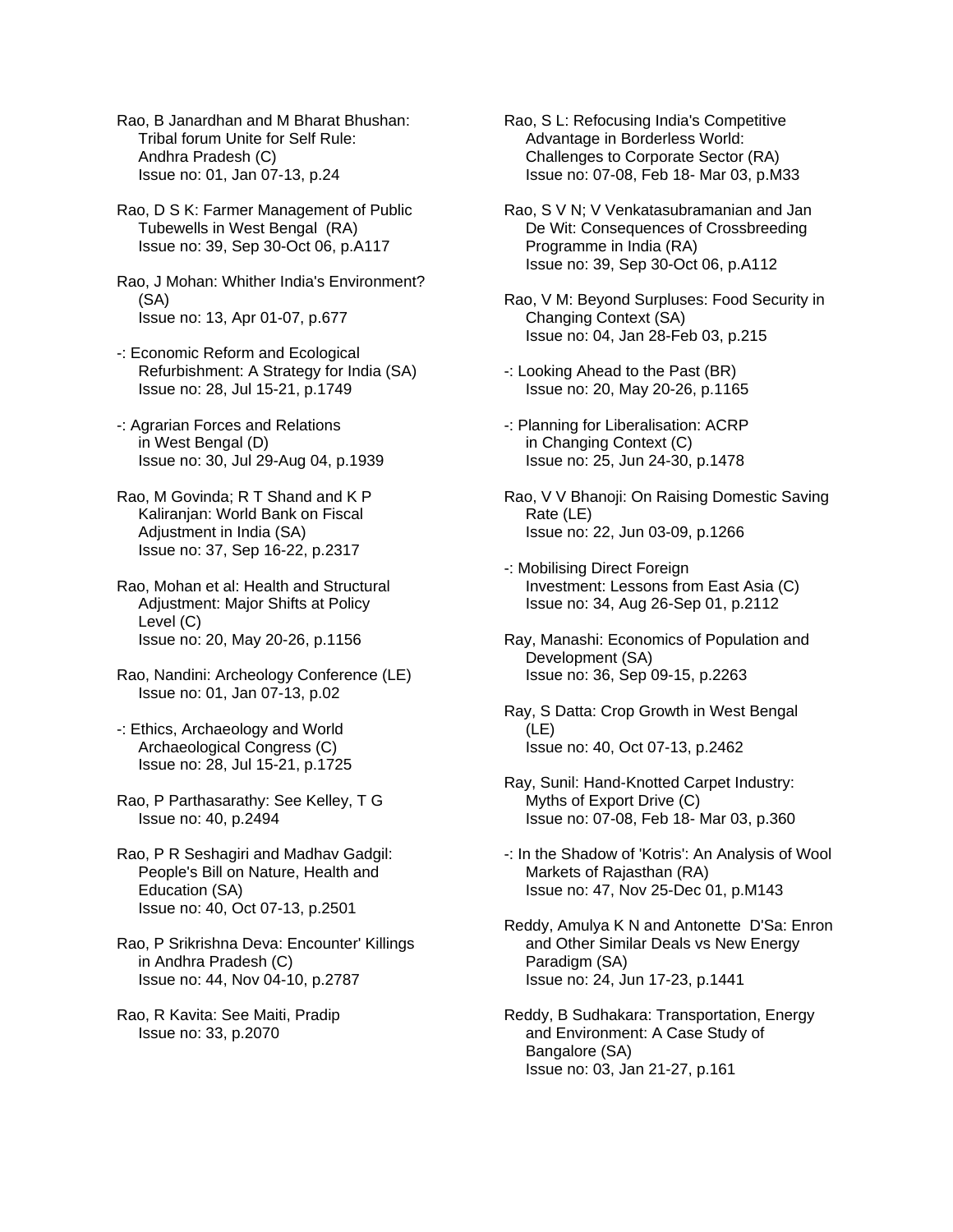Reddy, V Ratna: Environment and Sustainable Agricultural Development: Conflicts and Contradictions (RA) Issue no: 12, Mar 25-31, p.A21

Rego, Stephen: Further Dispossessing the Tribals: Implications of Draft Forest Bill (C) Issue no: 47, Nov 25-Dec 01, p.2983

Ren, Yi: The Empire Trying to Claw Back: China (C) Issue no: 22, Jun 03-09, p.1286

-: China: Planning the Future (C) Issue no: 51, Dec 23-29, p.3277

Revi, Aromar: See Bhat, G K Issue no: 29, p.1826

Rogaly, Ben; Barbara Harriss-White and Sugata Bose: Sonar Bangla?: Agricultural Growth and Agrarian Change in West Bengal and Bangladesh (SA) Issue no: 29, Jul 22-28, p.1862

Roy, A k: Election and Bihar's Fractured Polity (C) Issue no: 07-08, Feb 18- Mar 03, p.359

-: A Vote for 'Social Justice': Bihar (C) Issue no: 21, May 27-Jun 02, p.1224

-: Industrialising Bihar: The Options (C) Issue no: 30, Jul 29-Aug 04, p.1902

-: Gaslitand Disaster: Accident or Murder? (C) Issue no: 41-42, Oct 14-27, p.2547

Roy, Ajit: End of Political Immobilism? (C) Issue no: 02, Jan 14-20, p.81

-: CPI[M]: Ideological Renewal Given the Go By (C) Issue no: 10, Mar 11-17, p.486

-: Pigeon Mail (LE) Issue no: 29, Jul 22-28, p.1814

-: Civil Society and Nation State: In Context of Globalisation (SA) Issue no: 31-32, Aug 05-18, p.2005

Roy, Biren: Warning to Left Front: West Bengal (C) Issue no: 35, Sep 02-08, p.2171

-: Left Front and the Police: Case of Bhikari Paswan: West Bengal (C) Issue no: 36, Sep 09-15, p.2234

Roy, Debal K Singha: Peasant Movements and Empowerment of Rural Women (P) Issue no: 37, Sep 16-22, p.2306

Roy, S N: Lessons of Bengal Municipal Elections (LE) Issue no: 27, Jul 08-14, p.1626

Roy, Sumit: New Institutional Economics, State and Development: Some Conceptual and Empirical Issues (RA) Issue no: 30, Jul 29-Aug 04, p.PE65

Roy, Tirthankar: On Guru's Dilemma (D) Issue no: 40, Oct 07-13, p.2524

Ruitenbeek, H Jack and Cynthia M Cartier: Evaluation of Narmada Projects: An Ecological Economics Perspective (SA) Issue no: 34, Aug 26-Sep 01, p.2138

Sachs, Ignacy: Searching for New Development Strategies: Challenges of Social Summit (SA) Issue no: 27, Jul 08-14, p.1682

Sagar, Vidya: Public Intervention for Poverty Alleviation in Harsh Agro-Climatic Environment: Care of Rajasthan (SA) Issue no: 41-42, Oct 14-27, p.2677

-: Fertiliser Use Efficiency in Indian Agriculture (RA) Issue no: 52, Dec 30-Jan 06, p.A160

Sah, D C: Development and Displacement: National Rehabilitation Policy (C) Issue no: 48, Dec 02-08, p.3055

Sahai, Suman: Appropriating Environmental Concerns : World Trade Organisation (C) Issue no: 30, Jul 29-Aug 04, p.1907

-: Biotechnology, New Global Money-Spinner (C) Issue no: 46, Nov 18-24, p.2916

Saikia, Anup: Congress Maintains its Hold: Arunachal Pradesh (C) Issue no: 18-19, May 06-19, p.984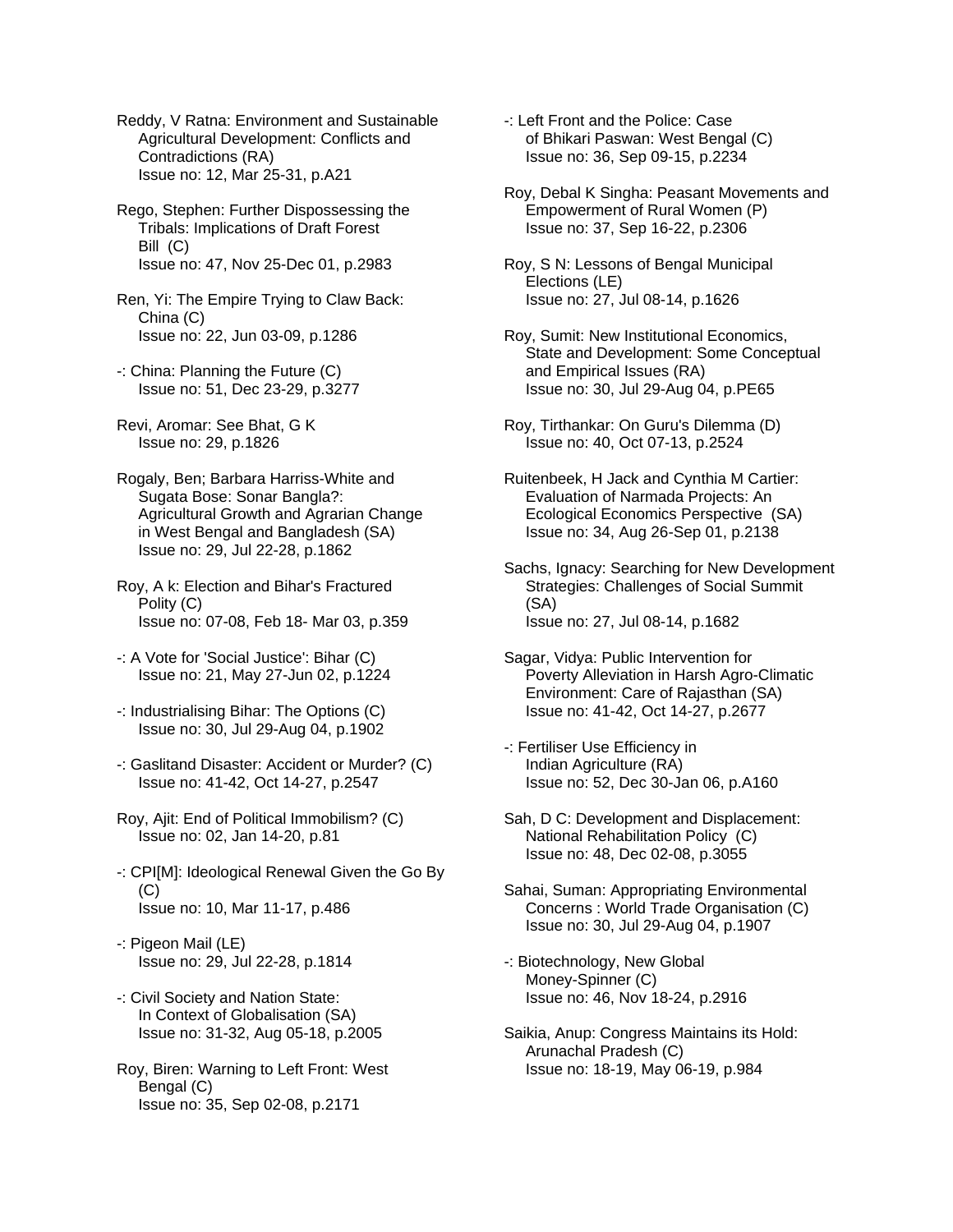Saldanha, Denzil: Literacy Campaigns in Maharashtra and Goa: Issues, Trends and Direction (SA) Issue no: 20, May 20-26, p.1172

Saldanha, Indra Munshi: On Drinking and 'Drunkenness': History of Liquor in Colonial India (SA) Issue no: 37, Sep 16-22, p.2323

Sambandhan, D: Remembering V M Dandekar (LE) Issue no: 33, Aug 19-25, p.2022

- Sandesara, J C: Targets Beyond Reach (SA) Issue no: 18-19, May 06-19, p.1085
- Sangari, Kumkum: Politics of Diversity: Religious Communities and Multiple Patriarchies (SA) Issue no: 51, Dec 23-29, p.3287
- -: Politics of Diversity: Religious Communities and Multiple Patriarchies (SA) Issue no: 52, Dec 30-Jan 06, p.3381

Sangvai, Sanjay: Re-Opening Sardar Sarovar Issue: Significant Gain of Narmada Struggle (C) Issue no: 11, Mar 18-24, p.542

- Sant, Girish; Shantanu Dixit and Subodh Wagle: Dabhol Project PPA: Structure and Techno-Economic Implications (SA) Issue no: 24, Jun 17-23, p.1449
- Sanyal, Kanu: See Ramachandran, K N Issue no: 47, p.2966

Sarangi, Satinath and Gary Cohen: A Tale of Two Industrial Estates: Andhra Pradesh (C) Issue no: 24, Jun 17-23, p.1419

- -: Bhopal Disaster: Judiciary's Failure (C) Issue no: 46, Nov 18-24, p.2907
- -: Bhopal Gas Victims: Dismal Disbursal of Compensation (C) Issue no: 51, Dec 23-29, p.3271
- -: See Cohen, Gary Issue no: 13, p.663

Sarkar, Abhirup: See Marjit, Sugata Issue no: 15, p.809

-: See Marjit, Sugata Issue no: 37, p.2340

- Sarkar, Prabirjit: Indian Economy Since 1991: Trade, Price and Exchange Rate Behaviour (SA) Issue no: 20, May 20-26, p.1197
- -: See Deshpande, Ashwini Issue no: 49, p.3151
- Sarkar, Saral: Development Critique in Culture Trap (P) Issue no: 29, Jul 22-28, p.1846
- Sarkar, Sumit: A Marxian Social History beyond the Foucaultian Turn (RA) Issue no: 30, Jul 29-Aug 04, p.1916
- Sarma, J V M: Resource Mobilisation for new Welfare Programmes in Andhra Pradesh (C) Issue no: 09, Mar 04-10, p.417
- Sarukkai, Sundar: Mathematisation of Human Sciences: Epistemological Sanskritisation? (P) Issue no: 52, Dec 30-Jan 06, p.3357
- Sastry, D U: TFPG in Manufacturing Industry (D) Issue no: 02, Jan 14-20, p.123
- Sastry, K R: Panchayat Raj Act: Without Substance: Kerala (C) Issue no: 30, Jul 29-Aug 04, p.1909
- Sathe, S P: Uniform Civil Code: Implications of Supreme Court Intervention (C) Issue no: 35, Sep 02-08, p.2165
- Sathyamurthy, T V: Panchayat Raj and India's Two Societies (BR) Issue no: 03, Jan 21-27, p.152
- -: Children's Work (BR) Issue no: 15, Apr 15-21, p.805
- -: Lisu World (BR) Issue no: 27, Jul 08-14, p.1666
- Satyanarayana, A: Dalit Protest Literature in Telugu: A Historical Perspective (SA) Issue no: 03, Jan 21-27, p.171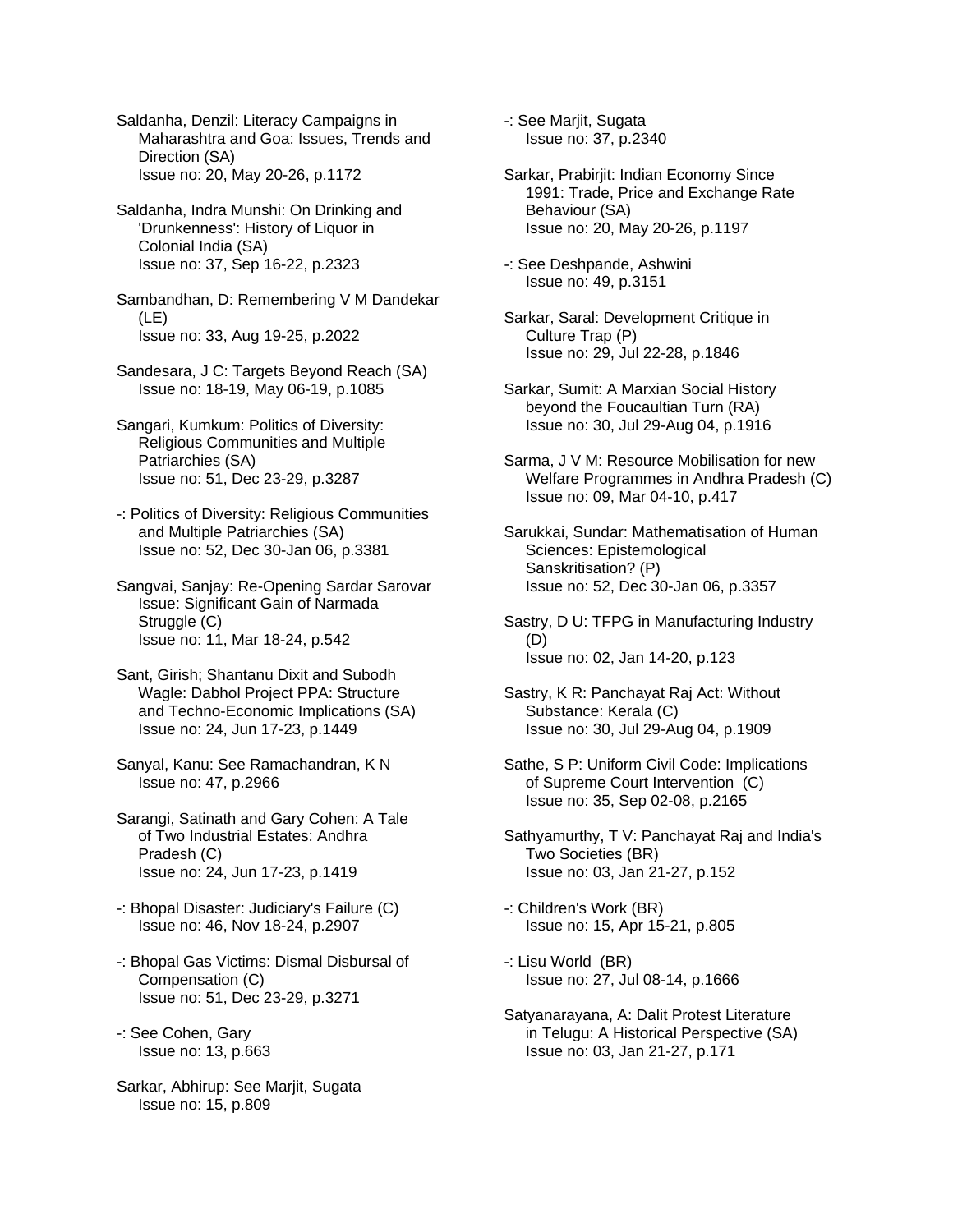Satyanarayana, K: University Syllabi Censored (LE) Issue no: 11, Mar 18-24, p.530

- -: Rhetoric of Neo-Liberalism (D) Issue no: 21, May 27-Jun 02, p.1263
- Sau, Ranjit: Liberalisation, Unemployment and Capital Reform (SA) Issue no: 03, Jan 21-27, p.157
- -: Some Notes on International Monetary Reform (SA) Issue no: 27, Jul 08-14, p.1677
- Sawant, S D and C V Achuthan: Agricultural Growth Across Crops and Regions: Emerging Trends and Patterns (RA) Issue no: 12, Mar 25-31, p.A2
- Saxena, Sadhna: Education and Women: On the Beijing Agenda (C) Issue no: 47, Nov 25-Dec 01, p.2975
- Schenk-Sandbergen, L C: Gender in Field Work Research: Experiences in India (RA) Issue no: 17, Apr 29-May 05, p.WS38
- Seethi, K M: Destruction of Unique Ecosystem of Kochi Backwaters: Kerala (C) Issue no: 29, Jul 22-28, p.1831
- -: Vakkom Moulavi (LE) Issue no: 38, Sep 23-29, p.2342
- Sekhar, P Satya: Utilisation of Health Services (D) Issue no: 14, Apr 08-14, p.776
- Sekhar, R C: Ethics and the Indian Manager (RA) Issue no: 47, Nov 25-Dec 01, p.M159
- Selden, Mark: Atomic Holocaust, Memory and the War (C) Issue no: 33, Aug 19-25, p.2047
- Sen, Abhijit: See Ghosh, Jayati Issue no: 33, p.2038
- -: See Ghosh, Jayati Issue no: 38, p.2351
- Sen, Arup Kumar: Civil Society (LE) Issue no: 38, Sep 23-29, p.2342
- -: Naxalbari and After (D) Issue no: 48, Dec 02-08, p.3093
- Sen, Chiranjib: Technology, Strategy and Competitiveness (BR) Issue no: 28, Jul 15-21, p.1745
- Sen, Jai: National Rehabilitation Policy: A Critique (C) Issue no: 05, Feb 04-10, p.241
- -: Displacement and Rehabilitation: Some Points Towards Changing Course of Current Thinking (D) Issue no: 17, Apr 29-May 05, p.963
- Sen, Kunal: See Athukorala, Premachandra Issue no: 35, p.2184
- Sen, Pronab: Indian Software Exports: An Assessment (RA) Issue no: 07-08, Feb 18- Mar 03, p.M19
- -: Foreign Direct Investment: A Solution to BOP Problems? (SA) Issue no: 30, Jul 29-Aug 04, p.1921
- Sen, Swapan: Financial Reforms and Security Market Booms in Emerging Nations (D) Issue no: 16, Apr 22-28, p.898
- Sengupta, Arjun: Financial Sector and Economic Reforms in India (SA) Issue no: 01, Jan 07-13, p.39
- Sengupta, Nirmal: A Modest Giant (C) Issue no: 03, Jan 21-27, p.142
- -: Salvaging 'Traditional' Knowledges (P) Issue no: 50, Dec 16-22, p.3207
- Seth, Anuradha: Cost-Efficiency of Small Manufacturing Enterprises: Implications for Employment Policy (RA) Issue no: 47, Nov 25-Dec 01, p.M130
- Seth, S P: A Japanese View of Chinese Threat (C) Issue no: 01, Jan 07-13, p.30
- Seth, V S: Southern Africa in New International Order (C) Issue no: 10, Mar 11-17, p.496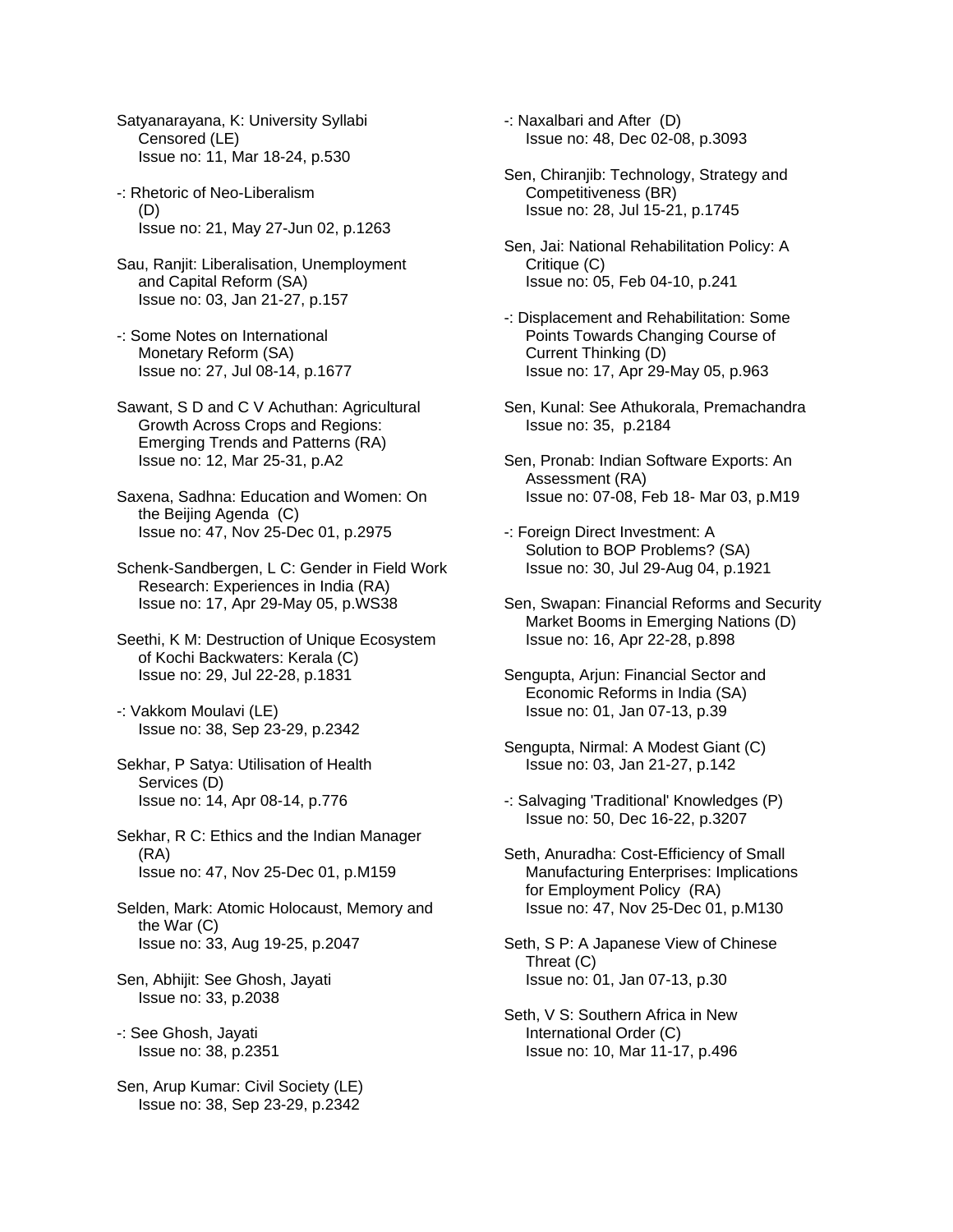Sethi, Harsh: Flawed Vision of Democracy (BR) Issue no: 52, Dec 30-Jan 06, p.3363

Setlur, Shubada: Breakfast Revolution (LE) Issue no: 10, Mar 11-17, p.466

- Shah, Jayesh: Being Indian (LE) Issue no: 14, Apr 08-14, p.714
- -: On Accountability (LE) Issue no: 41-42, Oct 14-27, p.2526
- Shahabuddin, Syed: Triple Talaq (LE) Issue no: 16, Apr 22-28, p.846

Shahani, Roshan G: Polyphonous Voices in the City: Bombay's Indian-English Fiction (SA) Issue no: 21, May 27-Jun 02, p.1250

- Shanbhag, Vinayak: See Banerjee, Rangan Issue no: 21, p.M55
- Shand, R T: See Rao, M Govinda Issue no: 37, p.2317
- Shanthakumar, V; R Rajagopalan and S Ambirajan: Planning Kerala's Irrigation Projects: Technological Prejudice and Politics of Hope (RA) Issue no: 12, Mar 25-31, p.A30
- Shariff, Abusaleh : Socio-Economic and Demographic Differentials between Hindus and Muslims in India (SA) Issue no: 46, Nov 18-24, p.2947
- Sharma, Alskh N: Political Economy of Poverty in Bihar (SA) Issue no: 41-42, Oct 14-27, p.2587

Sharma, Anil: See Gulati, Ashok Issue no: 39, p.A93

Sharma, Chandan Kumar: Poverty and Inequality: Case of Assam (SA) Issue no: 07-08, Feb 18- Mar 03, p.403

Sharma, Rita: See Bajaj, J L Issue no: 21, p.M73

Sharma, S K: Intellectual Property Rights (LE) Issue no: 12, Mar 25-31, p.590

Sharma, S K: New Politics (LE) Issue no: 29, Jul 22-28, p.1814

- -: Indian Entrepreneurship (LE) Issue no: 35, Sep 02-08, p.2150
- -: Path of Growth (LE) Issue no: 36, Sep 09-15, p.2218
- Shergill, H S and Gurmail Singh: Poverty in Rural Punjab: Trend over Green Revolution Decades (RA) Issue no: 25, Jun 24-30, p.A80
- Sheth, V S: Conflict and Co-operation in South Asia (BR) Issue no: 38, Sep 23-29, p.2373
- Shivakumar, M S: Vietnam: Twenty Years After (C) Issue no: 29, Jul 22-28, p.1836
- -: Ignorance, Arrogance and Vietnam War (BR) Issue no: 50, Dec 16-22, p.3214
- Shiviah, M: Human Rights and the Third World: Towards a Reassessment of Ideological Dynamics (SA) Issue no: 46, Nov 18-24, p.2937
- Shukla, S: Moonis Raza (LE) Issue no: 02, Jan 14-20, p.62
- -: Education: The Real Contradiction (LE) Issue no: 17, Apr 29-May 05, p.910
- -: Mani Ratnam- And (Other) Midnight's Children (LE) Issue no: 37, Sep 16-22, p.2278
- Siddiqui, Tasleem A: See Purohit, Brijesh C Issue no: 27, p.1700
- Sikand, Yoginder: Meonis of Mewat (C) Issue no: 10, Mar 11-17, p.490
- Sikdar, Soumyen: Protection and Exports (D) Issue no: 39, Sep 30-Oct 06, p.2459
- Simhadri, S: See Srinivasulu, K Issue no: 02, p.62
- Simmons, Colin: Nineteenth Century Indian Stagnation (BR) Issue no: 47, Nov 25-Dec 01, p.2987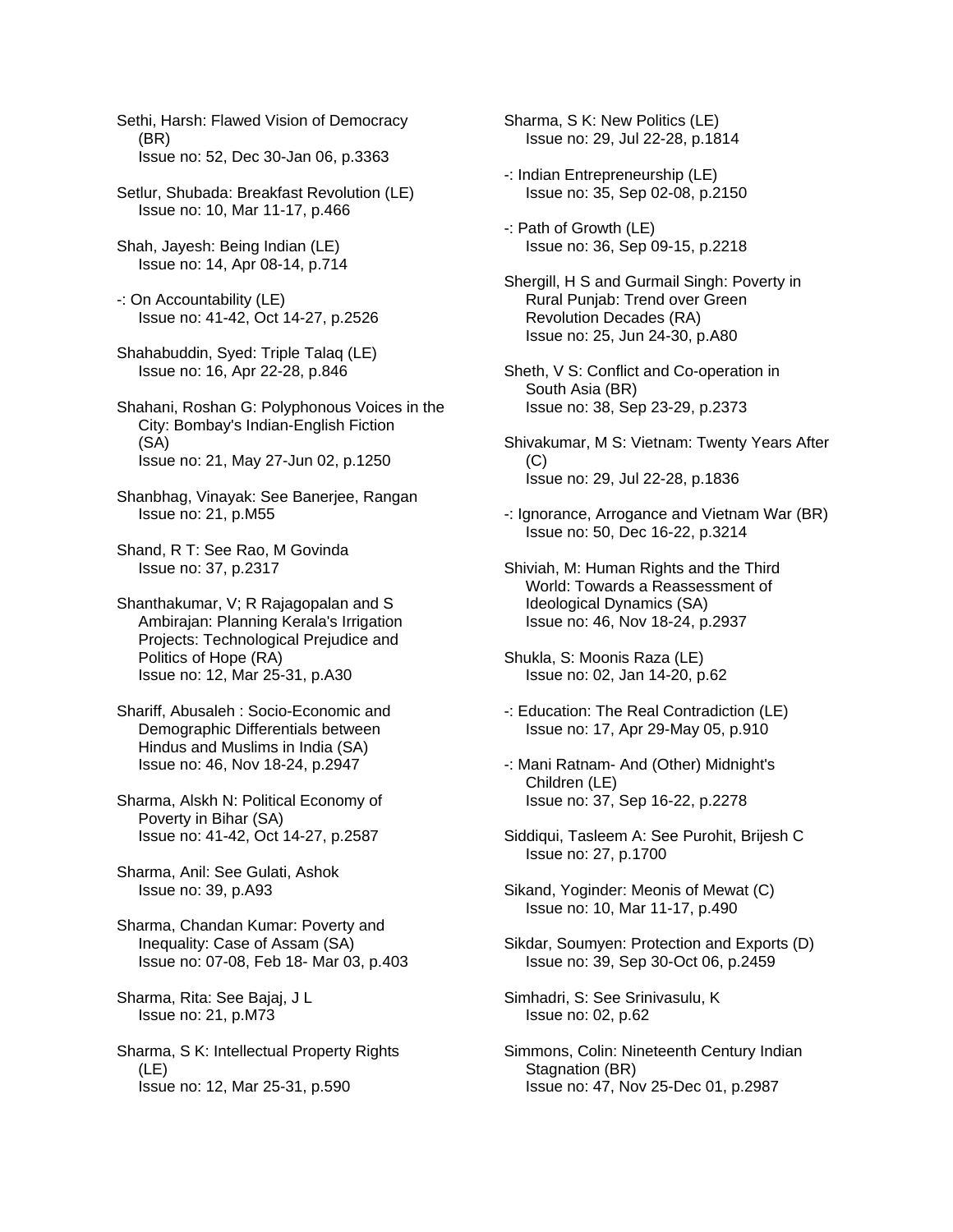Singh Arora, Sukhwinder and Dhruv Mankand: Banking on the Poor (C) Issue no: 14, Apr 08-14, p.737

Singh, Amrik: Teacher's Salary Scales: Case for a Fresh Look (P) Issue no: 01, Jan 07-13, p.31

-: IITs Yesterday and Tomorrow (SA) Issue no: 38, Sep 23-29, p.2389

Singh, Gopal: Anarchic Politics in Jammu and Kashmir (BR) Issue no: 41-42, Oct 14-27, p.2556

Singh, Gurbir: Who Needs an Exit Policy Anyway? (C) Issue no: 23, Jun 10-16, p.1359

Singh, Gurbir and P K Das: Building Castles in Air: Housing Scheme for Bombay's Slum-Dwellers (C) Issue no: 40, Oct 07-13, p.2477

Singh, Gurmail: See Shergill, H S Issue no: 25, p.A80

Singh, Joginder and Ashok Bannerjee: Agricultural Situation on Eve of Monsoon (C) Issue no: 28, Jul 15-21, p.1732

Singh, Kavaljit: Hazardous Plant Import (LE) Issue no: 15, Apr 15-21, p.778

Singh, Kulbir: Nationality Question (LE) Issue no: 49, Dec 09-15, p.3110

Singh, Manjit: Capitalist Agriculture and Freedom of Labour (D) Issue no: 52, Dec 30-Jan 06, p.3390

Singh, Neena: See Kothari, Ashish Issue no: 43, p.2755

Singh, Sukhpal: Structural Adjustment Programme and Indian Agriculture: Towards an Assessment of Implications (SA) Issue no: 51, Dec 23-29, p.3311

Sinha, Dipankar: Summit-Led Humanitarianism: Towards Fourth World Women's Conference (C) Issue no: 34, Aug 26-Sep 01, p.2102

Sivagnanam, K Jothi: See Naganathan, M Issue no: 12, p.607

Sobhan, Rehman: Down and Out In Outer Mongolia: Lessons For Economic Reformers for 1995 (P) Issue no: 10, Mar 11-17, p.499

Soyantar, T D: Dalit-Bahujan Forum (LE) Issue no: 49, Dec 09-15, p.3110

Srinivas, K Ravi: Politics of Choice in Popular Policies (D) Issue no: 26, Jul 01-07, p.1617

Srinivas, Lakshmi: Master-Servant Relationship in a Cross-Cultural Perspective (SA) Issue no: 05, Feb 04-10, p.269

Srinivas, M N: Gandhi's Religion (P) Issue no: 25, Jun 24-30, p.1489

Srinivasan, Kannan: Indian Law and the Enron Agreement (C) Issue no: 20, May 20-26, p.1153

-: One-Sided Agreements for 'Fast Track' Power Projects: Case of Spectrum's PPA (C) Issue no: 22, Jun 03-09, p.1280

-: 'Private Banking' and Depreciation of the Rupee (C) Issue no: 45, Nov 11-17, p.2849

Srinivasan, S: Disillusionment of the Displaced (C) Issue no: 26, Jul 01-07, p.1555

Srinivasulu, K and S Simhadri: M Shatrugna (LE) Issue no: 02, Jan 14-20, p.62

Srishti et al: In Support for Basel Ban (LE) Issue no: 43, Oct 28-Nov 03, p.2710

Srivastava, Rahul: Anthropology as Cultural Criticism (BR) Issue no: 06, Feb 11-17, p.312

-: Political Economy of Food and Farms (BR) Issue no: 13, Apr 01-07, p.675

Steiger, Stephen: Problems of 'Voucher Privatisation' (C) Issue no: 50, Dec 16-22, p.3206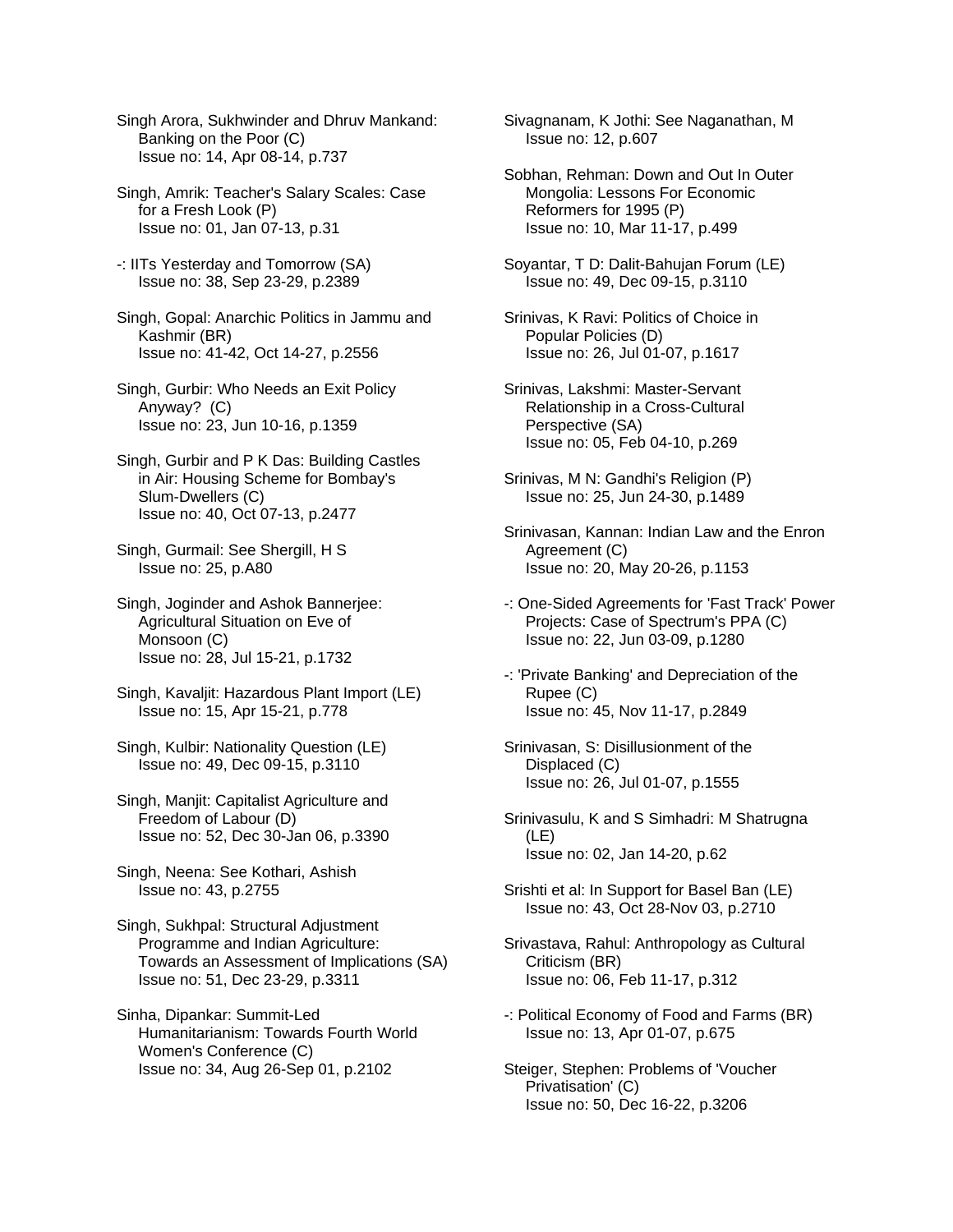Stern, Robert W: Changing India (LE) Issue no: 02, Jan 14-20, p.62

- Studdert-Kennedy, Gerald: Politics, Missions, Conversions (BR) Issue no: 13, Apr 01-07, p.674
- Studdert-Kennedy, Gerald: Politics, Missions, Conversions (BR) Issue no: 13, Apr 01-07, p.674
- Subrahmanya, M H Bala: Reservation Policy for Small-Scale Industry: Has It Delivered the Goods? (RA) Issue no: 21, May 27-Jun 02, p.M51
- -: Small Industry Reservation Policy (D) Issue no: 45, Nov 11-17, p.2895
- Subrahmanyam, Sanjay: From Club to Karkhana (BR) Issue no: 02, Jan 14-20, p.97
- Suchitra: What Moves Masses: Dandi March as Communication Strategy (P) Issue no: 14, Apr 08-14, p.743
- Sundaram, K; V Pandit and B Mukherji: Restructuring the Tax System in India: A Reappraisal of Key Issues (SA) Issue no: 26, Jul 01-07, p.1581
- Suneeta, A: False Dichotomy (LE) Issue no: 33, Aug 19-25, p.2022
- Suri, Saloni: See Kothari, Ashish Issue no: 43, p.2755
- Suryanarayana, M H: PDS Reform and Scope for Commodity-Based Targeting (SA) Issue no: 13, Apr 01-07, p.687
- -: In Pursuit of Food Security (BR) Issue no: 35, Sep 02-08, p.2178
- -: Call for Adjustments in Structural Adjustment (BR) Issue no: 39, Sep 30-Oct 06, p.2431
- -: Some Experiments with Food Stamps (RA) Issue no: 52, Dec 30-Jan 06, p.A151
- Swaminathan, Madhura: Revamped Public Distribution System: A Field Report from Maharashtra (C) Issue no: 36, Sep 09-15, p.2230
- Swaminathan, Mina: A 'Miracle' Really, but Not Divine (C) Issue no: 52, Dec 30-Jan 06, p.3350
- Swaminathan, Padmini: Budgetary Silences (SA) Issue no: 22, Jun 03-09, p.1329
- Tarlo, Emma: From Victim to Agent: Memories of Emergency from a Resettlement Colony in Delhi (P) Issue no: 46, Nov 18-24, p.2921
- Tendulkar, Suresh D and L R Jain: Economic Reforms and Poverty (SA) Issue no: 23, Jun 10-16, p.1373
- Teunissen, Paul: World Bank on Labour (LE) Issue no: 44, Nov 04-10, p.2770
- Thakurta, S N Guha: Move to Balance US Budget (C) Issue no: 49, Dec 09-15, p.3139
- Thapan, Meenakshi: Partial Truths: Privileging A 'Male' Viewpoint (D) Issue no: 23, Jun 10-16, p.1399
- Tharakan, Michael P K: See Thomas, Isaac T M Issue no: 31-32, p.1993
- Tharamangalam, Joseph: Indian Social Scientists and Critique of Secularism (SA) Issue no: 09, Mar 04-10, p.457
- Thomas, Isaac T M and Michael P K Tharakan: Kerala: Towards a New Agenda (SA) Issue no: 31-32, Aug 05-18, p.1993
- Tilak, Jandhyala B G: Funding Higher Education in India (C) Issue no: 09, Mar 04-10, p.426
- Tyabji, Nasir: Technological Slips between the Cup and the Lip: Unlearnt Lessons from Inter-War Colonial Madras (RA) Issue no: 30, Jul 29-Aug 04, p.PE99
- Tyagarajan, Meenakshi: School Story (BR) Issue no: 18-19, May 06-19, p.989
- Uday Mohan: See Kuznick, Peter J Issue no: 15, p.799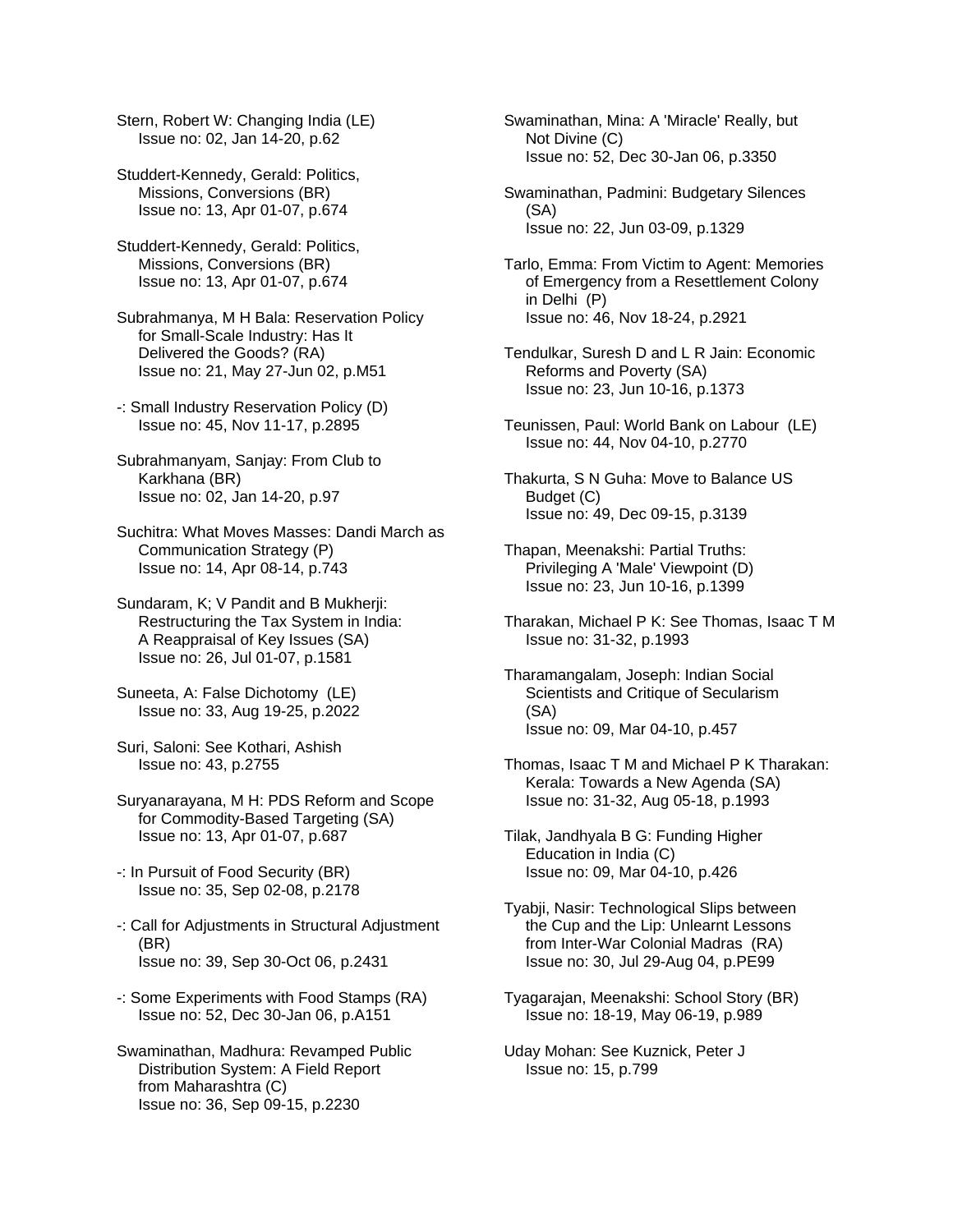Upadhya, Carol: Genes and Moral Majority: United States (C) Issue no: 02, Jan 14-20, p.87

- -: Rebellion, Repression and Reform: Mexico  $(C)$ Issue no: 09, Mar 04-10, p.430
- -: Development from Above and its Victims (BR) Issue no: 10, Mar 11-17, p.504
- -: Art and Life in America: The Trial of O J Simpson (C) Issue no: 43, Oct 28-Nov 03, p.2729
- Vadair, Asha: See Duggal, Ravi Issue no: 15, p.834
- -: See Duggal, Ravi Issue no: 16, p.901
- Vaid, Sudesn et al: Destruction of Chrar-e-Sharief (LE) Issue no: 20, May 20-26, p.1134
- Vaidyanathan, A: V M Dandekar (C) Issue no: 33, Aug 19-25, p.2044
- -: Making 'Poverty Research' More Relevant to the Poor (BR) Issue no: 46, Nov 18-24, p.2929
- Vanaik, Achin: Ernest Mandel (C) Issue no: 31-32, Aug 05-18, p.1956
- -: Leninism, Socialist Democracy, Contemporary Problems (SA) Issue no: 48, Dec 02-08, p.3075
- -: Through the Prism of 'Hegemony' (BR) Issue no: 51, Dec 23-29, p.3285
- Vani, B P: See Arun Kumar, A V Issue no: 38, p.2375
- Vasudevan, Ravi S: Film Studies, New Cultural History and Experience of Modernity (SA) Issue no: 44, Nov 04-10, p.2809
- Vaze, Bageshree: Gowari Deaths: Crucial Issues Neglected (C) Issue no: 31-32, Aug 05-18, p.1959
- Venkatachalapathy, A R: Madras: Not Benighted? (BR) Issue no: 09, Mar 04-10, p.437
- -: Dravidian Movement and Saivites: 1927-1944 (SA) Issue no: 14, Apr 08-14, p.761
- Venkatasubramanian, V: See Rao, S V N Issue no: 39, p.A112
- Verma, P S: Zilla Parishad and Panchayat Samiti Elections in Punjab: Revival of Political Activity (SA) Issue no: 22, Jun 03-09, p.1321
- Vidwans, S M: Redefining Irrigation Potential: Don't Damn the CV Alone (D) Issue no: 03, Jan 21-27, p.176
- -: Regional Imbalances in Indian Economy: Caught in Computerised Confusion (SA) Issue no: 45, Nov 11-17, p.2887
- Vieux, Steve: See Petras, James Issue no: 05, p.251
- Vijay Prashad: May Days of Mayavati (C) Issue no: 23, Jun 10-16, p.1357
- -: From Plantation Slavery to Penal Slavery (C) Issue no: 36, Sep 09-15, p.2237
- Vijay, G: Mass Movements and Marxist Method (D) Issue no: 44, Nov 04-10, p.2827
- Vijayan, A J: See Kurien, John Issue no: 28, p.1780
- Vindhya, U: Of Idealist Questions and Marxist Answers (D) Issue no: 43, Oct 28-Nov 03, p.2767
- Visvanathan, Susan: Negotiating within Patriarchy (BR) Issue no: 28, Jul 15-21, p.1748
- Vithal, B P R: Finance Commission's Award (LE) Issue no: 28, Jul 15-21, p.1714
- -: Alternative Approaches to Devolution: Implications of Tenth Finance Commission's Scheme (SA) Issue no: 40, Oct 07-13, p.2518